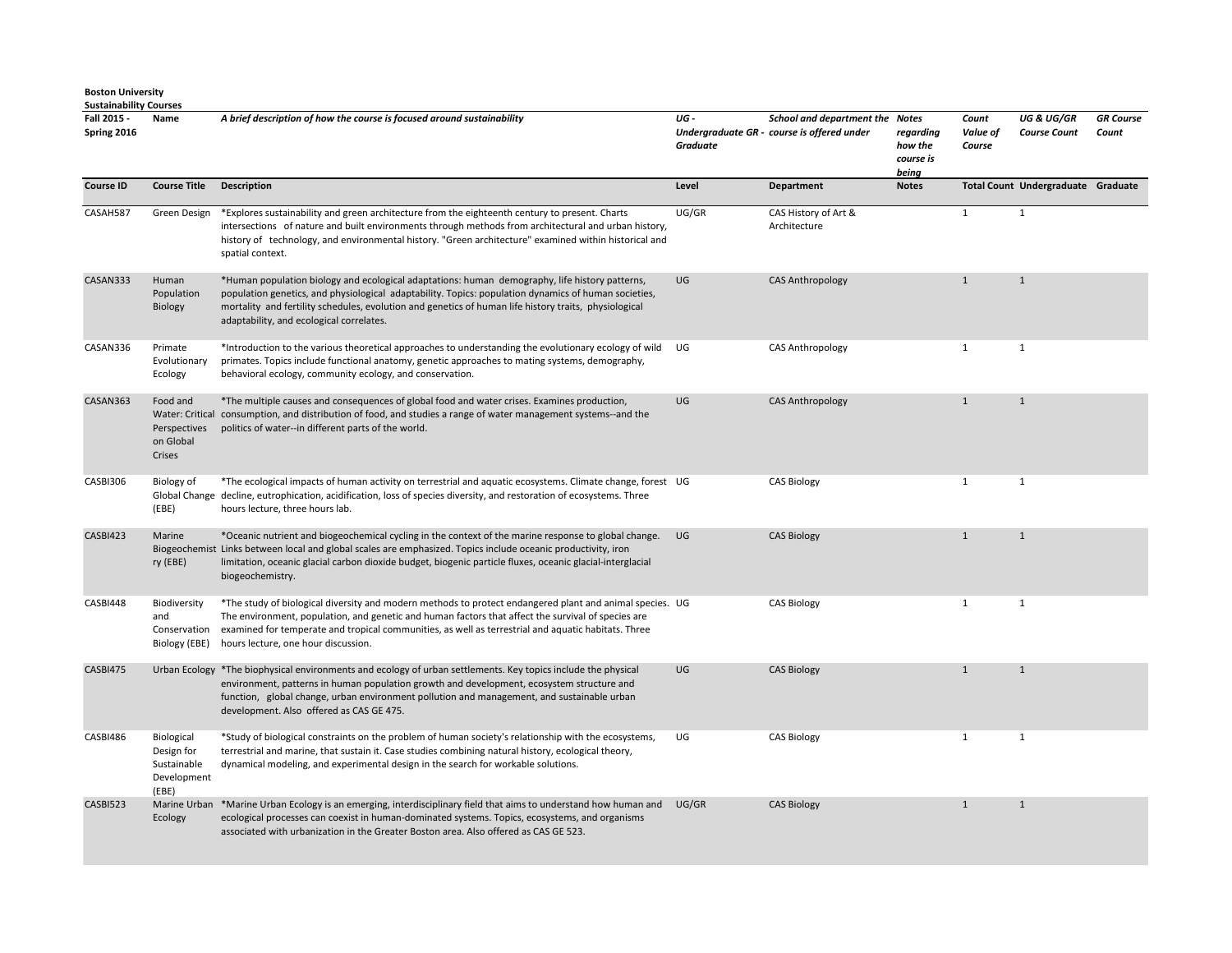| Fall 2015 -<br>Spring 2016 | Name                                                                   | A brief description of how the course is focused around sustainability                                                                                                                                                                                                                                                                                                                                                                   | UG-<br><b>Graduate</b> | School and department the Notes<br>Undergraduate GR - course is offered under | regarding<br>how the<br>course is<br>being | Count<br>Value of<br>Course | <b>UG &amp; UG/GR</b><br><b>Course Count</b> | <b>GR Course</b><br>Count |
|----------------------------|------------------------------------------------------------------------|------------------------------------------------------------------------------------------------------------------------------------------------------------------------------------------------------------------------------------------------------------------------------------------------------------------------------------------------------------------------------------------------------------------------------------------|------------------------|-------------------------------------------------------------------------------|--------------------------------------------|-----------------------------|----------------------------------------------|---------------------------|
| <b>Course ID</b>           | <b>Course Title</b>                                                    | Description                                                                                                                                                                                                                                                                                                                                                                                                                              | Level                  | Department                                                                    | <b>Notes</b>                               |                             | Total Count Undergraduate Graduate           |                           |
| CASEC371                   | Economics                                                              | Environmental *Role of economics in environmental planning. Economic analysis of the causes of pollution and its<br>control through taxes, the use of property rights, and standards. Application of cost-benefit models as<br>an aid in policy decisions affecting the environment.                                                                                                                                                     | UG                     | <b>CAS Economics</b>                                                          |                                            | $\mathbf{1}$                | $\mathbf{1}$                                 |                           |
| CASEC571                   | Energy and<br>Economics                                                | *Environmental resources and markets characterized from physical, economic, and legal standpoints.<br>Environmental Welfare arguments for public sector intervention. Methodologies for policy assessment and simulation<br>analyzed, including project analysis, new technology, evaluation models, deterministic and econometric<br>models.                                                                                            | UG/GR                  | <b>CAS Economics</b>                                                          |                                            | $\mathbf{1}$                | $\mathbf{1}$                                 |                           |
| CASEE195                   | Earth House<br>Sustainability<br>Practicum 1                           | *Learn and live sustainability through theory and practice in BU's Earth House. Explore and enact<br>options to enhance sustainability through technology, policy and behavioral change. Recommend<br>specific actions toward achieving the longer-term goal of a carbon-neutral Earth House.                                                                                                                                            | UG                     | CAS Earth & Environment                                                       |                                            | $\mathbf{1}$                | 1                                            |                           |
| CASEE196                   | Earth House<br>Practicum 2                                             | *Learn and live sustainability through theory and practice in BU's Earth House. Explore and enact<br>Sustainability options to enhance sustainability through technology, policy and behavioral change. Recommend<br>specific actions toward achieving the longer-term goal of a carbon-neutral Earth House.                                                                                                                             | UG                     | CAS Earth & Environment                                                       |                                            | 1                           | $\mathbf{1}$                                 |                           |
| CASES105                   |                                                                        | Environmental *Geological processes in environmental science; groundwater quantity and quality; geological resource UG<br>Earth Sciences supply and recovery; earthquakes, volcanic eruptions, and other natural hazards; landforms, climate,<br>desertification, glaciation, and ocean circulation patterns. Three hours lecture, two hours lab, including<br>field trips. Carries natural science divisional credit (with lab) in CAS. |                        | <b>CAS Earth Sciences</b>                                                     |                                            | $\mathbf{1}$                | 1                                            |                           |
| CASES140                   | Earthquakes,<br>Volcanoes,<br>and Other<br>Natural<br><b>Disasters</b> | *Explores the large natural events that affect us; examines their geologic causes, as well as their natural UG<br>and human consequences. Topics include earthquakes, volcanoes, floods, impacts of extraterrestrial<br>objects, andother near-surface disasters, with an emphasis on destructive solid-earth phenomena.<br>Carries natural science divisional credit (without lab) in CAS.                                              |                        | <b>CAS Earth Sciences</b>                                                     |                                            | $\mathbf{1}$                | $\mathbf{1}$                                 |                           |
| CASES142                   | Introduction<br>to Beach and<br>Shoreline<br>Processes                 | *Coastal processes including tidal currents, wave action, longshore transport, and estuarine circulation; UG<br>barrier island and spit formation; study of beaches, dunes, and marshes; effects of tectonics, glaciers,<br>and rivers on beaches and coastal morphology. Cape Cod field trip. Carries natural science divisional<br>credit (without lab) in CAS.                                                                        |                        | <b>CAS Earth Sciences</b>                                                     |                                            | $\mathbf{1}$                | $\mathbf{1}$                                 |                           |
| CASES144                   |                                                                        | Oceanography *Examines the physical, chemical, and biological processes by which the oceans serve as an agent to<br>accelerate or moderate the pace of global change. Dynamic nature of the oceans on both a short- and a<br>long-term scale is emphasized. Carries natural science divisional credit (without lab) in CAS.                                                                                                              | <b>UG</b>              | <b>CAS Earth Sciences</b>                                                     |                                            | $\mathbf{1}$                | $\mathbf{1}$                                 |                           |
| CASES351                   | gy and                                                                 | Paleoclimatolo *Examines causes and effects of climate change throughout Earth's history. Topics include ice age<br>climates and glaciations; oceanic history; linkages between Arctic and Antarctic ice sheets; tectonic<br>Paleoceanogra effects; ice-core, coral, and marine sediment records; El Niño, terrestrial extinctions.                                                                                                      | UG                     | <b>CAS Earth Sciences</b>                                                     |                                            | $\mathbf{1}$                | 1                                            |                           |

phy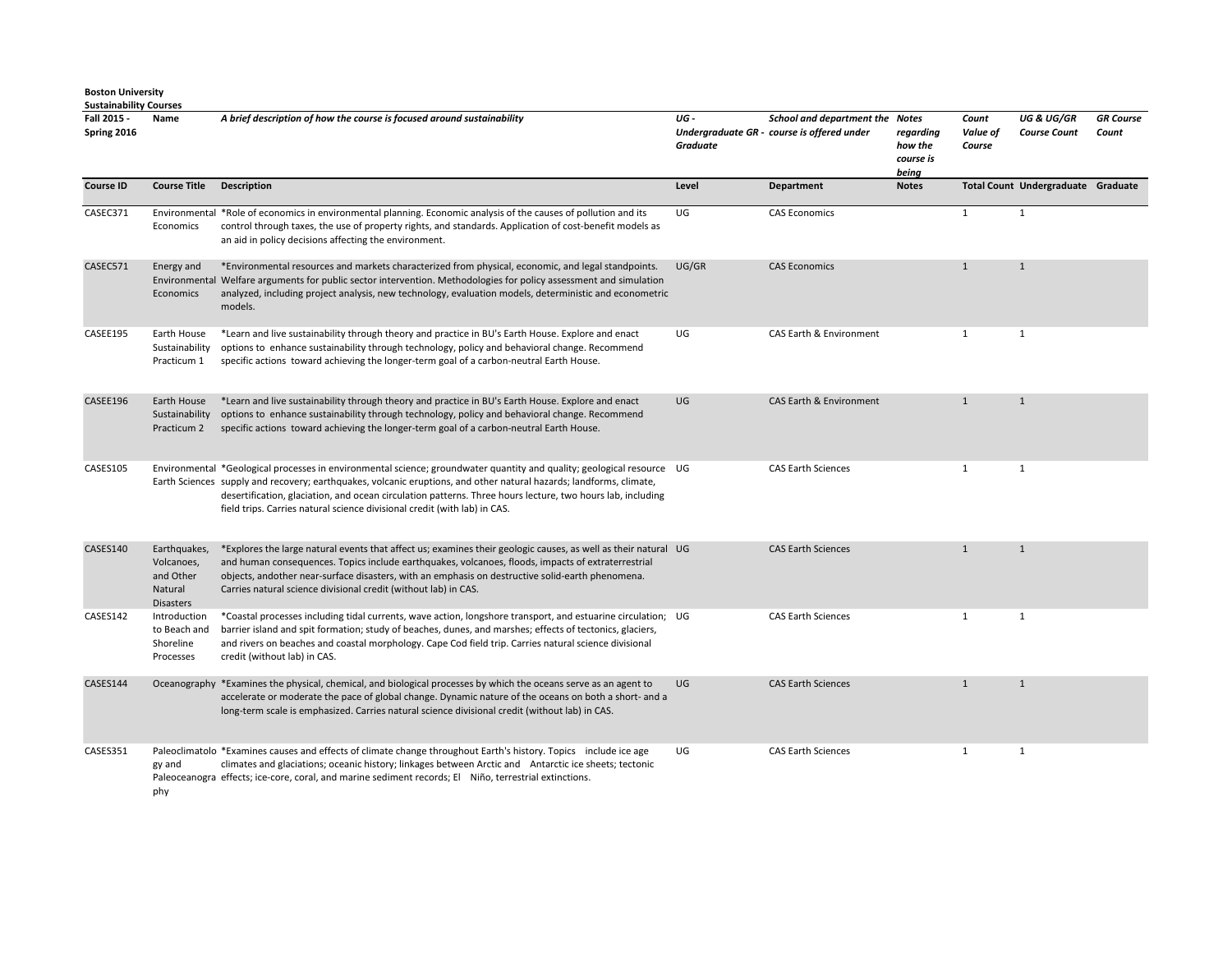| Fall 2015 -<br>Spring 2016 | Name                                                                               | A brief description of how the course is focused around sustainability                                                                                                                                                                                                                                                                                                                                  | UG-<br><b>Graduate</b> | School and department the Notes<br>Undergraduate GR - course is offered under | regarding<br>how the<br>course is<br>being | Count<br>Value of<br>Course | UG & UG/GR<br><b>Course Count</b>  | <b>GR</b> Course<br>Count |
|----------------------------|------------------------------------------------------------------------------------|---------------------------------------------------------------------------------------------------------------------------------------------------------------------------------------------------------------------------------------------------------------------------------------------------------------------------------------------------------------------------------------------------------|------------------------|-------------------------------------------------------------------------------|--------------------------------------------|-----------------------------|------------------------------------|---------------------------|
| <b>Course ID</b>           | <b>Course Title</b>                                                                | <b>Description</b>                                                                                                                                                                                                                                                                                                                                                                                      | Level                  | <b>Department</b>                                                             | <b>Notes</b>                               |                             | Total Count Undergraduate Graduate |                           |
| CASES423                   | Marine<br>ry                                                                       | *Oceanic nutrient and biogeochemical cycling in the context of the marine response to global change.<br>Biogeochemist Links between local and global scales are emphasized. Topics include oceanic productivity, iron<br>limitation, and oceanic glacial-interglacial biogeochemistry. Three hours lecture, one hour discussion.<br>(Offered alternate years.)                                          | UG                     | <b>CAS Earth Sciences</b>                                                     |                                            | 1                           | 1                                  |                           |
| CASES510                   | Introduction<br>to the<br>Atmospheric<br>Boundary<br>Layer                         | *Covers the basic dynamics of the atmospheric boundary layer (ABL), with a focus on the ABL processes UG/GR<br>and modeling. Introduces statistical descriptions of turbulent flows in the atmosphere and the<br>connection between the ABL and other environment/climate system processes.                                                                                                             |                        | <b>CAS Earth Sciences</b>                                                     |                                            | $\mathbf{1}$                | $\mathbf{1}$                       |                           |
| CASES520                   | Modes of<br>Climate<br>Variability                                                 | *Assesses dynamics/physical mechanisms that drive major modes of climate variability, including: El<br>Nino- Southern Oscillation, Pacific Decadal Oscillation, Atlantic Multidecadal Oscillation, Monsoons, and<br>Annular Modes and investigates evolution of modes through time using paleoclimatic evidence and<br>climate model simulations.                                                       | UG/GR                  | <b>CAS Earth Sciences</b>                                                     |                                            | $\mathbf{1}$                | 1                                  |                           |
| CASES533                   | Quantitative<br>gy                                                                 | *Quantitative analyses of surface processes that lead to landform evolution and landscape change.<br>Geomorpholo Emphasizes study of analytical techniques in understanding specific depositional and erosional<br>processes; models of global landscape change; tectonic and climatic geomorphology.                                                                                                   | UG/GR                  | <b>CAS Earth Sciences</b>                                                     |                                            | $\mathbf{1}$                | $\mathbf{1}$                       |                           |
| CASES539                   | <b>Coral Reef</b><br>Dynamics:<br>Shallow<br>Waters, Deep<br>Time                  | *Tropical reefs-- diverse, complex, and ancient-- exhibit lawful cycles of growth, degradation, and<br>regeneration. Explore these through observations on the Belize Barrier Reef in fossil reef environments<br>and through laboratory experiments. Insights are applied to reef conservation in today's changing<br>world. Also offered as CAS BI 539.                                               | UG/GR                  | <b>CAS Earth Sciences</b>                                                     |                                            | $\mathbf{1}$                | $\mathbf{1}$                       |                           |
| CASES543                   | <b>Estuaries and</b><br>Nearshore<br>Systems                                       | *Physical and ecological processes interacting in estuarine and nearshore environments, including salt<br>marshes, beaches, lagoons, deltas, and in wave- and tide-dominated regimes. Lectures complemented<br>by extensive field work oriented toward individual and group research projects.                                                                                                          | UG/GR                  | <b>CAS Earth Sciences</b>                                                     |                                            | $\mathbf{1}$                | $\mathbf{1}$                       |                           |
| CASGE100                   | Change and<br>Sustainability                                                       | Environmental *Introduces natural and social science concepts that underlie global environmental change and<br>sustainability. Topics include climate change, biodiversity, energy, water, pollution, deforestation,<br>agriculture, population growth. Sustainable development illustrated with ecological footprint based on<br>student's lifestyle. Carries social science divisional credit in CAS. | UG                     | CAS Geography &<br>Environment                                                |                                            | $\mathbf{1}$                | $\mathbf{1}$                       |                           |
| CASGE101                   | Natural<br>The<br>Atmosphere                                                       | *An introduction to weather and climate. Topics include the controls of weather and climate, day-to-day UG<br>Environments: variations in weather, severe storms, climates of the world, urban climate and air pollution, past<br>climates and climatic change, and the impact of climatic variations on society. Carries natural science<br>divisional credit (with lab) in CAS.                       |                        | CAS Geography &<br>Environment                                                |                                            | $\mathbf{1}$                | $\mathbf{1}$                       |                           |
| CASGE150                   | Sustainable<br>Energy:<br>Technology,<br>Resources,<br>Society, and<br>Environment | *Examines the social, environmental, and technological aspects of renewable and nonrenewable energy UG<br>systems. Discusses energy issues in context of globalization, climate change, and sustainable<br>development. Explores lifestyle and policy decisions related to energy issues. Carries social science<br>divisional credit in CAS.                                                           |                        | CAS Geography &<br>Environment                                                |                                            | $\mathbf{1}$                | $\mathbf{1}$                       |                           |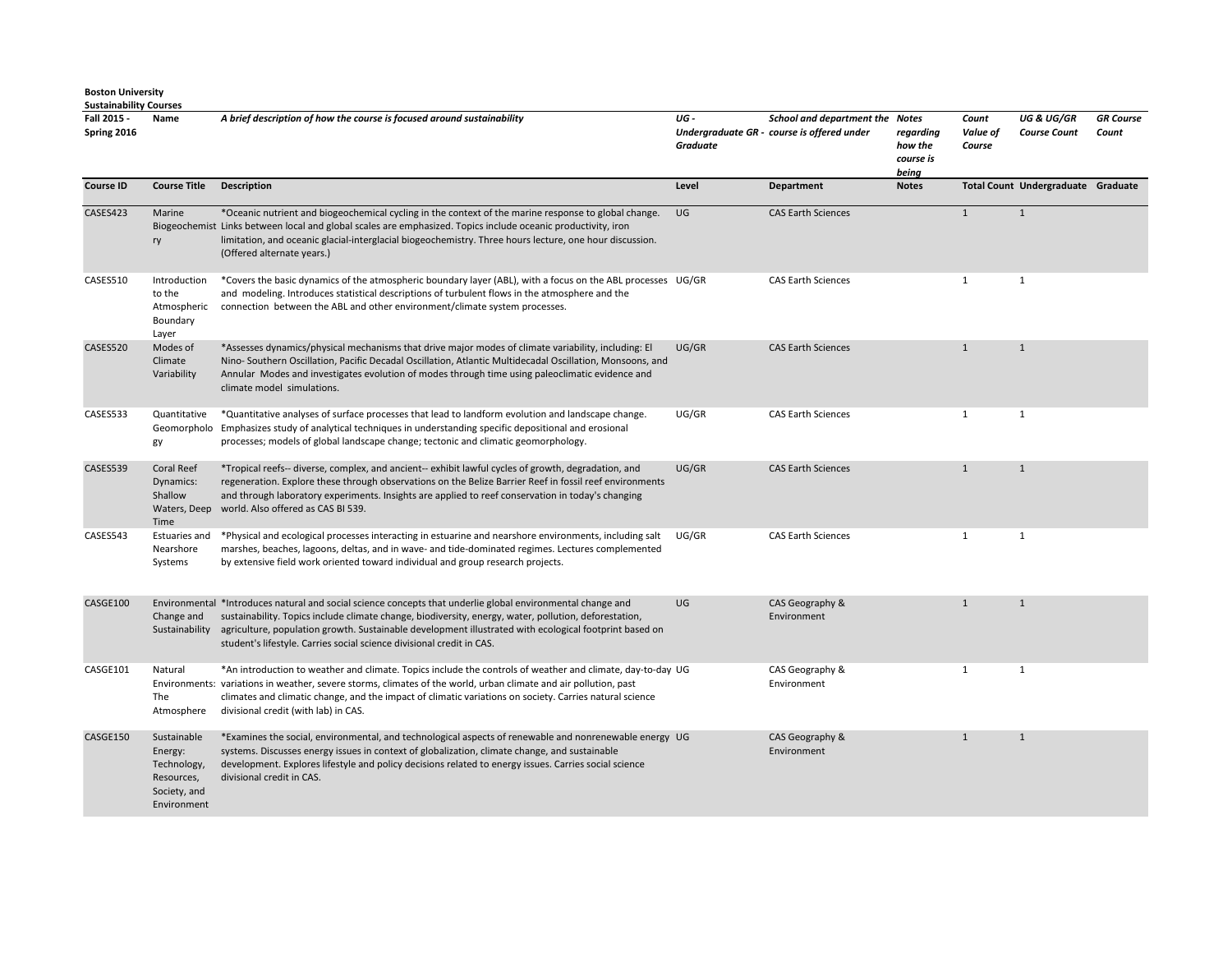**Fall 2015 - Spring 2016 Name** *A brief description of how the course is focused around sustainability UG - Undergraduate GR - course is offered under Graduate School and department the Notes regarding how the course is being Count Value of Course UG & UG/GR Course Count GR Course Count*  **Course ID Course Title Description Course Title Department** Department Notes Total Count Undergraduate Graduate CASGE250 The Fate of Nations: Climate, Resources, and Institutions \*Relationships among environment (e.g. climate), natural resources (e.g. energy, water), and human societies (hunter-gatherers to industrial economies). Principles from thermodynamics, climatology, ecology, and economics used to evaluate the role of environment and resources in the success and failure of societies. Carries social science divisional credit in CAS. UG CAS Geography & Environment 1 1 CASGE302 Remote Sensing of Environment \*Introduction to satellite remote sensing of the Earth environment. Examines the physical basis and methods of the remote sensing process, as well as basics of digital image processing and analysis. Applications in Earth system science and natural resource management are considered. UG CAS Geography & Environment 1 1 CASGE304 Environmental \*Traces the emergence of sustainable development as the defining environmental challenge of our ly Sustainable times. Surveys and evaluates policies for balancing ecological sustainability and economic development Development in various parts of the world and at the global level. Also offered as CAS IR 304. UG CAS Geography & Environment 1 1 CASGE307 Biogeography \*Examines the spatial distribution of plants and animals from historical, ecological, and analytical perspectives. Environmental and human influences on species distribution, abundance, and diversity are considered, as are changes resulting from past and projected climate change. Also offered as CAS BI 307. UG CAS Geography & Environment 1 1 CASGE309 Intermediate \*Introduction to economic and environmental theory critical to the formulation and evaluation of Environmental environmental and resource policy. This theory is applied to real world analysis of climate change, Analysis and Policy population growth, oil supplies, energy use, and globalization. UG CAS Geography & Environment 1 1 CASGE310 Climate and the Environment \*Physical principles governing the climate system and its impact on the environment. Emphasis on understanding the physical processes governing energy, mass, and momentum transfer in the ocean and atmosphere. The interaction and feedback of these processes and their impact on the climate system and its variability. UG CAS Geography & Environment 1 1 CASGE375 Introduction to Quantitative Environmental Modeling \*Introduces students to quantitative models of environmental systems. Emphasizes application of quantitative models to environmental problem solving. Includes computer exercises with examples from current environmental issues such as population growth, pollution transport, and biodiversity. UG CAS Geography & Environment 1 1 CASGE394 Environmental \*Focus on the African environment and ecological systems over the past 150 years. Topics include History of Africa climatic change, hydrography, agriculture, deforestation, soil erosion, disease, conservation, famine, and the role of colonialism and government policy in environmental change. Also offered as CAS HI 394. UG CAS Geography & Environment 1 1 CASGE400 Environment and Development: studies (e.g. rural livelihoods, conservation, urbanization, and climate change); and considers A Political Ecology \*Theory and practice of development with an explicit focus on environmental issues. Introduces history of development and the environment; explores select themes in development and environmental alternative development paradigms. CAS Geography & Environment 1 1

Approach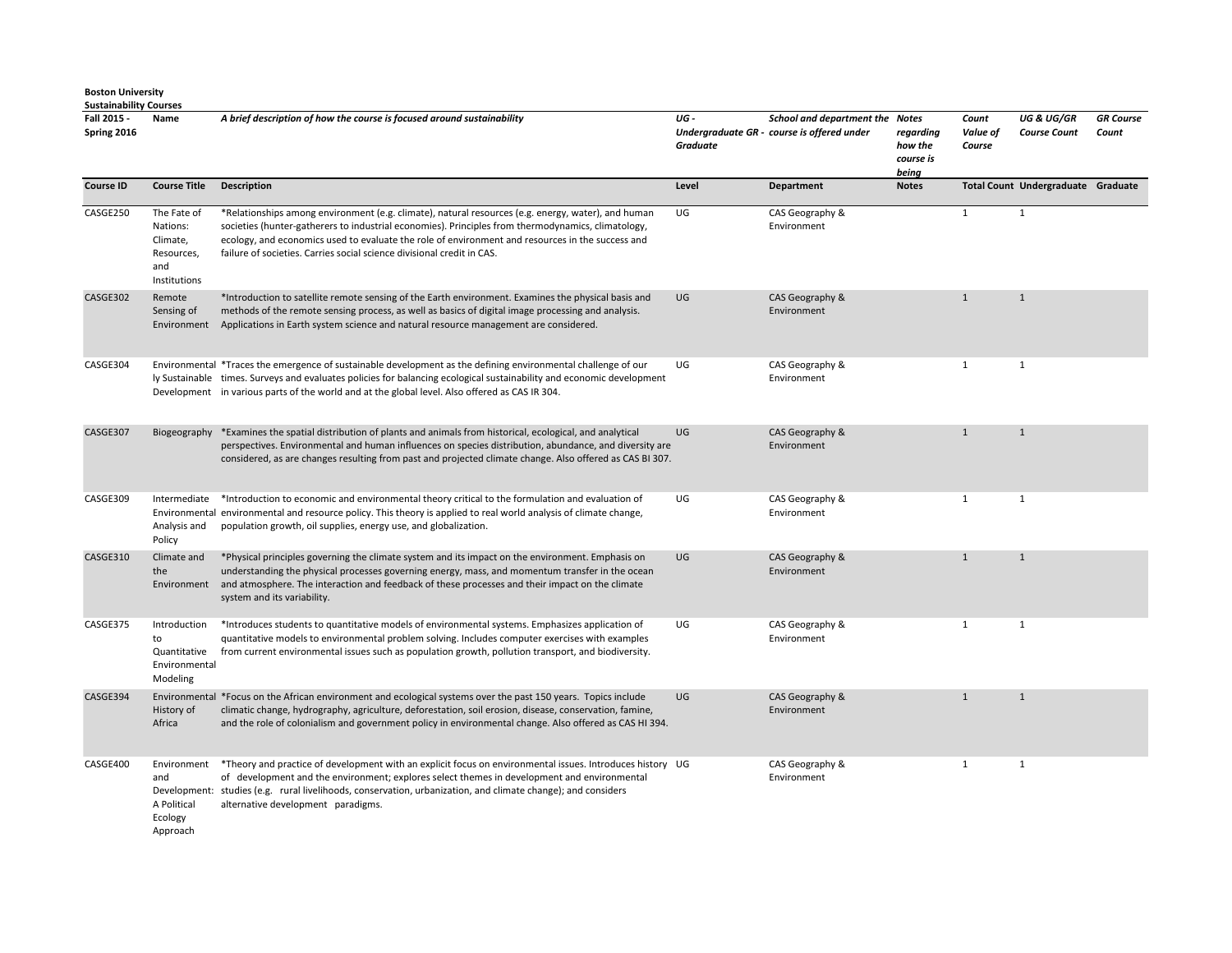| Fall 2015 -<br>Spring 2016 | Name                                                 | A brief description of how the course is focused around sustainability                                                                                                                                                                                                                                                                               | UG-<br>Graduate | School and department the Notes<br>Undergraduate GR - course is offered under | regarding<br>how the<br>course is<br>being | Count<br>Value of<br>Course | <b>UG &amp; UG/GR</b><br><b>Course Count</b> | <b>GR</b> Course<br>Count |
|----------------------------|------------------------------------------------------|------------------------------------------------------------------------------------------------------------------------------------------------------------------------------------------------------------------------------------------------------------------------------------------------------------------------------------------------------|-----------------|-------------------------------------------------------------------------------|--------------------------------------------|-----------------------------|----------------------------------------------|---------------------------|
| <b>Course ID</b>           | <b>Course Title</b>                                  | <b>Description</b>                                                                                                                                                                                                                                                                                                                                   | Level           | <b>Department</b>                                                             | <b>Notes</b>                               |                             | Total Count Undergraduate Graduate           |                           |
| CASGE420                   | Methods of                                           | *Introduction to the analysis of environmental policy, the implications of environmental problems for<br>Environmental public decision making, the tools available to decision-makers, and their effectiveness, advantages, and<br>Policy Analysis disadvantages.                                                                                    | UG              | CAS Geography &<br>Environment                                                |                                            | $\mathbf{1}$                | $\mathbf{1}$                                 |                           |
| CASGE425                   | Policy                                               | United States *Survey and historical overview of key environmental policies and regulations in the United States.<br>Environmental Emphasis on policy development, including formulation and implementation of federal pollution control<br>regulations since the National Environmental Policy Act of 1970. Considers possible future policy needs. | UG              | CAS Geography &<br>Environment                                                |                                            | $\mathbf{1}$                | $\mathbf{1}$                                 |                           |
| CASGE456                   | Terrestrial<br>Ecosystems<br>and the<br>Carbon Cycle | *Explores the past, present, and possible future dynamics of the terrestrial carbon cycle. Key topics<br>include the physical climate system, variability, ecosystem processes, land use issues, and impacts of<br>global change on society.                                                                                                         | UG              | CAS Geography &<br>Environment                                                |                                            | $\mathbf{1}$                | $\mathbf{1}$                                 |                           |
| CASGE460                   | Food, Energy,<br>and Water<br>Policy                 | *Economic and policy analysis of how to manage ecosystems for the provision of food, energy, and<br>water. Introduces cost-benefit analysis, dynamic optimization, and ecosystem service valuation as tools<br>for understanding the optimal management of ecosystems and tradeoffs.                                                                 | UG              | CAS Geography &<br>Environment                                                |                                            | $\mathbf{1}$                | $\mathbf{1}$                                 |                           |
| CASGE475                   |                                                      | Urban Ecology *The biophysical environments and ecology of urban settlements. Key topics include the physical<br>environment, patterns in human population growth and development, ecosystem structure and<br>function, global change, urban environment pollution and management, and sustainable urban<br>development. Also offered as CAS BI 475. | UG              | CAS Geography &<br>Environment                                                |                                            | $\mathbf{1}$                | 1                                            |                           |
| CASGE510                   | Physical<br>Principles of<br>the<br>Environment      | *Principles and concepts underlying the physical and ecological forces that cause environmental change. UG/GR<br>Topics include soil erosion, acid rain, thermal pollution, greenhouse effect, stratospheric ozone<br>depletion, and loss of biodiversity.                                                                                           |                 | CAS Geography &<br>Environment                                                |                                            | $\mathbf{1}$                | $\mathbf{1}$                                 |                           |
| CASGE519                   | Energy,<br>Society, and<br>the<br>Environment        | *Focus on applied political economy and the intersection of policy, energy systems, and environmental<br>systems. Project based learning, with an emphasis on energy technology and obstacles to deployment.                                                                                                                                         | UG/GR           | CAS Geography &<br>Environment                                                |                                            | $\mathbf{1}$                | $\mathbf{1}$                                 |                           |
| CASGE521                   | Law for                                              | *A survey of the major features of environmental and related law: common law, statutory law,<br>Sustainability administrative law, and relevant procedural and constitutional issues. Students examine how well these<br>laws work to bring about sustainability. Students read cases and practice advocacy.                                         | UG/GR           | CAS Geography &<br>Environment                                                |                                            | $\mathbf{1}$                | 1                                            |                           |
| CASGE522                   | The<br>Environmental<br>Responsibility               | *In-depth look at how society can address environmental problems: the history of the environmental<br>Development movement; relevant legal, economic and cultural concepts; and international and emerging concerns.<br>of Sustainable Examines root causes and constructive group processes for crafting a more sustainable world.                  | UG/GR           | CAS Geography &<br>Environment                                                |                                            | $\mathbf{1}$                | $\mathbf{1}$                                 |                           |
| CASGE523                   | Ecology                                              | Marine Urban *Marine Urban Ecology is an emerging, interdisciplinary field that aims to understand how human and<br>ecological processes can coexist in human-dominated systems. Topics, ecosystems, and organisms<br>associated with urbanization in the Greater Boston area. Also offered as CAS GE 523.                                           | UG/GR           | CAS Geography &<br>Environment                                                |                                            | $\mathbf{1}$                | $\mathbf{1}$                                 |                           |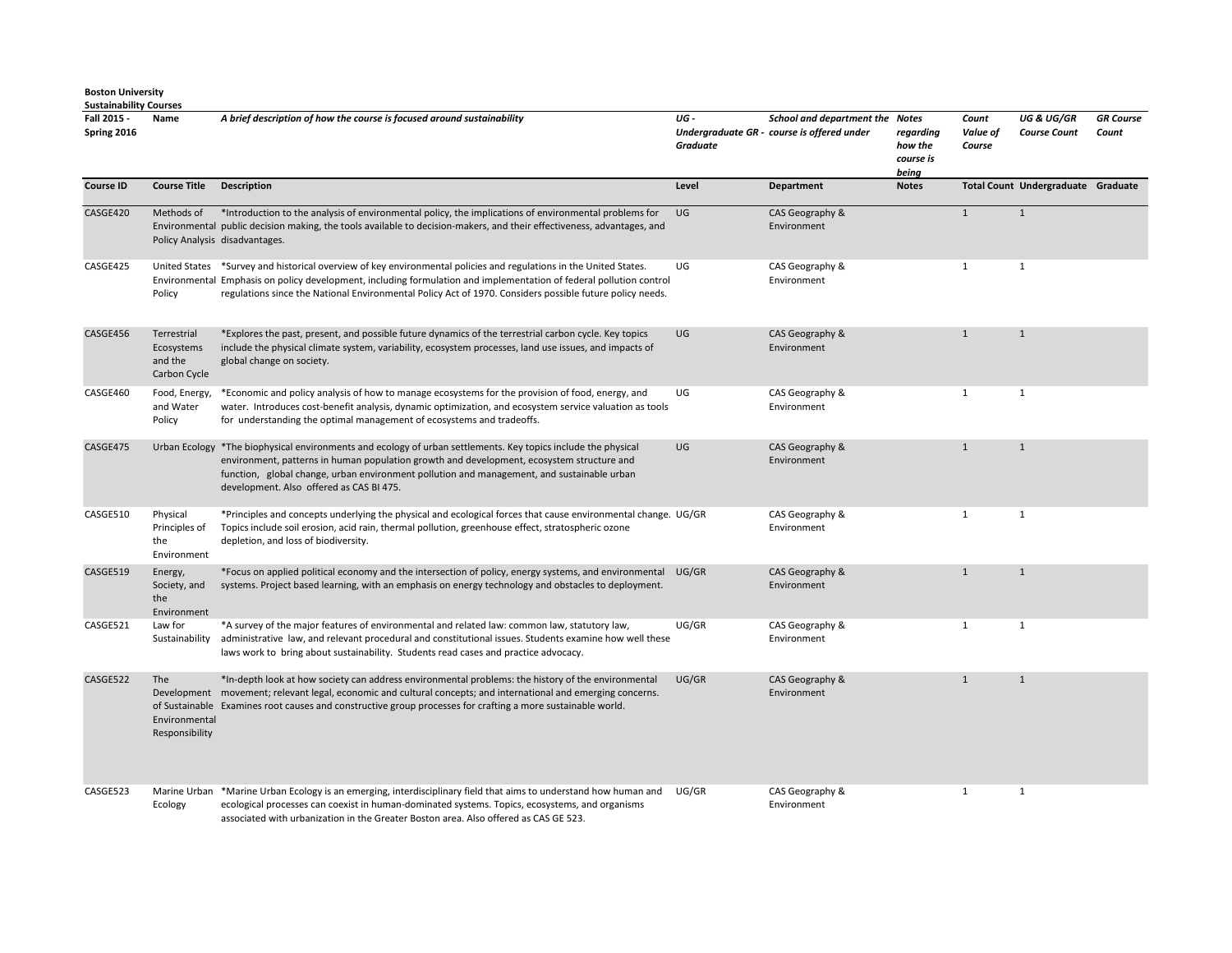| Fall 2015 -<br>Spring 2016 | Name                                                      | A brief description of how the course is focused around sustainability                                                                                                                                                                                                                                                           | UG-<br>Graduate | School and department the Notes<br>Undergraduate GR - course is offered under | regarding<br>how the<br>course is<br>being | Count<br>Value of<br>Course | <b>UG &amp; UG/GR</b><br><b>Course Count</b> | <b>GR</b> Course<br>Count |
|----------------------------|-----------------------------------------------------------|----------------------------------------------------------------------------------------------------------------------------------------------------------------------------------------------------------------------------------------------------------------------------------------------------------------------------------|-----------------|-------------------------------------------------------------------------------|--------------------------------------------|-----------------------------|----------------------------------------------|---------------------------|
| <b>Course ID</b>           | <b>Course Title</b>                                       | <b>Description</b>                                                                                                                                                                                                                                                                                                               | Level           | <b>Department</b>                                                             | <b>Notes</b>                               |                             | Total Count Undergraduate Graduate           |                           |
| CASGE533                   | Risk<br>Assessment                                        | *Investigates the science behind regulation designed to protect people from environmental hazards,<br>through a practical focus on chemical hazards. Students develop a working knowledge of the risk<br>assessment process and perform simple risk assessments for chemicals in the environment.                                | UG/GR           | CAS Geography &<br>Environment                                                |                                            | $\mathbf{1}$                | $\mathbf{1}$                                 |                           |
| CASGE555                   | World Oil<br>Markets                                      | *The world oil market is explained using the notion of supply chain. Each stage is described in terms of<br>relevant theories from geology, economics, and politics, and how they interact to generate real-world<br>behavior.                                                                                                   | UG/GR           | CAS Geography &<br>Environment                                                |                                            | $\mathbf{1}$                | $\mathbf{1}$                                 |                           |
| CASGE560                   | Energy<br>Transitions                                     | *Survey of energy transitions including animal power to wood to coal to petroleum to electricity;<br>analysis of socioeconomic, political, technological, and environmental causes of energy transitions, and<br>future energy transitions resulting from fossil fuel depletion, climate change, and sustainable<br>development. | UG/GR           | CAS Geography &<br>Environment                                                |                                            | $\mathbf{1}$                | $\mathbf{1}$                                 |                           |
| CASGE578                   | Marine<br>Geographic<br>Information<br>Science            | *Introduction to marine geographic information systems and spatial analysis for conservation,<br>management, and marine landscape ecology. Comparative examples from Gulf of Maine and tropics.<br>Solve problems in coastal zoning and marine park design, whale and coral reef conservation. Also<br>offered as CAS BI 578.    | UG/GR           | CAS Geography &<br>Environment                                                |                                            | $\mathbf{1}$                | $\mathbf{1}$                                 |                           |
| CASGE597                   | and<br>Environment<br>in Latin<br>America                 | Development *Provides an empirically based understanding of the social and environmental aspects of economic<br>development in Latin America and the Caribbean (LAC) for purposes of analyzing the numerous trade<br>and development policies that nations in LAC are currently considering. Also offered as CAS IR 597.         | UG/GR           | CAS Geography &<br>Environment                                                |                                            | $\mathbf{1}$                | $\mathbf{1}$                                 |                           |
| CASGE599                   | Science,<br>Politics, and<br>Climate<br>Change            | *Applies a science and technology studies perspective to climate change science and policy. Examines<br>the relationships between scientific and political systems at global, national, and local levels. Also<br>offered as CAS IR 599.                                                                                         | UG/GR           | CAS Geography &<br>Environment                                                |                                            | 1                           | $\mathbf{1}$                                 |                           |
| CASHI351                   | Envir Hist Afr                                            | *This course description is currently under construction.                                                                                                                                                                                                                                                                        | UG              | <b>CAS History</b>                                                            |                                            | $\mathbf{1}$                | $\mathbf{1}$                                 |                           |
| CASHI589                   | His Envir &<br>Soc                                        | *This course description is currently under construction.                                                                                                                                                                                                                                                                        | UG/GR           | <b>CAS History</b>                                                            |                                            | 1                           | $\mathbf{1}$                                 |                           |
| CASMR510                   | Marine<br>Resource<br>Management,<br>and Public<br>Debate | *This course addresses how scientists can target their research toward policy needs and then effectively UG/GR<br>Science Policy, communicate to the public and policy makers so that science might inform public policy. Taught during<br>the Marine Semester.                                                                  |                 | <b>CAS Marine Science</b>                                                     |                                            | $\mathbf{1}$                | $\mathbf{1}$                                 |                           |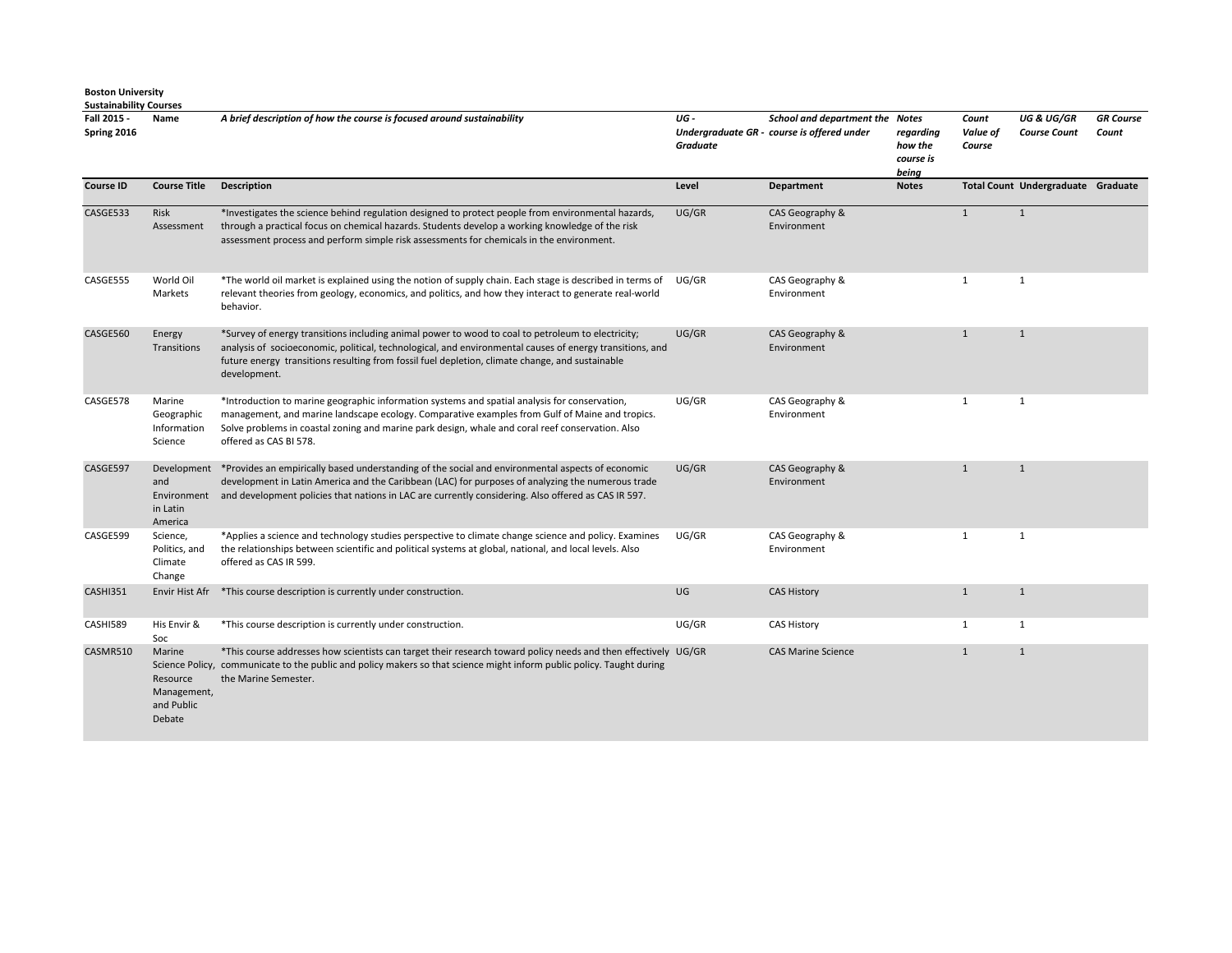| <b>Boston University</b>   | <b>Sustainability Courses</b>                                     |                                                                                                                                                                                                                                                                                                                                                                                                                                                                                                                                                                                                                                                                                                                                                                                                                                                                                                                                                                                                                                                                                                                                                                                                                      |                  |                                                                               |                                            |                             |                                              |                           |  |  |
|----------------------------|-------------------------------------------------------------------|----------------------------------------------------------------------------------------------------------------------------------------------------------------------------------------------------------------------------------------------------------------------------------------------------------------------------------------------------------------------------------------------------------------------------------------------------------------------------------------------------------------------------------------------------------------------------------------------------------------------------------------------------------------------------------------------------------------------------------------------------------------------------------------------------------------------------------------------------------------------------------------------------------------------------------------------------------------------------------------------------------------------------------------------------------------------------------------------------------------------------------------------------------------------------------------------------------------------|------------------|-------------------------------------------------------------------------------|--------------------------------------------|-----------------------------|----------------------------------------------|---------------------------|--|--|
| Fall 2015 -<br>Spring 2016 | Name                                                              | A brief description of how the course is focused around sustainability                                                                                                                                                                                                                                                                                                                                                                                                                                                                                                                                                                                                                                                                                                                                                                                                                                                                                                                                                                                                                                                                                                                                               | UG -<br>Graduate | School and department the Notes<br>Undergraduate GR - course is offered under | regarding<br>how the<br>course is<br>being | Count<br>Value of<br>Course | <b>UG &amp; UG/GR</b><br><b>Course Count</b> | <b>GR Course</b><br>Count |  |  |
| <b>Course ID</b>           | <b>Course Title</b>                                               | <b>Description</b>                                                                                                                                                                                                                                                                                                                                                                                                                                                                                                                                                                                                                                                                                                                                                                                                                                                                                                                                                                                                                                                                                                                                                                                                   | Level            | Department                                                                    | <b>Notes</b>                               |                             | Total Count Undergraduate Graduate           |                           |  |  |
| CGSNS202                   | Human<br>I Ecology                                                | *What is the fate of the biosphere and our species? Can humans reconcile economic and technological<br>Ecology/Globa growth with ecological sustainability? This course examines the impact of one species, Homo sapiens,<br>on the ecosystems of the biosphere, seeking answers to these broad questions. This course includes an<br>investigation of the physical forces that shape global climates and ultimately constrain life on Earth. An<br>examination of the interrelationships between the abiotic and biotic components in ecosystems leads to<br>an investigation of the forces that influence biological diversity. The integrative study of population<br>biology culminates in an investigation of the population dynamics of our own species and the<br>implications the exponential growth of the human population may have on global resources and the<br>biosphere. The foundation in general ecology and human population dynamics allows a serious<br>consideration of the technological impact of humans on the delicately balanced ecosystems of Earth.<br>The interrelationship between science and society is also explored. Four credit hours total: two hours<br>lecture; two hours lab. | UG               | <b>CGS Natural Sciences</b>                                                   |                                            | $\mathbf{1}$                | $\mathbf{1}$                                 |                           |  |  |
| CGSSS102                   | : Politics,<br>Economics,<br>and Culture                          | Modernization *CGS SS 102 -- Modernization: Politics, Economics, and Culture This course examines the process of<br>modernization in the West. The historical phenomena of industrialization, the rise of liberal democracy,<br>nationalism, imperialism, and globalization -- all associated with modernization as it took place in<br>Europe in the 19th and 20th centuries -- are examined both in their historical context and through the<br>lens of theories of social change. Through an examination of historical case studies, students will<br>evaluate the impact of these phenomena on the life, institutions, and ways of thinking in the West.<br>Students will also consider the historical legacy of the West's modernization for contemporary global<br>issues such as terrorism and the challenges of development in non-Western societies. One lecture, two<br>discussions, and one additional contact hour as assigned.[4 cr.]                                                                                                                                                                                                                                                                   | UG               | <b>CGS Social Sciences</b>                                                    |                                            | $\mathbf{1}$                | $\mathbf{1}$                                 |                           |  |  |
| CGSSS103                   | Politics,<br>Economies,<br>and Social<br>West: The<br>through the | * This interdisciplinary course examines social change in the politics, economies, social structures, and<br>culture of the West from the ancient world through the Enlightenment. Students look at developments<br>in governance, trade, social inequalities, and ideas that gave the West its distinctive character, including<br>Change in the the rise of its key institution, democracy. To interpret historical change critically, students are<br>introduced to the social science "toolkit" of analytical concepts. Assignments outside the classroom will<br>Ancient World encourage students to consider how historical developments have shaped today's world. One lecture,<br>two discussions, and two additional contact hours as assigned. [Open only to students admitted to the<br>Enlightenment CGS January Program.][5 cr.]                                                                                                                                                                                                                                                                                                                                                                        | UG               | <b>CGS Social Sciences</b>                                                    |                                            | $\mathbf{1}$                | $\mathbf{1}$                                 |                           |  |  |
| ENGEC417                   | Systems:<br>Adapting to<br>Renewable<br>Resources                 | Electric Energy *This course will present a detailed perspective of electric power systems from generation,<br>transmission, storage, to distribution to end users. Significant emphasis will be placed on<br>methodologies for reliable and efficient transmission and distribution of power over the grid including<br>challenges for adapting to renewable resources such as photovoltaics and wind. Conventional<br>approaches will be presented with emphasis to future technology such as the "smart grid". Analysis of 3-<br>phase power will be presented using numerous examples. Items such as power system stability,<br>security, reliability will be covered. Optimization methods, models, simulation techniques, monitoring<br>and control, grid storage technologies, and micro-grids will also be discussed. Power electronics will be<br>introduced specifically in reference to high voltage circuits. Finally, planning for large numbers of<br>electric vehicles will present new challenges to the effective distribution of power which will be<br>discussed from both centralized and decentralized approaches.                                                                              | UG               | <b>ENG Electrical &amp; Computer</b><br>Engineering                           |                                            | $\mathbf{1}$                | $\mathbf{1}$                                 |                           |  |  |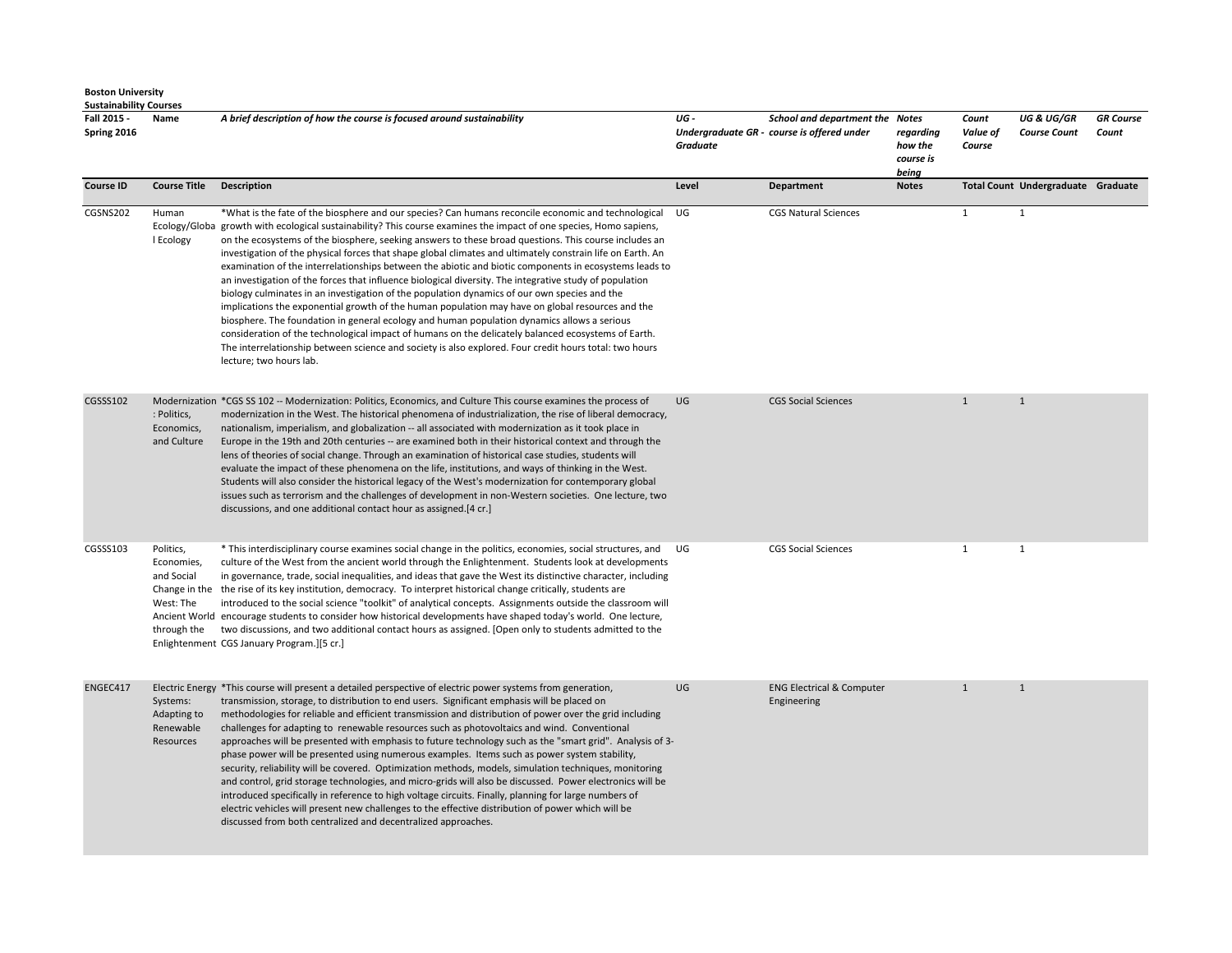| Justaniawint <sup>,</sup><br>Fall 2015 -<br>Spring 2016 | Name                                                          | A brief description of how the course is focused around sustainability                                                                                                                                                                                                                                                                                                                                                                                                                                                                                                                                                                                                                                                                                                                                                                                                                                                                                                                                                                                                                                                                                                                                                                                                                                                                                                                                                                                                                                                                                                                                                             | UG -<br>Graduate | School and department the Notes<br>Undergraduate GR - course is offered under | regarding<br>how the<br>course is<br>being | Count<br>Value of<br>Course | <b>UG &amp; UG/GR</b><br><b>Course Count</b> | <b>GR</b> Course<br>Count |
|---------------------------------------------------------|---------------------------------------------------------------|------------------------------------------------------------------------------------------------------------------------------------------------------------------------------------------------------------------------------------------------------------------------------------------------------------------------------------------------------------------------------------------------------------------------------------------------------------------------------------------------------------------------------------------------------------------------------------------------------------------------------------------------------------------------------------------------------------------------------------------------------------------------------------------------------------------------------------------------------------------------------------------------------------------------------------------------------------------------------------------------------------------------------------------------------------------------------------------------------------------------------------------------------------------------------------------------------------------------------------------------------------------------------------------------------------------------------------------------------------------------------------------------------------------------------------------------------------------------------------------------------------------------------------------------------------------------------------------------------------------------------------|------------------|-------------------------------------------------------------------------------|--------------------------------------------|-----------------------------|----------------------------------------------|---------------------------|
| <b>Course ID</b>                                        | <b>Course Title</b>                                           | Description                                                                                                                                                                                                                                                                                                                                                                                                                                                                                                                                                                                                                                                                                                                                                                                                                                                                                                                                                                                                                                                                                                                                                                                                                                                                                                                                                                                                                                                                                                                                                                                                                        | Level            | Department                                                                    | <b>Notes</b>                               |                             | Total Count Undergraduate Graduate           |                           |
| ENGEC543                                                | Sustainable<br>Power<br>Systems:<br>Planning,<br>Markets      | *Breakthroughs in clean energy generation technologies and the advantage of exploiting efficiently the UG/GR<br>available work in fossil fuels will render electricity the dominant energy form in a sustainable<br>environment future. We review the key characteristics of Electric Power Transmission and Distribution<br>(T&D) networks and the associated planning and operation requirements that ensure supply adequacy,<br>Operation and system security and stability. Capital asset investment and operation cost minimization is discussed in a<br>systems engineering context where the assets as well as the dynamic behavior of generators, T&D<br>networks, and loads interact. Recent developments in the formation of competitive wholesale markets<br>at the High Voltage Transmission system level, the associated market participation and clearing rules<br>and the market clearing optimization algorithms are presented and analyzed in terms of their<br>effectiveness in fostering cost reflective price signals and competitive conditions that encourage optimal<br>distributed/not-centralized investment and operating decisions. Finally, we present T&D congestion and<br>supply-demand imbalance related barriers to the widespread adoption of environmentally friendly and<br>economically efficient technological breakthroughs, and propose a systems engineering and real-time<br>retail-market based coordination of centralized as well as decentralized generation, storage and load<br>management resources that is able to achieve desirable synergies and mitigate these barriers. 4 cr |                  | <b>ENG Electrical &amp; Computer</b><br>Engineering                           |                                            | 1                           | 1                                            |                           |
| ENGEC573                                                | <b>Solar Energy</b><br>Systems                                | *This course is designed for first year graduate and senior undergraduate students from engineering<br>disciplines. It is intended to educate students in the design and applications of solar energy technology.<br>It will focus on fundamentals of solar energy conversion, solar cells, optical engineering,<br>photoelectrochemical cells, thermoelectric generators, and energy storage and distribution systems.<br>The course covers solar energy insolation and global energy needs, current trends in photovoltaic<br>energy engineering, solar cell materials science, design and installation of solar panels for residential<br>and industrial applications and connections to the national grid and cost analysis of the overall system.<br>In addition, basic manufacturing processes for the production of solar panels, environmental impacts,<br>and the related system engineering aspects will be included to provide a comprehensive state-of-the-art<br>approach to solar energy utilization. Meets with ENG MS573; students may not take credit for both. 4<br>cr.                                                                                                                                                                                                                                                                                                                                                                                                                                                                                                                                          | GR               | <b>ENG Electrical &amp; Computer</b><br>Engineering                           |                                            | $\mathbf{1}$                |                                              | $\mathbf{1}$              |
| ENGEC707                                                | Sensing                                                       | Radar Remote *Principles of radar systems and radar signal analysis with emphasis on environmental remote sensing. GR<br>Topics include antenna fundamentals, wave propagation/scattering in various media, the radar<br>equation, radar cross-section, target characteristics, ambiguity function, radar system components,<br>pulse compression techniques, and aperture synthesis. Highlighted systems include ground-penetrating<br>radars, synthetic aperture radar (SAR), weather radars, and incoherent scatter radars, and LIDAR.                                                                                                                                                                                                                                                                                                                                                                                                                                                                                                                                                                                                                                                                                                                                                                                                                                                                                                                                                                                                                                                                                          |                  | <b>ENG Electrical &amp; Computer</b><br>Engineering                           |                                            | $\mathbf{1}$                |                                              | $\mathbf{1}$              |
| ENGEK225                                                | Introduction<br>to Energy<br>Conversion<br>and<br>Engineering | *This class examines the existing state of the world's energy use and its impact on society and the<br>planet. A quantitative framework is provided in order to evaluate current and potential technologies.<br>Individual energy generation, conversion, and end use options are evaluated within this framework.<br>Both renewable energy generation technologies: wind, solar, biomass, and hydro, and conventional<br>Environmental sources such as nuclear and fossil fuels will be compared. Energy conversion is discussed with regards<br>to batteries and fuel cells, liquid bio- fuels, and grid level storage systems. These technologies are then<br>put into a social context and their use around the world is discussed. Evaluations are based on<br>homework and class discussions, midterms, and a final. 4 cr. Cannot be used for credit towards an<br>engineering degree.                                                                                                                                                                                                                                                                                                                                                                                                                                                                                                                                                                                                                                                                                                                                       | UG               | <b>ENG Engineering Core</b>                                                   |                                            | $\mathbf{1}$                | $\mathbf{1}$                                 |                           |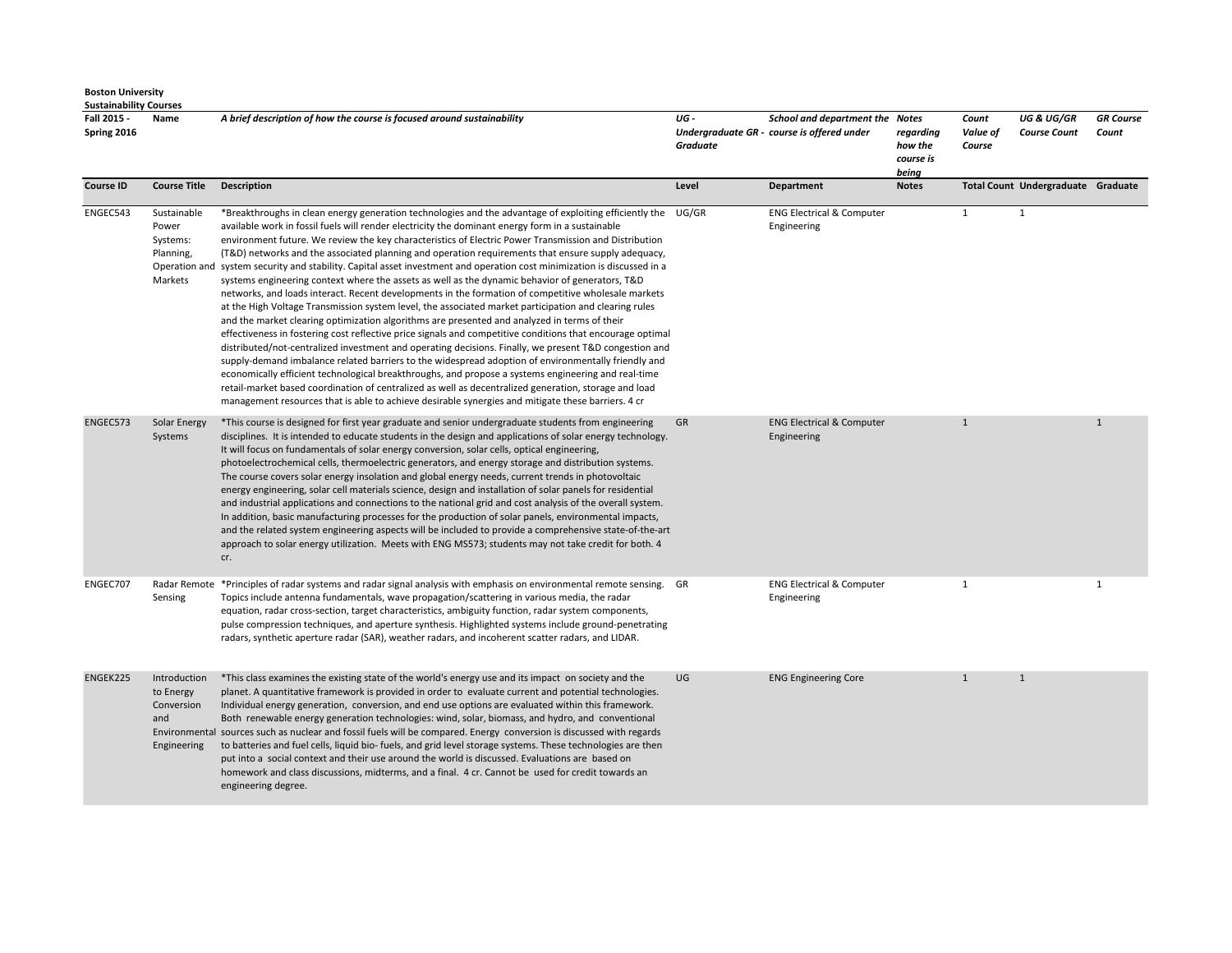| Fall 2015 -<br>Spring 2016 | Name                                                                                     | A brief description of how the course is focused around sustainability                                                                                                                                                                                                                                                                                                                                                                                                                                                                                                                                                                                                                                                                                                                                                                                                                                                                                                                     | UG -<br><b>Graduate</b> | <b>School and department the Notes</b><br>Undergraduate GR - course is offered under | regarding<br>how the<br>course is<br>being | Count<br>Value of<br>Course | <b>UG &amp; UG/GR</b><br><b>Course Count</b> | <b>GR</b> Course<br>Count |
|----------------------------|------------------------------------------------------------------------------------------|--------------------------------------------------------------------------------------------------------------------------------------------------------------------------------------------------------------------------------------------------------------------------------------------------------------------------------------------------------------------------------------------------------------------------------------------------------------------------------------------------------------------------------------------------------------------------------------------------------------------------------------------------------------------------------------------------------------------------------------------------------------------------------------------------------------------------------------------------------------------------------------------------------------------------------------------------------------------------------------------|-------------------------|--------------------------------------------------------------------------------------|--------------------------------------------|-----------------------------|----------------------------------------------|---------------------------|
| <b>Course ID</b>           | <b>Course Title</b>                                                                      | <b>Description</b>                                                                                                                                                                                                                                                                                                                                                                                                                                                                                                                                                                                                                                                                                                                                                                                                                                                                                                                                                                         | Level                   | <b>Department</b>                                                                    | <b>Notes</b>                               |                             | Total Count Undergraduate Graduate           |                           |
| ENGEK335                   | Introduction<br>to<br>Engineering                                                        | *This course provides a technical introduction to a wide range of environmental engineering topics to<br>quantitatively understand and analyze environmental problems. Topics covered include mass and<br>Environmental energy balance for analyzing environmental engineering concepts, population growth, models for<br>resource consumption and risk analysis, energy systems, air pollution and prevention strategies, water<br>quality assessment and supply issues, drinking and waste water treatment, solid waste treatment and<br>management strategies, and resource recovery and recycling. Relevant existing laws and regulations are<br>also reviewed in the context of the topics covered. 4 cr.                                                                                                                                                                                                                                                                             | UG                      | <b>ENG Engineering Core</b>                                                          |                                            | $\mathbf{1}$                | $\mathbf{1}$                                 |                           |
| ENGEK408                   | Introduction<br>to Clean<br>energy<br>Generation<br>and Storage<br>Technologies covered. | *This course covers a wide variety of modern energy generation and storage technologies. The<br>engineering principles that govern thermomechanical, thermoelectric, photvotaic and elctrochemical<br>energy conversion processes will be discussed along with the challenges of hydrogen storage and hybrid<br>batteries. The consequences of using renewable energy resources such as solar, hydrogen, biomass,<br>geothermal, hydro, and wind versus non-renewable fossil fuels and nuclear resources will also be                                                                                                                                                                                                                                                                                                                                                                                                                                                                      | UG                      | <b>ENG Engineering Core</b>                                                          |                                            | $\mathbf{1}$                | $\mathbf{1}$                                 |                           |
| ENGEK546                   | Sustainable<br>Energy<br>Technologies                                                    | Assessment of *Critical to launching new energy ventures and implementing new energy policies is developing a broad UG/GR<br>understanding of how technically feasible the proposed project/technology in meeting the economic,<br>environmental, and end-use requirements. This course will provide students with the background<br>needed to assess the potential for energy efficiency and effectiveness of different technologies, the<br>related economics, as well as identify the key technical risks in emerging technologies. Examples will be<br>drawn from a variety of emerging technologies such as solar photovoltaics, fuel cells, advanced<br>transportation technology, as well as conservation options such as motors, cogeneration, building<br>automation and HVAC. This course will also address evaluating the life cycle implications of emerging<br>technologies, including manufacturing issues, end-of-life, as well as estimating performance. 4cr. 2nd<br>sem. |                         | <b>ENG Engineering Core</b>                                                          |                                            | 1                           | $\mathbf{1}$                                 |                           |
| ENGME533                   | Energy<br>Conversion                                                                     | *Thermodynamic and mechanical aspects of modern conventional energy conversion systems,<br>including steam electric power plants, gas turbine and   internal combustion engines, and<br>refrigeration systems. Combined cycle and cogeneration are also considered, as well as economic and<br>environmental aspects of energy conversion. Includes design project.                                                                                                                                                                                                                                                                                                                                                                                                                                                                                                                                                                                                                        | UG/GR                   | <b>ENG Mechanical</b><br>Engineering                                                 |                                            | $\mathbf{1}$                | $\mathbf{1}$                                 |                           |
| ENGME535                   | Green                                                                                    | *Provides a systems view of the manufacturing process that aims to efficiently use energy, water, and<br>Manufacturing raw materials to minimize air and water pollution and generation of waste per unit of the manufactured<br>product. Specifically, the course will discuss methods to maximize yield and minimize waste effluents in<br>processes, ways to devise treatment strategies for handling manufacturing wastes, innovative ways to<br>decrease energy consumption in manufacturing, by-product use and product recycling, and policies that                                                                                                                                                                                                                                                                                                                                                                                                                                 | UG/GR                   | <b>ENG Mechanical</b><br>Engineering                                                 |                                            | $\mathbf{1}$                | $\mathbf{1}$                                 |                           |

encourage green manufacturing. Meets with ENGMS535. Students may not receive credit for both.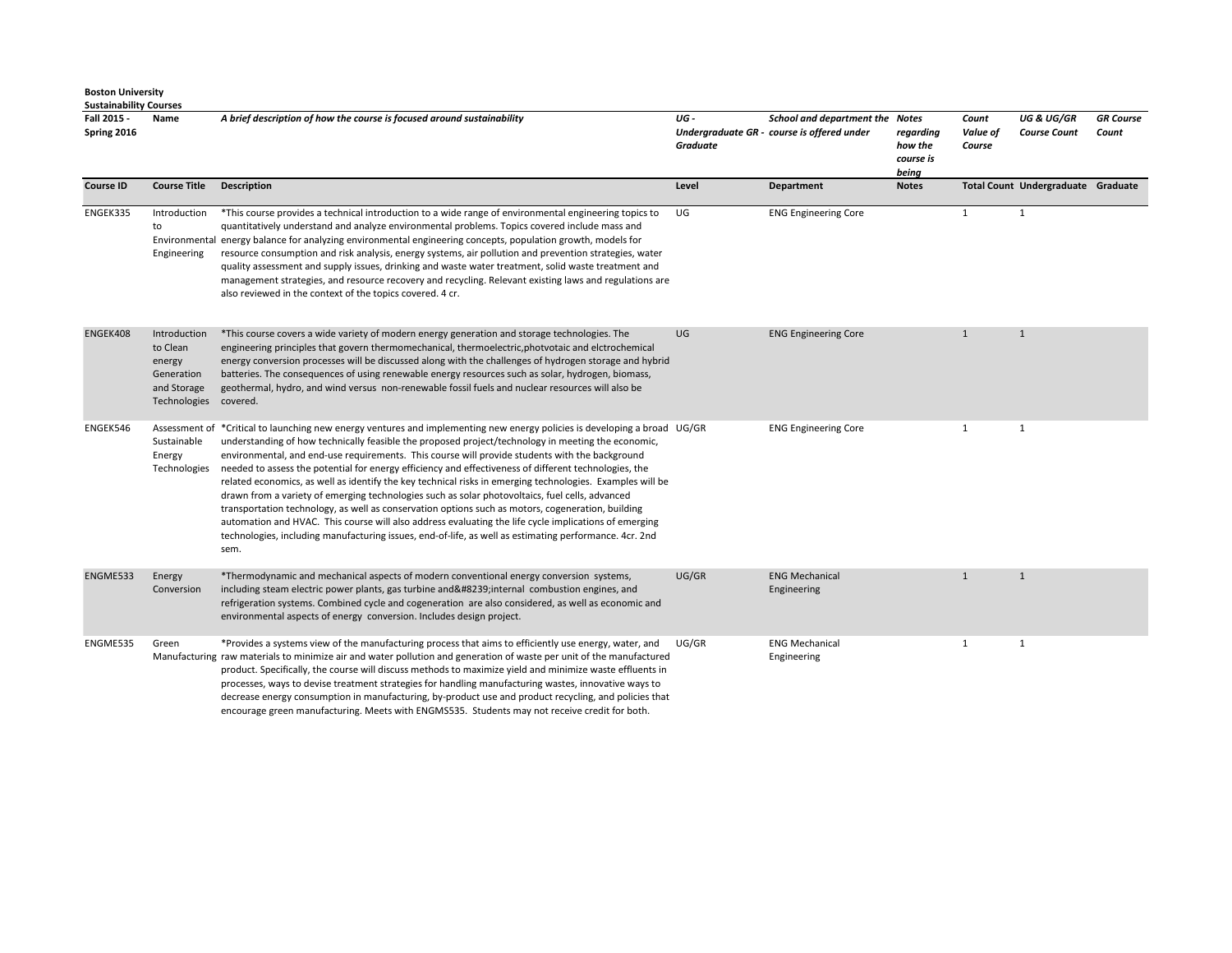| Fall 2015 -<br>Spring 2016 | Name                                                                      | A brief description of how the course is focused around sustainability                                                                                                                                                                                                                                                                                                                                                                                                                                                                                                                                                                                                                                                                                                                                                                                                                                                                                                                                                                                                                                                                                                                                                                                                                                                                                                                                                                                                                                                                                                                 | UG-<br><b>Graduate</b> | School and department the Notes<br>Undergraduate GR - course is offered under | regarding<br>how the<br>course is<br>being | Count<br>Value of<br>Course | <b>UG &amp; UG/GR</b><br><b>Course Count</b> | <b>GR</b> Course<br>Count |
|----------------------------|---------------------------------------------------------------------------|----------------------------------------------------------------------------------------------------------------------------------------------------------------------------------------------------------------------------------------------------------------------------------------------------------------------------------------------------------------------------------------------------------------------------------------------------------------------------------------------------------------------------------------------------------------------------------------------------------------------------------------------------------------------------------------------------------------------------------------------------------------------------------------------------------------------------------------------------------------------------------------------------------------------------------------------------------------------------------------------------------------------------------------------------------------------------------------------------------------------------------------------------------------------------------------------------------------------------------------------------------------------------------------------------------------------------------------------------------------------------------------------------------------------------------------------------------------------------------------------------------------------------------------------------------------------------------------|------------------------|-------------------------------------------------------------------------------|--------------------------------------------|-----------------------------|----------------------------------------------|---------------------------|
| <b>Course ID</b>           | <b>Course Title</b>                                                       | <b>Description</b>                                                                                                                                                                                                                                                                                                                                                                                                                                                                                                                                                                                                                                                                                                                                                                                                                                                                                                                                                                                                                                                                                                                                                                                                                                                                                                                                                                                                                                                                                                                                                                     | Level                  | Department                                                                    | <b>Notes</b>                               |                             | Total Count Undergraduate Graduate           |                           |
| ENGME543                   | Sustainable<br>Power<br>Systems:<br>Planning,<br>Markets                  | *Breakthroughs in clean energy generation technologies and the advantage of exploiting efficiently the UG/GR<br>available work in fossil fuels will render electricity the dominant energy form in a sustainable<br>environment future. We review the key characteristics of Electric Power Transmission and Distribution<br>(T&D) networks and the associated planning and operation requirements that ensure supply adequacy,<br>Operation and system security and stability. Capital asset investment and operation cost minimization is discussed in a<br>systems engineering context where the assets as well as the dynamic behavior of generators, T&D<br>networks, and loads interact. Recent developments in the formation of competitive wholesale markets<br>at the High Voltage Transmission system level, the associated market participation and clearing rules<br>and the market clearing optimization algorithms are presented and analyzed in terms of their<br>effectiveness in fostering cost reflective price signals and competitive conditions that encourage<br>optimal distributed/not-centralized investment and operating decisions. Finally, we present T&D<br>congestion and supply-demand imbalance related barriers to the widespread adoption of<br>environmentally friendly and economically efficient technological breakthroughs, and propose a<br>systems engineering and real-time retail-market based coordination of centralized as well as<br>decentralized generation, storage and load management resources that is able to achieve desirable |                        | <b>ENG Mechanical</b><br>Engineering                                          |                                            | $\mathbf{1}$                | $\mathbf{1}$                                 |                           |
| ENGMS573                   | Solar Energy<br>Systems                                                   | *This course is designed for first-year graduate and senior undergraduate students from engineering<br>disciplines and is intended to educate students in the design and application of solar energy technology.<br>It will focus on fundamentals of solar energy conversion, solar cells, optical engineering,<br>photoelectrochemical cells, thermoelectric generators, and energy storage and distribution systems.<br>The course covers solar energy insolation and global energy needs, current trends in photovoltaic<br>energy engineering, solar cell material science, design and installation of solar panels for residential and<br>industrial applications and connections to the national grid and cost analysis of the overall system. In<br>addition, basic manufacturing processes for the production of solar panels, environmental impacts, and<br>the related system engineering aspects will be included to provide a comprehensive state-of-the art<br>approach to solar energy utilization. Meets with ENG EC573; students may not take credit for both. 4<br>cr.                                                                                                                                                                                                                                                                                                                                                                                                                                                                                                | UG/GR                  | <b>ENG Mechanical</b><br>Engineering                                          |                                            | $\mathbf{1}$                | 1                                            |                           |
| GRSBI648                   | Biodiversity<br>and<br>Conservation<br><b>Biology</b>                     | *The study of biological diversity and modern methods to protect endangered plant and animal species. GR<br>The environment, population, genetic, and human factors which affect the survival of species examined<br>for temperate and tropical communities, as well as terrestrial and aquatic habitats. Three hours lecture,<br>one hour discussion.                                                                                                                                                                                                                                                                                                                                                                                                                                                                                                                                                                                                                                                                                                                                                                                                                                                                                                                                                                                                                                                                                                                                                                                                                                 |                        | <b>GRS Biology</b>                                                            |                                            | $\mathbf{1}$                |                                              | $\mathbf{1}$              |
| <b>GRSBI671</b>            | Survey of<br>Ecology,<br>Behavior,<br>Evolution, and<br>Marine<br>Biology | *Introduces graduate students to current faculty and research in ecology, behavior, evolution, and<br>marine biology. Students and faculty share expertise and establish collaborations, helping the<br>Department of Biology to leverage its most important asset: intellectual capital.                                                                                                                                                                                                                                                                                                                                                                                                                                                                                                                                                                                                                                                                                                                                                                                                                                                                                                                                                                                                                                                                                                                                                                                                                                                                                              | GR                     | <b>GRS Biology</b>                                                            |                                            | $\mathbf{1}$                |                                              | $\mathbf{1}$              |
| GRSBI675                   |                                                                           | Urban Ecology *This course description is currently under construction.                                                                                                                                                                                                                                                                                                                                                                                                                                                                                                                                                                                                                                                                                                                                                                                                                                                                                                                                                                                                                                                                                                                                                                                                                                                                                                                                                                                                                                                                                                                | GR                     | <b>GRS Biology</b>                                                            |                                            | $\mathbf{1}$                |                                              | $\mathbf{1}$              |
| GRSBI686                   | Biological<br>Design for<br>Sustainable<br>Development                    | *Study of biological constraints on the problem of human society's relationship with the ecosystems,<br>terrestrial and marine, that sustain it. Case studies combining natural history, ecological theory,<br>dynamical modeling, and experimental design in the search for workable solutions.                                                                                                                                                                                                                                                                                                                                                                                                                                                                                                                                                                                                                                                                                                                                                                                                                                                                                                                                                                                                                                                                                                                                                                                                                                                                                       | GR                     | <b>GRS Biology</b>                                                            |                                            | $\mathbf{1}$                |                                              | $\mathbf{1}$              |
| GRSBI946                   | Research in<br><b>Forest Ecology</b>                                      | not available                                                                                                                                                                                                                                                                                                                                                                                                                                                                                                                                                                                                                                                                                                                                                                                                                                                                                                                                                                                                                                                                                                                                                                                                                                                                                                                                                                                                                                                                                                                                                                          | GR                     | <b>GRS Biology</b>                                                            |                                            | $\mathbf{1}$                |                                              | $\mathbf{1}$              |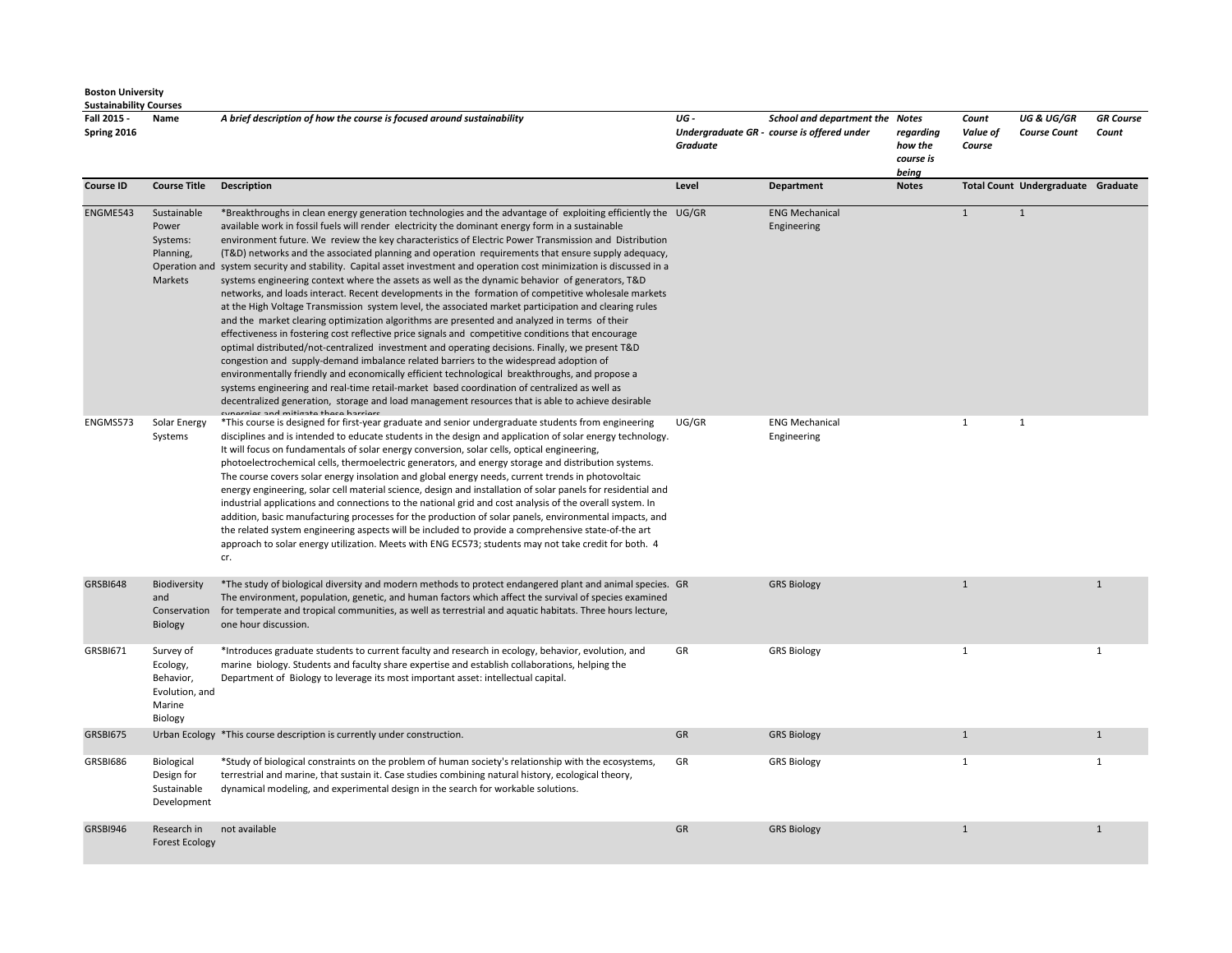| <b>Sustainability Courses</b> |                                                          |                                                                                                                                                                                                                                                                                                                                                                                                                                                             |                 |                                                                               |                                            |                             |                                              |                           |
|-------------------------------|----------------------------------------------------------|-------------------------------------------------------------------------------------------------------------------------------------------------------------------------------------------------------------------------------------------------------------------------------------------------------------------------------------------------------------------------------------------------------------------------------------------------------------|-----------------|-------------------------------------------------------------------------------|--------------------------------------------|-----------------------------|----------------------------------------------|---------------------------|
| Fall 2015 -<br>Spring 2016    | Name                                                     | A brief description of how the course is focused around sustainability                                                                                                                                                                                                                                                                                                                                                                                      | UG-<br>Graduate | School and department the Notes<br>Undergraduate GR - course is offered under | regarding<br>how the<br>course is<br>being | Count<br>Value of<br>Course | <b>UG &amp; UG/GR</b><br><b>Course Count</b> | <b>GR Course</b><br>Count |
| <b>Course ID</b>              | <b>Course Title</b>                                      | <b>Description</b>                                                                                                                                                                                                                                                                                                                                                                                                                                          | Level           | <b>Department</b>                                                             | <b>Notes</b>                               |                             | Total Count Undergraduate Graduate           |                           |
| GRSES623                      | Ecosystem<br>ry                                          | *Nutrient and biogeochemical cycles in terrestrial, freshwater, and marine ecosystems; global<br>Biogeochemist biogeochemistry. Topics include anthropogenic effects on ecosystem cycles and productivity, wetland<br>ecology and biogeochemistry, ecosystem restoration, ocean productivity, climate change and<br>temperate, tropical, and aquatic ecosystems, oceans and the global CO2 budget, marine sediment<br>chemistry. (Offered alternate years.) | GR              | <b>GRS Earth &amp; Environment</b>                                            |                                            | $\mathbf{1}$                |                                              | $\mathbf{1}$              |
| GRSES671                      |                                                          | Geochemistry * (Meets with CAS ES 371.) Chemical features of Earth and the solar system; geochemical cycles,<br>reactions among solids, liquids, and gases; radioactivity and isotope fractionation; water chemistry;<br>origins of ore deposits; applications of geochemistry to regional and global problems.                                                                                                                                             | GR              | <b>GRS Earth &amp; Environment</b>                                            |                                            | $\mathbf{1}$                |                                              | $\mathbf{1}$              |
| GRSGE600                      | Environment<br>and<br>A Political<br>Ecology<br>Approach | *Theory and practice of development with an explicit focus on environmental issues. Introduces history GR<br>of development and the environment; explores select themes in development and environmental<br>Development: studies (e.g. rural livelihoods, conservation, urbanization, and climate change); and considers<br>alternative development paradigms.                                                                                              |                 | GRS Geography &<br>Environment                                                |                                            | $\mathbf{1}$                |                                              | $\mathbf{1}$              |
| GRSGE620                      | Methods of                                               | *Introduction to the analysis of environmental policy, the implications of environmental problems for<br>Environmental public decision making, the tools available to decision-makers, and their effectiveness, advantages, and<br>Policy Analysis disadvantages.                                                                                                                                                                                           | GR              | GRS Geography &<br>Environment                                                |                                            | $\mathbf{1}$                |                                              | $\mathbf{1}$              |
| GRSGE625                      | Policy                                                   | United States *Survey and historical overview of key environmental policies and regulations in the United States.<br>Environmental Emphasis on policy development, including formulation and implementation of federal pollution<br>control regulations since the National Environmental Policy Act of 1970. Considers possible future<br>policy needs.                                                                                                     | GR              | GRS Geography &<br>Environment                                                |                                            | $\mathbf{1}$                |                                              | 1                         |
| GRSGE656                      | Terrestrial<br>Ecosystems<br>and the<br>Carbon Cycle     | *Explores the past, present, and possible future dynamics of the terrestrial carbon cycle. Key topics<br>include the physical climate system, variability, ecosystem processes, land use issues, and impacts of<br>global change on society.                                                                                                                                                                                                                | <b>GR</b>       | GRS Geography &<br>Environment                                                |                                            | $\mathbf{1}$                |                                              | $\mathbf{1}$              |
| GRSGE660                      | Food, Energy,<br>and Water<br>Policy                     | *Economic and policy analysis of how to manage ecosystems for the provision of food, energy, and<br>water. Introduces cost-benefit analysis, dynamic optimization, and ecosystem service valuation as tools<br>for understanding the optimal management of ecosystems and tradeoffs.                                                                                                                                                                        | GR              | GRS Geography &<br>Environment                                                |                                            | $\mathbf{1}$                |                                              | $\mathbf{1}$              |
| GRSGE712                      | Reg Enrgy<br>Model                                       | not available                                                                                                                                                                                                                                                                                                                                                                                                                                               | GR              | GRS Geography &<br>Environment                                                |                                            | $\mathbf{1}$                |                                              | $1\,$                     |
| GRSGE715                      | Initiative:<br>Research                                  | Global Change *Interdisciplinary perspectives on global change issues, combined with focus on how to develop<br>effective classroom lessons to address these issues. GLACIER fellows are assigned readings from various<br>Education and disciplines and perspectives on global change and required to develop lesson plans.                                                                                                                                | GR              | GRS Geography &<br>Environment                                                |                                            | $\mathbf{1}$                |                                              | $\mathbf{1}$              |
| GRSGE798                      | Global<br>Capstone                                       | *Capstone course for MA students in Global Development Policy and Global Development Economics. GR<br>Development Students, working in groups, design and carry out an interdisciplinary policy analysis comparable to<br>those performed for a government or nonprofit agency. Also offered as GRS EC 798 and IR 798.                                                                                                                                      |                 | GRS Geography &<br>Environment                                                |                                            | $\mathbf{1}$                |                                              | $\mathbf{1}$              |
| <b>GRSHI751</b>               |                                                          | Envir Hist Afr *This course description is currently under construction.                                                                                                                                                                                                                                                                                                                                                                                    | GR              | <b>GRS History</b>                                                            |                                            | $\mathbf{1}$                |                                              | $\mathbf{1}$              |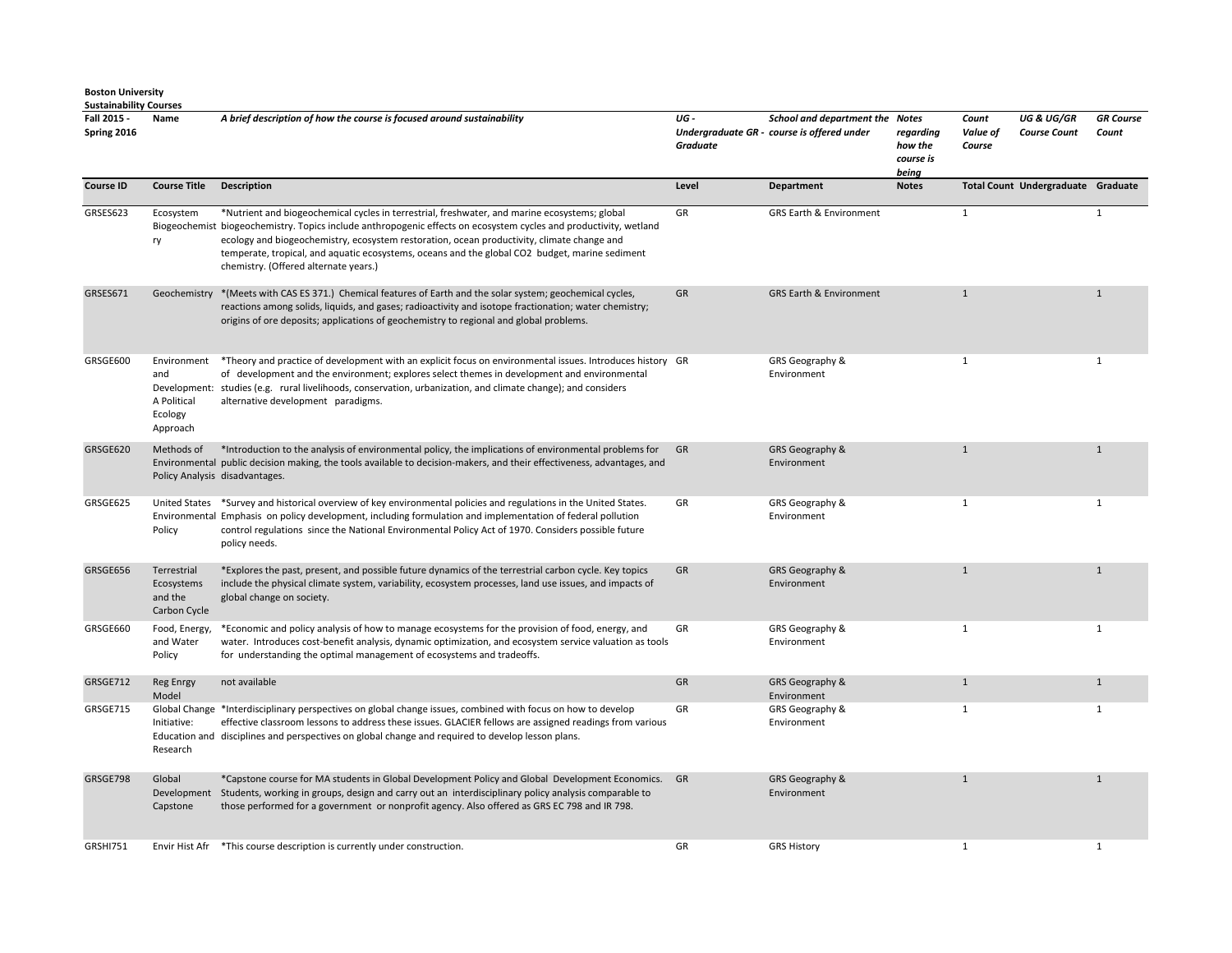| Fall 2015 -<br>Spring 2016 | Name                                         | A brief description of how the course is focused around sustainability                                                                                                                                                                                                                                                                                                                                                                                                                                                                                                                                                                                                                                                                                                                                                                                                                                                                                                                                                                                                                                                                                                                                                                                                                                                                                                                                                                                                                                                                                                                                                                                                                                 | UG -<br>Graduate | School and department the Notes<br>Undergraduate GR - course is offered under | regarding<br>how the<br>course is<br>being | Count<br>Value of<br>Course | <b>UG &amp; UG/GR</b><br><b>Course Count</b> | <b>GR</b> Course<br>Count |
|----------------------------|----------------------------------------------|--------------------------------------------------------------------------------------------------------------------------------------------------------------------------------------------------------------------------------------------------------------------------------------------------------------------------------------------------------------------------------------------------------------------------------------------------------------------------------------------------------------------------------------------------------------------------------------------------------------------------------------------------------------------------------------------------------------------------------------------------------------------------------------------------------------------------------------------------------------------------------------------------------------------------------------------------------------------------------------------------------------------------------------------------------------------------------------------------------------------------------------------------------------------------------------------------------------------------------------------------------------------------------------------------------------------------------------------------------------------------------------------------------------------------------------------------------------------------------------------------------------------------------------------------------------------------------------------------------------------------------------------------------------------------------------------------------|------------------|-------------------------------------------------------------------------------|--------------------------------------------|-----------------------------|----------------------------------------------|---------------------------|
| <b>Course ID</b>           | <b>Course Title</b>                          | <b>Description</b>                                                                                                                                                                                                                                                                                                                                                                                                                                                                                                                                                                                                                                                                                                                                                                                                                                                                                                                                                                                                                                                                                                                                                                                                                                                                                                                                                                                                                                                                                                                                                                                                                                                                                     | Level            | <b>Department</b>                                                             | <b>Notes</b>                               |                             | Total Count Undergraduate Graduate           |                           |
| GSMEM775                   | Global Environ not available                 |                                                                                                                                                                                                                                                                                                                                                                                                                                                                                                                                                                                                                                                                                                                                                                                                                                                                                                                                                                                                                                                                                                                                                                                                                                                                                                                                                                                                                                                                                                                                                                                                                                                                                                        | GR               | QST Management                                                                |                                            | 1                           |                                              | $\mathbf{1}$              |
| GSMOB835                   | Leading<br>Sustainable<br>Enterprises        | *Leading and managing a sustainable and successful 21st Century Enterprise requires updated context, GR<br>skills, frameworks, and vernacular. Pressures resultant from population growth and increasing<br>consumerism have upended past assumptions related to limits. While the 19th century was<br>characterized by limits of human capital and the 20th century was limited by financial capital, the 21st<br>century will be limited by natural capital. Shared and improperly priced renewable resources (such as<br>the air, the oceans and clean water) are being threatened by climate change and a host of other<br>challenges. Other renewable resources (such as forests and fish stocks) are being consumed faster<br>than they can be replenished and non-renewable resources (such as oil and metals) are being depleted<br>faster than any time in human history. At the same time, transparency (enabled by technology), new<br>modes of communication, and an ever increasing number of NGOs, are elevating consumer<br>expectations of corporations. Finally, regulation is expanding in response to market inefficiencies and<br>as a means of addressing externalities. While all of these changes are happening outside the walls of<br>the corporation, they are so profound that they require a reexamination of the past modes of<br>leadership and management inside the Enterprise. For starters, leaders must reconsider the mission of<br>their enterprise and identify and prioritize the stakeholders that the corporation is committed to serve.<br>In addition, loadare, will be challenged to reimagine the annonciate framework for the corneration                |                  | <b>QST Organizational Behavior</b>                                            |                                            | 1                           |                                              | $\mathbf{1}$              |
| GSMSI836                   | Foundations<br>of<br>Sustainability          | *The changing relationship between business and the natural environment offers both challenges and<br>opportunities for firms. In this course we will discuss many facets of business, including financing, risk<br>Environmental management, measurement, competitive positioning, innovation, and strategy in the context of<br>increasing pressures for improved environmental sustainability. The course will be interactive and<br>discussion-oriented, with a case discussion in most class sessions, supplemented by debates, simulation<br>exercises, visitors, student presentations, discussions of recent news articles, and mini-lectures. The<br>course is appropriate for all students interested in how demands for sustainability will continue to<br>change the business environment.                                                                                                                                                                                                                                                                                                                                                                                                                                                                                                                                                                                                                                                                                                                                                                                                                                                                                                 | GR               | QST Strategy & Innovation                                                     |                                            | $\mathbf{1}$                |                                              | $\mathbf{1}$              |
| GSMSI870                   | Strategies for<br>Sustainable<br>Development | *SI870: Strategies for Sustainable Development is an advanced strategy course that explores the<br>analysis, conceptualization and development of innovative, market-based solutions for sustainable<br>development challenges for a future defined by natural resource, environmental and biological<br>constraints. Specifically, the course the explores 1) the complex global context for sustainable<br>development, 2) key stakeholders, 3) the emergent strategy (entrepreneurial) development process,<br>method and practice, and 4) the structure, governance, and financing/microeconomics of new,<br>emergent organizational forms and business models for sustainable development, such as cross-sector<br>cooperative alliances, public-private partnerships with a particular focus multi-stakeholder platforms.<br>Note: Market-based solutions for sustainable development are economically self- sustaining alternatives<br>to traditional governmentally-funded or aid-based programs for addressing systemic social, economic<br>and environmental problems. These solutions engage public, private, NGO and civil society actors and<br>employ a variety in emerging organizational forms (both for profit and non-profit), innovative business<br>models and strategies to deliver effective solutions at scale. The course takes a stakeholder-oriented,<br>system-of-systems approach to the issues of sustainable development with a specific focus on the<br>network of interrelated actors and interdependent issues within the class of "wicked problems"; .i.e.<br>coolel coonamic ar anvironmental nrablame that are difficult to frame, coone and coomingly incoluable. | GR               | QST Strategy & Innovation                                                     |                                            | $\mathbf{1}$                |                                              | 1                         |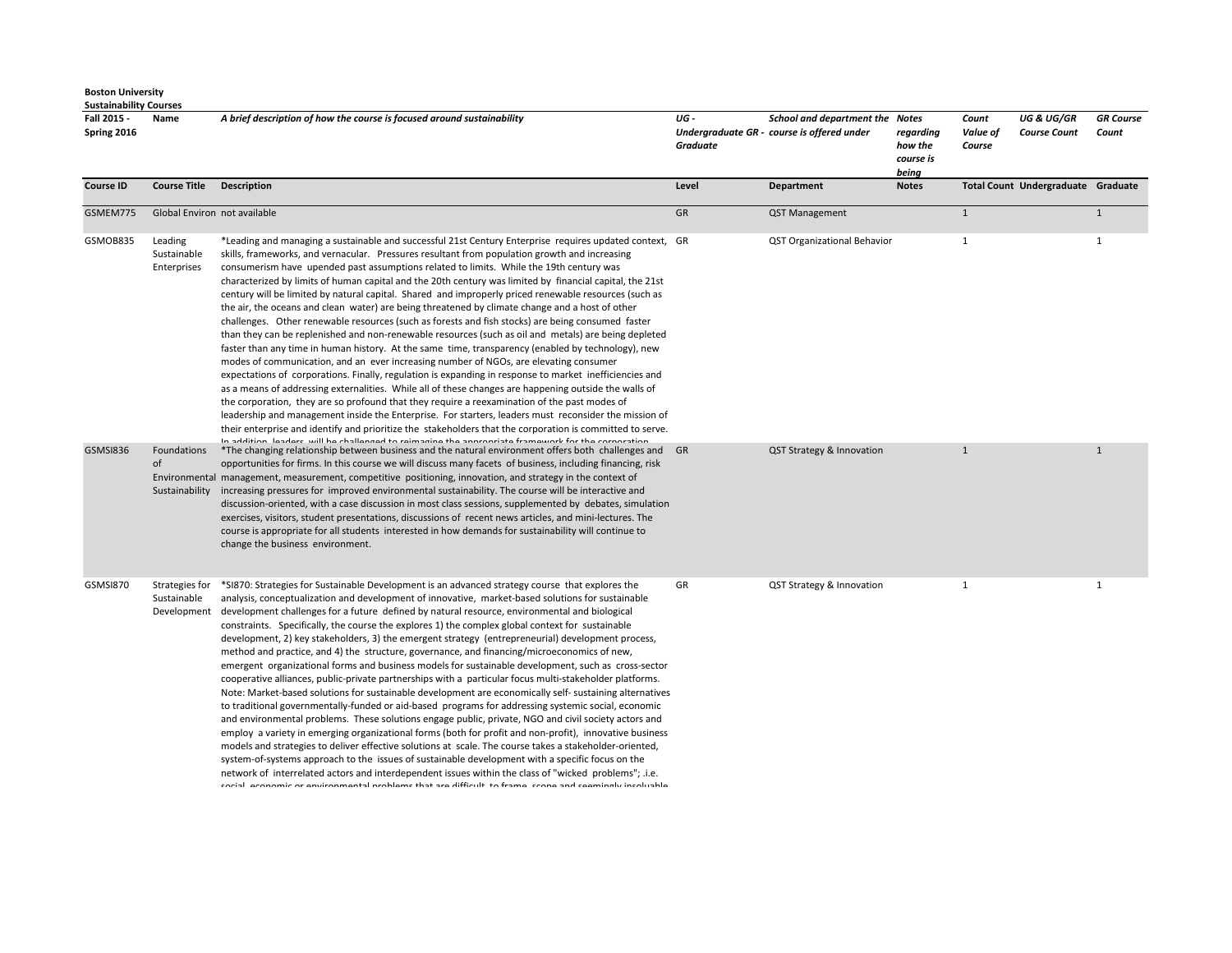| <b>Sustainability Courses</b> |                      |                                                                                                                                                                                                                                                                                                                                                                                                                                                                                                                                                                                                                                                                                                                                                                                                                                                                                                                                                                                                                                                                                                                                                                                                                                                                                                                                                                                                                                                                                                                                            |                         |                                                                               |                                            |                             |                                              |                           |
|-------------------------------|----------------------|--------------------------------------------------------------------------------------------------------------------------------------------------------------------------------------------------------------------------------------------------------------------------------------------------------------------------------------------------------------------------------------------------------------------------------------------------------------------------------------------------------------------------------------------------------------------------------------------------------------------------------------------------------------------------------------------------------------------------------------------------------------------------------------------------------------------------------------------------------------------------------------------------------------------------------------------------------------------------------------------------------------------------------------------------------------------------------------------------------------------------------------------------------------------------------------------------------------------------------------------------------------------------------------------------------------------------------------------------------------------------------------------------------------------------------------------------------------------------------------------------------------------------------------------|-------------------------|-------------------------------------------------------------------------------|--------------------------------------------|-----------------------------|----------------------------------------------|---------------------------|
| Fall 2015 -<br>Spring 2016    | Name                 | A brief description of how the course is focused around sustainability                                                                                                                                                                                                                                                                                                                                                                                                                                                                                                                                                                                                                                                                                                                                                                                                                                                                                                                                                                                                                                                                                                                                                                                                                                                                                                                                                                                                                                                                     | UG -<br><b>Graduate</b> | School and department the Notes<br>Undergraduate GR - course is offered under | regarding<br>how the<br>course is<br>being | Count<br>Value of<br>Course | <b>UG &amp; UG/GR</b><br><b>Course Count</b> | <b>GR</b> Course<br>Count |
| <b>Course ID</b>              | <b>Course Title</b>  | <b>Description</b>                                                                                                                                                                                                                                                                                                                                                                                                                                                                                                                                                                                                                                                                                                                                                                                                                                                                                                                                                                                                                                                                                                                                                                                                                                                                                                                                                                                                                                                                                                                         | Level                   | Department                                                                    | <b>Notes</b>                               |                             | Total Count Undergraduate Graduate           |                           |
| KHCBI101                      | Climate<br>Change in | *Henry David Thoreau spent decades observing and recording the natural history of Concord and<br>other sites in Massachusetts. This course will place his work within the context of modern climate<br>Massachusetts change research. Readings will include both Thoreau's works as well as research papers comparing<br>the observations of Thoreau and other historical data sets with modern observations. In order to gain<br>an appreciation of the process whereby science is communicated to the public, attention will also be<br>given to the way in which these scientific papers have been presented in the magazines and<br>newspapers. During weekend field trips, we will visit sites where Thoreau's research was carried out;<br>including Walden Pond, the Minute Man National Historical Site, the Great Meadow Wildlife<br>Sanctuary, and the Estabrook Woods. Other possible field sites include the Blue Hills Observatory<br>(origin of the oldest continuous weather records in the U.S.), the Concord Free Library and the<br>Thoreau Institute (where Thoreau documents are held), the Arnold Arboretum in Jamaica Plain (where<br>old photographs and plant specimens are housed), Manomet Bird Observatory (on a day when birds<br>are being banded), Mt. Auburn Cemetery (where large numbers of bird watchers track bird<br>movements), and the Massachusetts State Laboratory (where mosquito numbers are tracked). CAS<br>Divisional Assignment: NS without lab; KHC Assignment: STEM                       | UG                      | <b>KHC Biology</b>                                                            |                                            | $\mathbf{1}$                | $\mathbf{1}$                                 |                           |
| KHCPY101                      | Energy               | *Ours is an energy intensive society. American energy consumption per capita is now over ten times<br>what it was when our nation was founded, and the rest of the world is rapidly following our example.<br>This is leading to increasingly severe worldwide problems such as the growing competition for scarce<br>resources including fossil fuels (today's principal sources of energy by far) but also fresh water,<br>agricultural land and mineral resources. Many countries face ever more severe problems of pollution,<br>congestion, drought, and the growing effects of global climate change. The goals of this seminar are to<br>examine the physical principles underlying the production, distribution and consumption of energy and<br>to use this knowledge to explore and discuss such issues as energy conservation, public transport, the<br>so-called hydrogen economy, electric and hybrid vehicles, nuclear power and carbon sequestration, as<br>well as to evaluate the feasibility of various alternative sources of energy sources. During the Seminar,<br>we anticipate freewheeling conversations relating to various energy-related issues, such as: Are we<br>running out of oil? What is the evidence for anthropically caused Global Warming? What can be done<br>to prevent (or prepare for) it? Can part or all of the problem be solved by alternative power sources?<br>Is it feasible to capture and sequester the CO2 produced by fossil power plants? How important is it to<br>conserve energy? | UG                      | <b>KHC Physics</b>                                                            |                                            | $\mathbf{1}$                | 1                                            |                           |
| LAWJD722                      | Justice Law          | Environmental *Environmental Justice can be defined as the fair treatment and meaningful involvement of all people, GR<br>regardless of race, color, national origin, or income with respect to the development, implementation,<br>and enforcement of environmental laws and policies. Over the last two decades efforts to secure<br>environmental justice have become important features of environmental policy and activism. This<br>course will explore why environmental justice concerns have arisen, and what legal mechanisms may be<br>used to address them. We will identify current situations where claims of environmental injustice might<br>be made, and examine how existing legal tools, including the 1964 Civil Rights Act and federal<br>environmental statutes, might be applied to deal with them. The final grade will be determined on the<br>basis of two short papers, a final exam, and class participation. There is no prerequisite for this course.<br>GRADING NOTICE: This course offers the CR/NC/H option with the permission of the instructor only.<br>OFFERING PATTERN: This class is not offered every year. Students are advised to take this into account<br>when planning their long-term schedule.                                                                                                                                                                                                                                                                                              |                         | LAW Juris Doctor                                                              |                                            | $\mathbf{1}$                |                                              | $\mathbf{1}$              |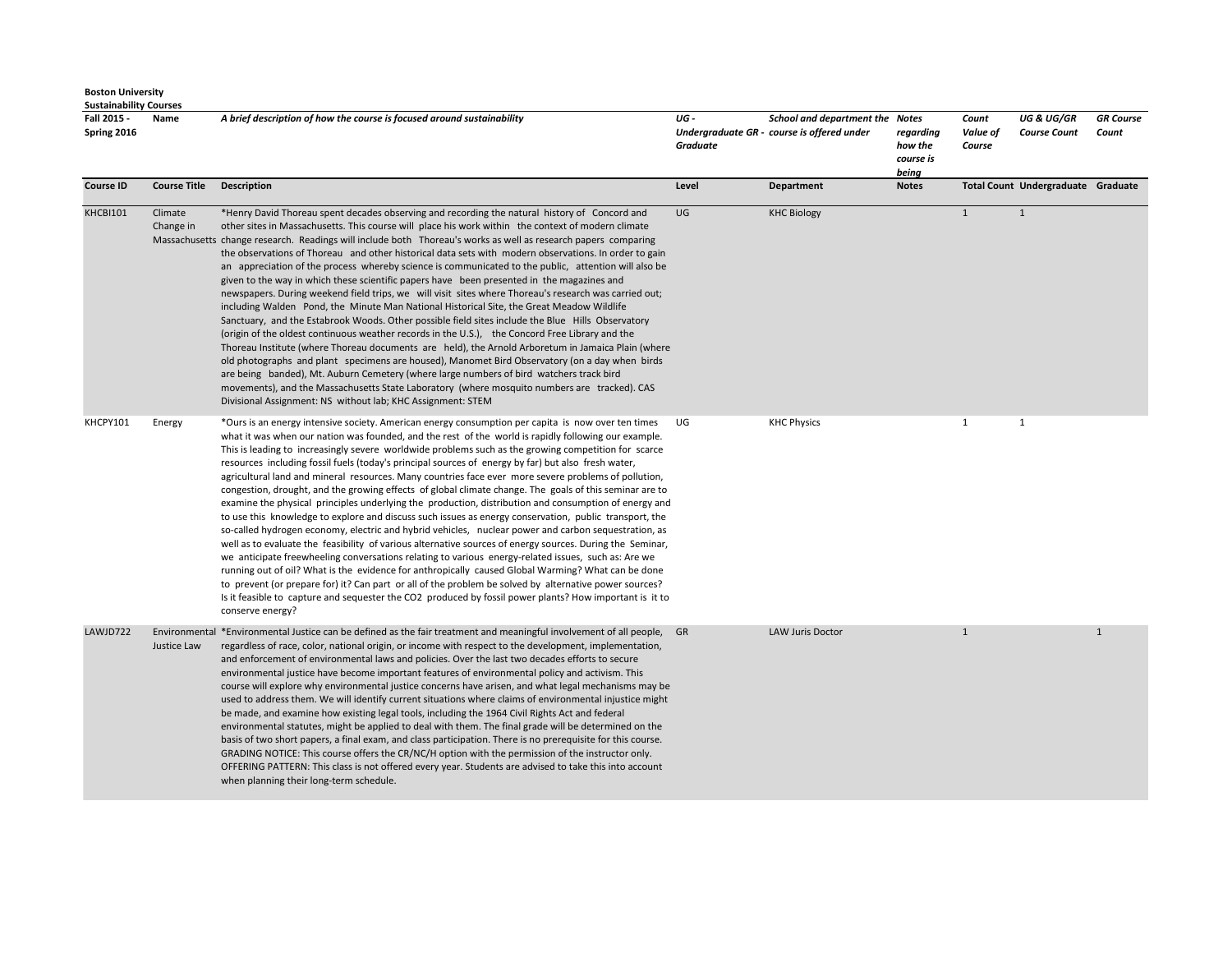| <b>Sustainability Courses</b> |                                                              |                                                                                                                                                                                                                                                                                                                                                                                                                                                                                                                                                                                                                                                                                                                                                                                                                                                                                                                                                                                                                                                                                                                                                                                                                                                                                                                                                                                                                                                                                                                                                                                                                                                                                                                                         |                        |                                                                               |                                            |                             |                                              |                           |
|-------------------------------|--------------------------------------------------------------|-----------------------------------------------------------------------------------------------------------------------------------------------------------------------------------------------------------------------------------------------------------------------------------------------------------------------------------------------------------------------------------------------------------------------------------------------------------------------------------------------------------------------------------------------------------------------------------------------------------------------------------------------------------------------------------------------------------------------------------------------------------------------------------------------------------------------------------------------------------------------------------------------------------------------------------------------------------------------------------------------------------------------------------------------------------------------------------------------------------------------------------------------------------------------------------------------------------------------------------------------------------------------------------------------------------------------------------------------------------------------------------------------------------------------------------------------------------------------------------------------------------------------------------------------------------------------------------------------------------------------------------------------------------------------------------------------------------------------------------------|------------------------|-------------------------------------------------------------------------------|--------------------------------------------|-----------------------------|----------------------------------------------|---------------------------|
| Fall 2015 -<br>Spring 2016    | Name                                                         | A brief description of how the course is focused around sustainability                                                                                                                                                                                                                                                                                                                                                                                                                                                                                                                                                                                                                                                                                                                                                                                                                                                                                                                                                                                                                                                                                                                                                                                                                                                                                                                                                                                                                                                                                                                                                                                                                                                                  | UG-<br><b>Graduate</b> | School and department the Notes<br>Undergraduate GR - course is offered under | regarding<br>how the<br>course is<br>being | Count<br>Value of<br>Course | <b>UG &amp; UG/GR</b><br><b>Course Count</b> | <b>GR</b> Course<br>Count |
| <b>Course ID</b>              | <b>Course Title</b>                                          | <b>Description</b>                                                                                                                                                                                                                                                                                                                                                                                                                                                                                                                                                                                                                                                                                                                                                                                                                                                                                                                                                                                                                                                                                                                                                                                                                                                                                                                                                                                                                                                                                                                                                                                                                                                                                                                      | Level                  | Department                                                                    | <b>Notes</b>                               |                             | Total Count Undergraduate Graduate           |                           |
| LAWJD766                      | (C)                                                          | Environmental *Through the Environmental Law Practicum, J.D. students receive credit for completing environmental<br>Law Practicum law-related legal projects for a Boston-based environmental law organization. Projects will vary in scope<br>and content based on student interest and the needs of the partnering organization. In Spring 2017,<br>students will work on environmental law projects on behalf of the Conservation Law Foundation and<br>Alternatives for Community and Environment. Project topics will include clean energy, clean water, and<br>environmental justice, which concerns the intersection of civil rights, fundamental fairness, and<br>environmental policy. Students may also have the opportunity to work on litigation-related matters.<br>Throughout the semester, students will work both under the supervision of an attorney at the partner<br>organization and under the supervision of Professor Pam Hill. Practicum students must attend six class<br>meetings with Professor Hill. Depending on the nature of the project and as determined at the outset of<br>the semester, students will receive either 1 or 2 graded credits. Each credit requires students to spend a<br>minimum fifty hours on practicum work during the semester. This class is restricted to students who<br>have applied to and been accepted into the Practicum. NOTE: This course satisfies the upper-class<br>professional skills requirement.                                                                                                                                                                                                                                                               | GR                     | <b>LAW Juris Doctor</b>                                                       |                                            | $\mathbf{1}$                |                                              | $\mathbf{1}$              |
| LAWJD779                      | Topics in<br>Law: Current<br><b>Hot Button</b><br>Issues (S) | *This seminar will examine current hot button issues and controversies in environmental law with an<br>Environmental emphasis on their legal and policy implications. Examples may include greenhouse gas emissions from<br>power plants and other fossil fuel sources/users; NIMBY fights over the location of pipelines and wind<br>farms; and the respective environmental impacts of wind, solar, biomass and other alternative energy<br>sources, coal, oil, nuclear or natural gas powered-energy. Through stakeholder analysis, role playing<br>and decision making exercises involving actual cases, students will gain a focused understanding of key<br>federal environmental laws, regulations and policies and learn how practicing lawyers apply the law to a<br>complex set of facts where there are no black and white answers. The course will be conducted in<br>seminar format which means that active participation in discussion and in class exercises will count for a<br>major part of the final grade. Several written projects, collaborations and presentations will be required<br>throughout the semester. Experience in Administrative Law is preferred but not required. NOTE: This<br>seminar does not satisfy the Upper-class Writing Requirement. GRADING NOTICE: This course does not<br>offer the CR/NC/H option. ** A student who fails to attend the initial meeting of a seminar (designated<br>by an (S) in the title), or to obtain permission to be absent from either the instructor or the Registrar,<br>may be administratively dropped from the seminar. Students who are on a wait list for a seminar are<br>roquired to attend the first cominar meeting to be considered for enrollment | GR                     | <b>LAW Juris Doctor</b>                                                       |                                            | $\mathbf{1}$                |                                              | $\mathbf{1}$              |
| LAWJD833                      | Law                                                          | Environmental *This is an introductory survey course in environmental law. Topics include clean air, clean water,<br>hazardous waste regulation and cleanup, and the protection of endangered species. Administrative Law<br>is recommended but not required as a prerequisite.                                                                                                                                                                                                                                                                                                                                                                                                                                                                                                                                                                                                                                                                                                                                                                                                                                                                                                                                                                                                                                                                                                                                                                                                                                                                                                                                                                                                                                                         | GR                     | <b>LAW Juris Doctor</b>                                                       |                                            | $\mathbf{1}$                |                                              | $\mathbf{1}$              |
| LAWJD855                      | Land Use                                                     | *This course will provide participants with a detailed review of the law governing local, regional, and<br>state-wide land use planning and land use controls. Strong emphasis will be placed on the legal and<br>policy connections between land use planning, land use law, and natural resources protection. We will<br>focus in detail on numerous traditional land use planning controls (zoning, subdivision control, and<br>health regulations) but spend considerable time analyzing the legal issues involved in the use of more<br>innovative land use regulations (transfer of development rights, exactions, impact fees, and<br>development agreements). Participants will become well-versed in all aspects of local, regional, and<br>state land use controls and permitting procedures for residential and non-residential development.<br>Grades will be based on class attendance and a final examination. GRADING NOTICE: This course does<br>not offer the CR/NC/H option.                                                                                                                                                                                                                                                                                                                                                                                                                                                                                                                                                                                                                                                                                                                                          | GR                     | <b>LAW Juris Doctor</b>                                                       |                                            | $\mathbf{1}$                |                                              | $\mathbf{1}$              |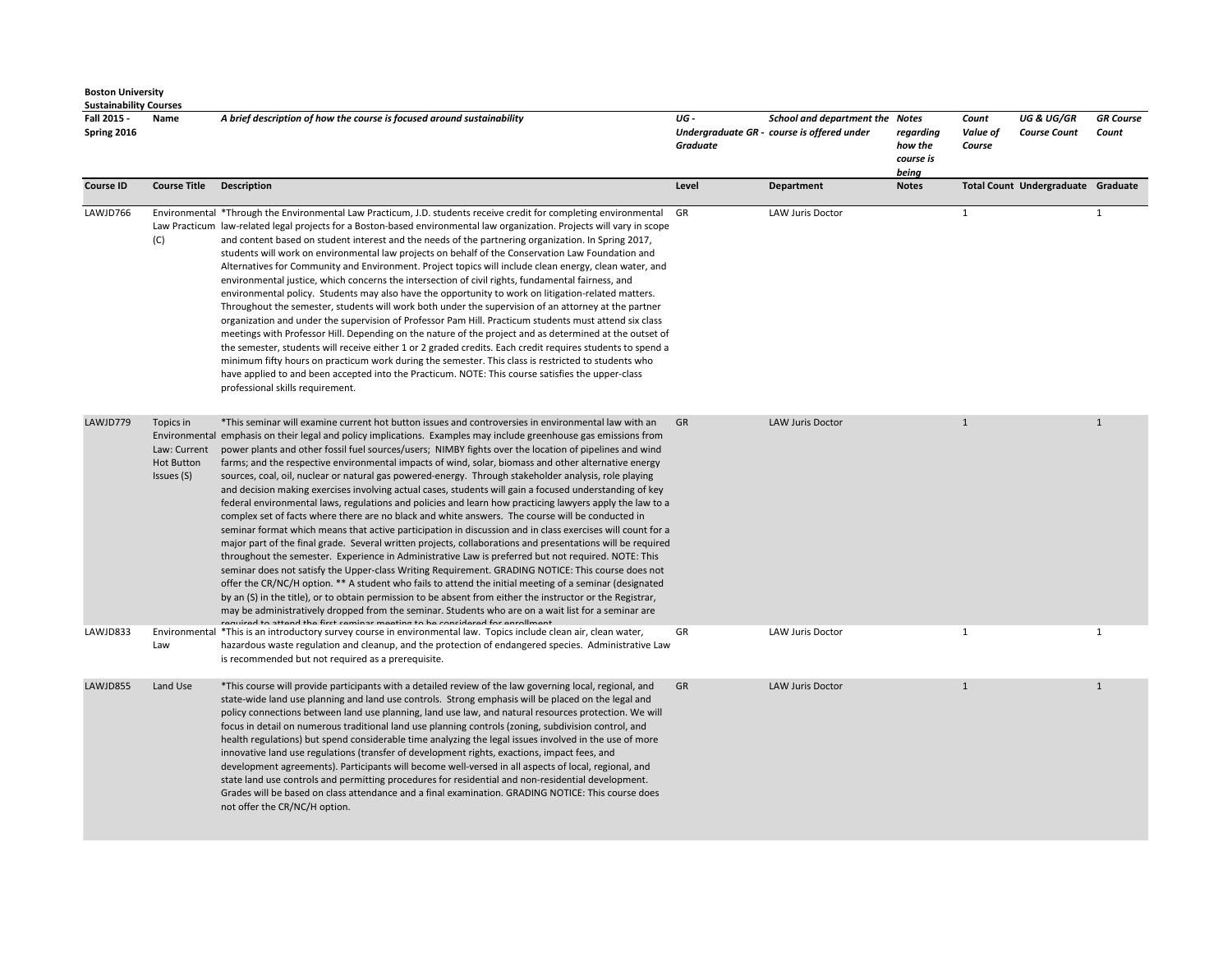| Fall 2015 -<br>Spring 2016 | Name                                           | A brief description of how the course is focused around sustainability                                                                                                                                                                                                                                                                                                                                                                                                                                                                                                                                                                                                                                                                                                                                                                     | UG-<br>Graduate | School and department the Notes<br>Undergraduate GR - course is offered under | regarding<br>how the<br>course is<br>being | Count<br>Value of<br>Course | <b>UG &amp; UG/GR</b><br><b>Course Count</b> | <b>GR</b> Course<br>Count |
|----------------------------|------------------------------------------------|--------------------------------------------------------------------------------------------------------------------------------------------------------------------------------------------------------------------------------------------------------------------------------------------------------------------------------------------------------------------------------------------------------------------------------------------------------------------------------------------------------------------------------------------------------------------------------------------------------------------------------------------------------------------------------------------------------------------------------------------------------------------------------------------------------------------------------------------|-----------------|-------------------------------------------------------------------------------|--------------------------------------------|-----------------------------|----------------------------------------------|---------------------------|
| <b>Course ID</b>           | <b>Course Title</b>                            | <b>Description</b>                                                                                                                                                                                                                                                                                                                                                                                                                                                                                                                                                                                                                                                                                                                                                                                                                         | Level           | <b>Department</b>                                                             | <b>Notes</b>                               |                             | Total Count Undergraduate Graduate           |                           |
| LAWXB970                   | Law                                            | Environmental *This course takes a hybrid approach to teaching environmental law. This course will: (1) provide an<br>overview of some of the major environmental statutes in the United States; (2) address the variety of<br>regulatory tools and concepts that can be used to prevent environmental harm, focusing on the proper<br>match between regulatory tool and environmental harm; and (3) discuss the role of other disciplines<br>(e.g., science) and alternative means (e.g., public awareness) to facilitate changes in environmental<br>policy.                                                                                                                                                                                                                                                                             | GR              | LAW                                                                           |                                            | 1                           |                                              | $\mathbf{1}$              |
| LAWXB973                   | Energy<br>Regulation<br>and the<br>Environment | *Energy is the fundamental necessity of civilization and, indeed, of life itself. And, yet, we cannot repeal GR<br>the Second Law of Thermodynamics, which teaches that in a closed system such as Planet Earth, the use<br>of energy will gradually transform everything of value into a state of useless entropy. Fortunately, as<br>global climate change acquaints us viscerally with this ineluctable reality and its grim implications, we<br>have a legal and regulatory framework that can be pressed into service to address the entropy challenge<br>without unnecessarily sacrificing public safety and welfare. This intermediate level course is intended to<br>provide students with an intimate familiarity with that legal and regulatory framework. (pre-requisite:<br>Energy Law & Policy in a Carbon-Constrained World) |                 | LAW                                                                           |                                            | $\mathbf{1}$                |                                              | $\mathbf{1}$              |
| METBI303                   | Ecology (EBE)                                  | *Basic principles of ecology, population dynamics and behavior, interrelationships of plants and animals UG<br>and their physical and chemical environment. Structure and function of ecosystems and community<br>dynamics. Laboratory course. Three hours lecture, three hours lab.                                                                                                                                                                                                                                                                                                                                                                                                                                                                                                                                                       |                 | <b>MET Biology</b>                                                            |                                            | 1                           | $\mathbf{1}$                                 |                           |
| METML589                   | Histories of<br>Environment<br>and Society     | Nature's Past: *Historians? approaches to environmental history, including human elements of technology,<br>demography, local knowledge, political ecology, and social organization. Geographical foci include North<br>America, Atlantic World, Asia, and Africa.                                                                                                                                                                                                                                                                                                                                                                                                                                                                                                                                                                         | UG/GR           | <b>MET Gastronomy</b>                                                         |                                            | $\mathbf{1}$                | $\mathbf{1}$                                 |                           |
| METML720                   | <b>Food Policy</b><br>and Food<br>Systems      | *This course presents frameworks and case studies that will advance participants' understandings of<br>U.S. and global food systems and policies. Adopting food-systems and food-chain approaches, it<br>provides historical, cultural, theoretical and practical perspectives on world food problems and patterns<br>of dietary and nutritional change, so that participants acquire a working knowledge of the ecology and<br>politics of world hunger and understand the evolution of global-to-local food systems and diets. Global<br>overview of world food situations will be combined with more detailed national and local-level case<br>studies and analysis that connect global to local food crisis and responses.                                                                                                             | GR              | <b>MET Gastronomy</b>                                                         |                                            | $\mathbf{1}$                |                                              | $\mathbf{1}$              |
| METML721                   | and Culture                                    | US Food Policy *This course overviews the forces shaping U.S. food policies, cultural politics, diet, and nutrition<br>situations in the twenty-first century. After reviewing the history of U.S. domestic food policy, course<br>discussions consider globalization, new agricultural and food technologies, new nutrition knowledge,<br>immigration, and "sustainable-food" ideology as drivers of American dietary and food-regulatory<br>change. "Food systems," "food chains," and "dietary structure" provide the major analytical<br>frameworks for tracing how food moves from farm to table, and the role of local through national<br>government and non-government institutions in managing these food flows.                                                                                                                  | GR              | <b>MET Gastronomy</b>                                                         |                                            | $\mathbf{1}$                |                                              | $\mathbf{1}$              |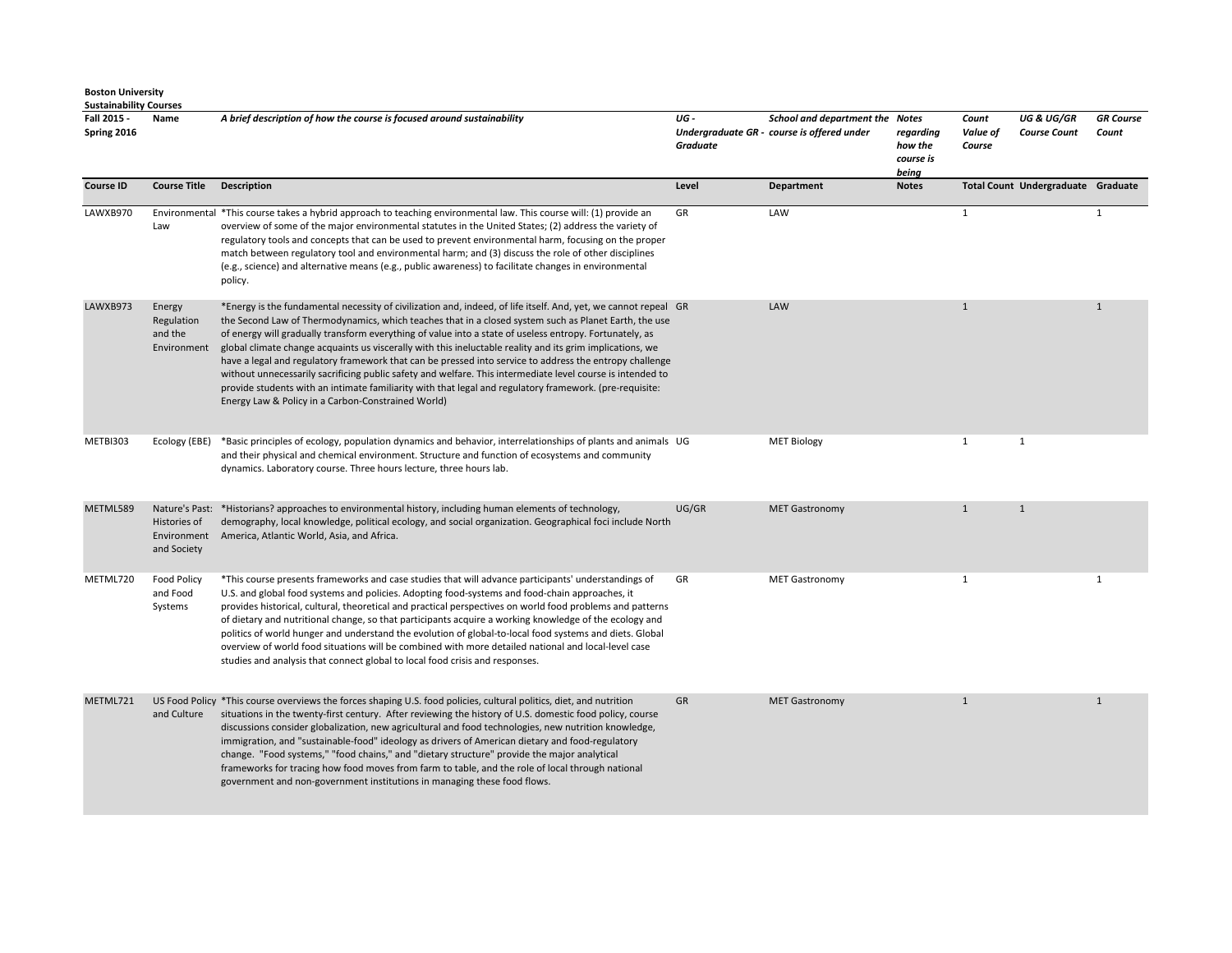| Fall 2015 -<br>Spring 2016 | Name                                   | A brief description of how the course is focused around sustainability                                                                                                                                                                                                                                                                                                                                                                                                                                                                                                                                                                                                                                                                                                                                                                                                                                                                                                                                                        | UG -<br><b>Graduate</b> | School and department the Notes<br>Undergraduate GR - course is offered under | regarding<br>how the<br>course is<br>being | Count<br>Value of<br>Course | <b>UG &amp; UG/GR</b><br><b>Course Count</b> | <b>GR</b> Course<br>Count |
|----------------------------|----------------------------------------|-------------------------------------------------------------------------------------------------------------------------------------------------------------------------------------------------------------------------------------------------------------------------------------------------------------------------------------------------------------------------------------------------------------------------------------------------------------------------------------------------------------------------------------------------------------------------------------------------------------------------------------------------------------------------------------------------------------------------------------------------------------------------------------------------------------------------------------------------------------------------------------------------------------------------------------------------------------------------------------------------------------------------------|-------------------------|-------------------------------------------------------------------------------|--------------------------------------------|-----------------------------|----------------------------------------------|---------------------------|
| <b>Course ID</b>           | <b>Course Title</b>                    | <b>Description</b>                                                                                                                                                                                                                                                                                                                                                                                                                                                                                                                                                                                                                                                                                                                                                                                                                                                                                                                                                                                                            | Level                   | Department                                                                    | <b>Notes</b>                               |                             | Total Count Undergraduate Graduate           |                           |
| METUA617                   | Actionable<br>Sustainability           | *Sustainability generally refers to the ability of "systems" to be maintained such that they remain<br>viable over long periods of time. As much as achieving the perfect sustainable equilibrium may be the<br>ideal, it is important to recognize that there will be competing and conflicting interests, especially<br>within complex hierarchical social, economic and ecological systems, particularly in light of ongoing<br>climatic change. This field intensive course draws on the practices and theories of sustainability and<br>climate change to understand what sustainability can mean in different contexts, and, more<br>important, how nuanced, sustainable solutions can be achieved under varying conditions and in<br>different systems. With an emphasis on the urban environment, the course will consist of projects in<br>which students will identify, analyze, and develop practical proposals to real world issues. This course<br>is intended for a wider audience from a range of disciplines. | GR                      | <b>MET Urban Affairs</b>                                                      |                                            | $\mathbf{1}$                |                                              | $\mathbf{1}$              |
| METUA629                   | Urbanization<br>and the<br>Environment | *Interrelationships between physical environment and processes of urbanization. Case studies develop GR<br>historical perspective on social, economic, and physical aspects of the quality of urban life. Special<br>attention to the preparation of environmental impact statements and assessment of urban<br>environmental quality.                                                                                                                                                                                                                                                                                                                                                                                                                                                                                                                                                                                                                                                                                        |                         | <b>MET Urban Affairs</b>                                                      |                                            | $\mathbf{1}$                |                                              | 1                         |
| SARHS345                   | Global<br>Public Health                | *Environmental health is associated with recognizing, assessing, understanding and controlling the<br>Environmental impacts of people in their environment and the impacts of the environment on the public health. The<br>complexity of the problems requires multidisciplinary approaches. This course will provide an<br>introduction to the principles, methods, and issues related to global environmental health. This course<br>examines health issues, scientific understanding of causes, and possible future approaches to control of<br>the major environmental health problems internationally. Topics include how the body reacts to<br>environmental pollutants; physical, chemical, and biological agents of environmental contamination;<br>vectors for dissemination (air, water, soil); solid and hazardous waste; susceptible populations; bio-<br>markers and risk analysis; the scientific basis for policy decisions; risk communication; and, emerging<br>global environmental health problems.        | UG                      | <b>SAR Health Science</b>                                                     |                                            | 1                           |                                              | $\mathbf{1}$              |
| SMGSI453                   | Envrnl<br>Sstnblty                     | *This course description is currently under construction.                                                                                                                                                                                                                                                                                                                                                                                                                                                                                                                                                                                                                                                                                                                                                                                                                                                                                                                                                                     | UG                      | QST Strategy & Innovation                                                     |                                            | $\mathbf{1}$                | $\mathbf{1}$                                 |                           |
| SPHEH725                   | Analytical<br>Methods in<br>Health     | *Students in this course learn the skills, methods and critical thinking framework necessary for upper<br>level environmental health courses and for success as public health professionals. Environmental Health<br>Environmental is a field of public health in which environmental hazards and health risks to populations are identified,<br>assessed and managed through a data-driven process. This course extends the depth of concepts taught<br>in EH717 and should be taken concurrently for students entering in the fall semester. We take the                                                                                                                                                                                                                                                                                                                                                                                                                                                                    | GR                      | SPH Environmental Health                                                      |                                            | 1                           |                                              | 1                         |

in EH717 and should be taken concurrently for students entering in the fall semester. We take the opportunity to partner with communities to design and conduct a data collection and analysis effort that is suitable for rigorous analyses with the many tools commonly used in environmental health.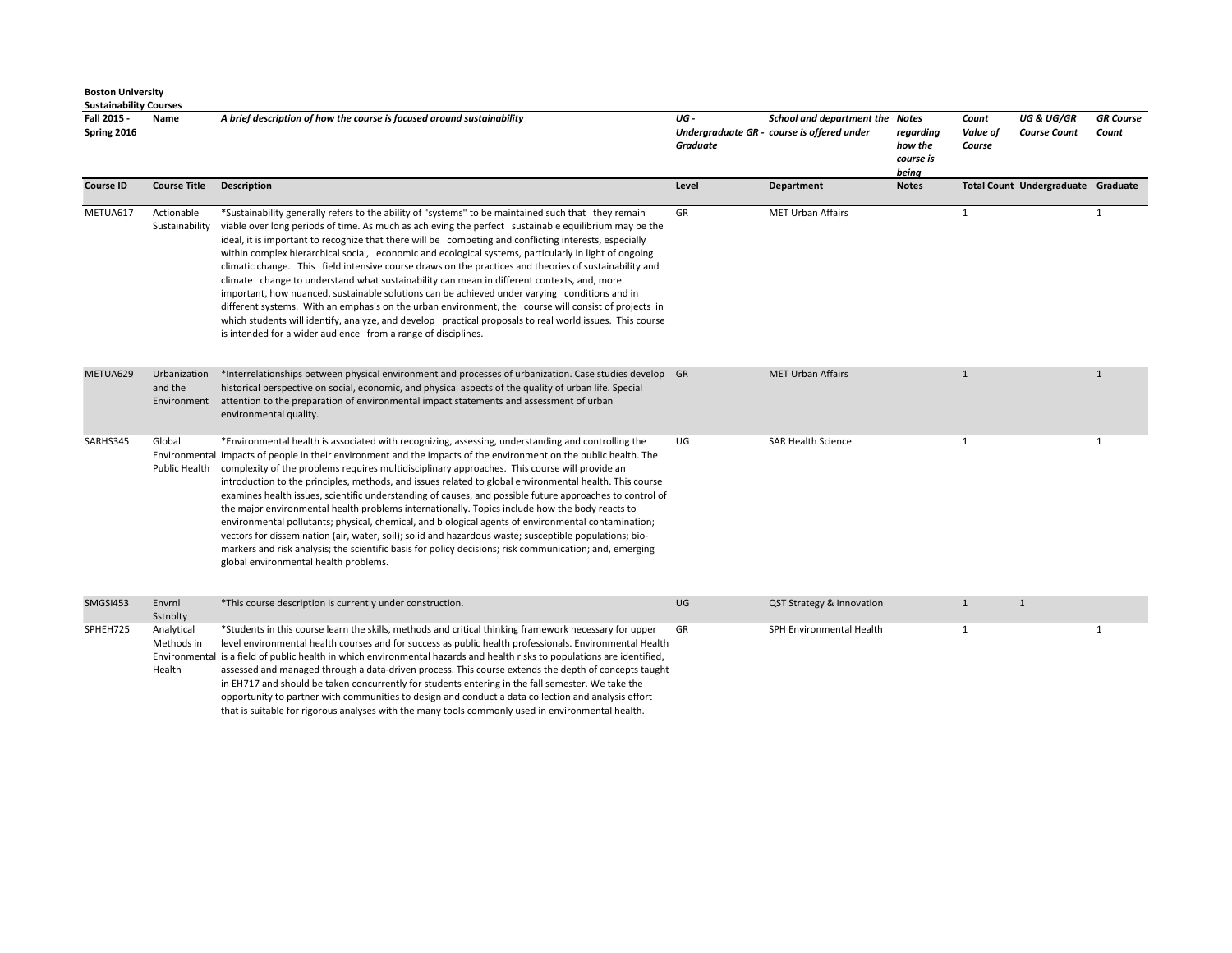| Fall 2015 -<br>Spring 2016 | Name                                    | A brief description of how the course is focused around sustainability                                                                                                                                                                                                                                                                                                                                                                                                                                                                                                                                                                                                                                                                                                                                                                                                                                                                                                                                                                                                                                                 | UG -<br><b>Graduate</b> | School and department the Notes<br>Undergraduate GR - course is offered under | regarding<br>how the<br>course is<br>being | Count<br>Value of<br>Course | <b>UG &amp; UG/GR</b><br><b>Course Count</b> | <b>GR</b> Course<br>Count |
|----------------------------|-----------------------------------------|------------------------------------------------------------------------------------------------------------------------------------------------------------------------------------------------------------------------------------------------------------------------------------------------------------------------------------------------------------------------------------------------------------------------------------------------------------------------------------------------------------------------------------------------------------------------------------------------------------------------------------------------------------------------------------------------------------------------------------------------------------------------------------------------------------------------------------------------------------------------------------------------------------------------------------------------------------------------------------------------------------------------------------------------------------------------------------------------------------------------|-------------------------|-------------------------------------------------------------------------------|--------------------------------------------|-----------------------------|----------------------------------------------|---------------------------|
| <b>Course ID</b>           | <b>Course Title</b>                     | <b>Description</b>                                                                                                                                                                                                                                                                                                                                                                                                                                                                                                                                                                                                                                                                                                                                                                                                                                                                                                                                                                                                                                                                                                     | Level                   | Department                                                                    | <b>Notes</b>                               |                             | Total Count Undergraduate Graduate           |                           |
| SPHEH735                   | The<br>of Infectious<br><b>Diseases</b> | *The environment is a key determinant of infectious disease burden in a population. This course<br>Environmental presents an overview of how existing and, in particular, changing global environmental factors can<br>Determinants affect the transmission cycle of infectious pathogens in both developing and industrialized countries. It<br>examines issues of water, sanitation and hygiene in resource-limited settings that contribute<br>enormously to childhood death due to infectious diarrheal diseases, and to morbidity and mortality due<br>to neglected tropical diseases (NTDs). It also explores how environmental alterations and natural<br>disasters can result in ecological changes that impact on the maintenance and spread of infectious<br>diseases in a community. Sustainable environmental intervention strategies to reduce the burden of<br>infectious diseases will be considered for each of the major diseases covered in class. This course is<br>appropriate for MPH students and undergraduates, especially those interested in biology, global health,<br>and the environment. | GR                      | SPH Environmental Health                                                      |                                            | $\mathbf{1}$                |                                              | $\mathbf{1}$              |
|                            |                                         |                                                                                                                                                                                                                                                                                                                                                                                                                                                                                                                                                                                                                                                                                                                                                                                                                                                                                                                                                                                                                                                                                                                        |                         | SPH Environmental Health                                                      |                                            |                             |                                              |                           |
| SPHEH745                   | Wastewater<br>and<br>able<br>Sanitation | *This course provides students with an overview of the relationship between human health, ecological GR<br>health, and sanitation. The different disposal and treatment methods for human excreta are described<br>Health/Sustain in their historical and political contexts. Related topics such as the land appliation of sewage sludge, the<br>role of government agencies, nongovernmental organizations, and public health experts are presented<br>as well as practical solutions toward sustainable sanitation. This course involves a group project and a<br>paper.                                                                                                                                                                                                                                                                                                                                                                                                                                                                                                                                            |                         | SPH Environmental Health                                                      |                                            | $\mathbf{1}$                |                                              | $\mathbf{1}$              |
| SPHEH757                   | Epidemiology                            | Environmental *This course introduces students to epidemiologic investigations of environmental health problems.<br>Topics include both traditional and innovative subjects and strategies, such as the health effects<br>associated with air and water contaminants, toxic waste sites, lead, and radiation, as well as<br>environmental exposures that have received attention only recently, such as endocrine disruptors and<br>electromagnetic fields. The course emphasizes epidemiologic methods, particularly exposure<br>assessment, modeling, cluster analysis, and sources of bias. Students gain experience in the critical<br>review and design of related epidemiologic studies. This course counts as concentration credit for<br>epidemiology concentrators.                                                                                                                                                                                                                                                                                                                                           | GR                      | SPH Environmental Health                                                      |                                            | $\mathbf{1}$                |                                              | $\mathbf{1}$              |
| SPHEH805                   | Health<br>and Law                       | Environmental *This course uses a case-study approach to discuss current and historic controversies in environmental GR<br>and occupational health policy making. Our specific focus is on the examination of how scientific<br>Science, Policy information (e.g., risk assessments, exposure analyses, epidemiologic studies, clinical case reports,) is<br>used (or is not used) in policy decisions. Students will learn how environmental health laws and<br>regulations are made and challenged, and gain experience looking up laws, regulations and court<br>decisions. Case studies feature international treaties, federal and state court cases, laws, regulations,<br>and policies. Topic areas include air and water quality, hazardous waste, environmental justice, worker<br>safety, and the precautionary principle.                                                                                                                                                                                                                                                                                   |                         | SPH Environmental Health                                                      |                                            | $\mathbf{1}$                |                                              | $\mathbf{1}$              |
| SPHEH914                   | Health<br>Doctoral<br>Seminar           | Environmental *This is a doctoral-level seminar course. A new central topic in environmental health is covered each<br>semester. Topics include carcinogenesis/mutagenesis, vaccine development and application, molecular<br>epidemiology, microbial pathogenesis, etc. Each semester proceeds from an historical perspective, and<br>includes both basic science and policy issues. Students are assigned readings from the literature for<br>presentation as a formal lecture, with related discussion to be led by the student.                                                                                                                                                                                                                                                                                                                                                                                                                                                                                                                                                                                    | GR                      | SPH Environmental Health                                                      |                                            | $\mathbf{1}$                |                                              | $\mathbf{1}$              |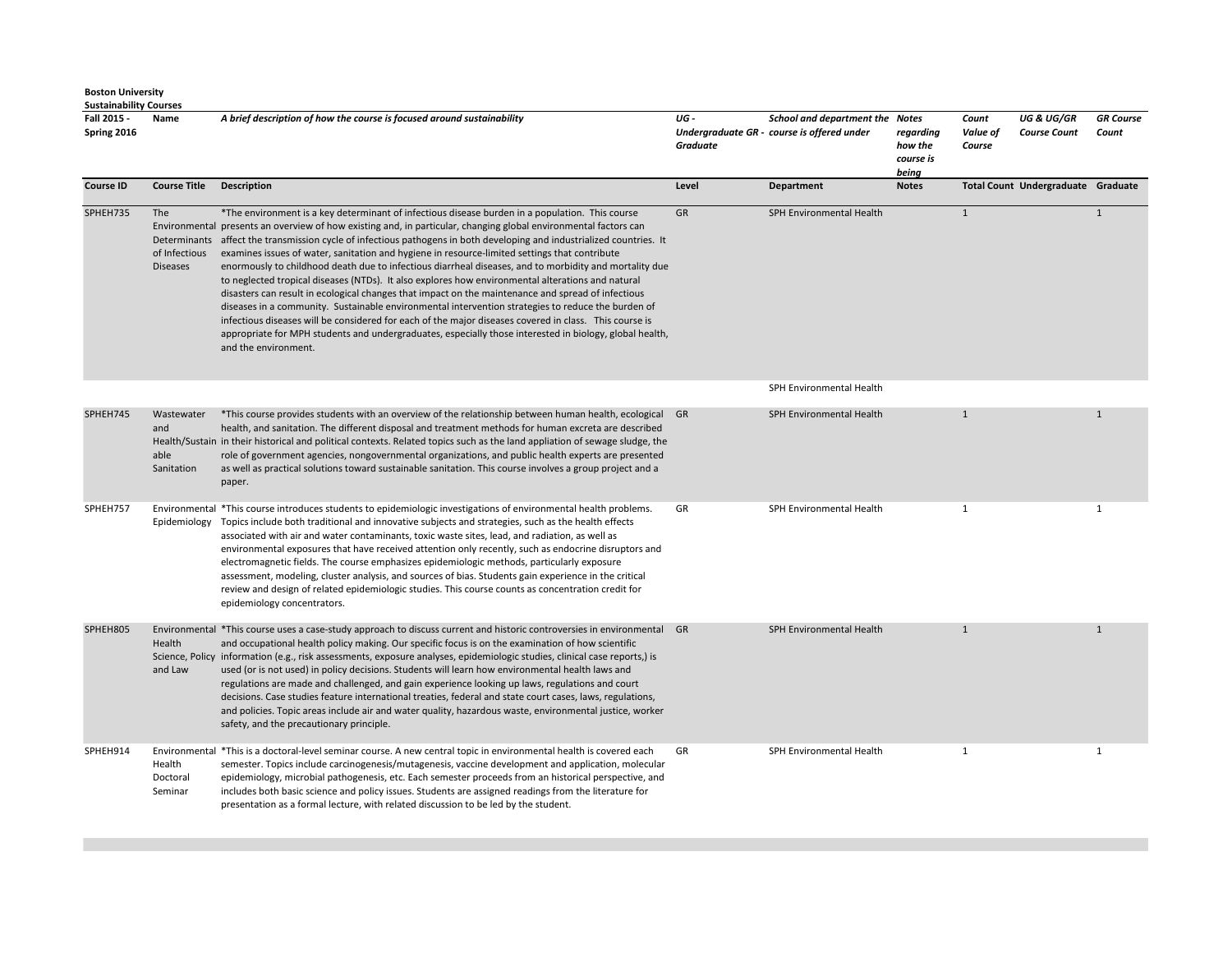| <b>Boston University</b><br><b>Sustainability Courses</b> |                     |                                                                        |                  |                                                                               |                                            |                             |                                                    |                           |
|-----------------------------------------------------------|---------------------|------------------------------------------------------------------------|------------------|-------------------------------------------------------------------------------|--------------------------------------------|-----------------------------|----------------------------------------------------|---------------------------|
| Fall 2015 -<br>Spring 2016                                | Name                | A brief description of how the course is focused around sustainability | UG -<br>Graduate | School and department the Notes<br>Undergraduate GR - course is offered under | regarding<br>how the<br>course is<br>being | Count<br>Value of<br>Course | UG & UG/GR<br><b>Course Count</b>                  | <b>GR Course</b><br>Count |
| <b>Course ID</b>                                          | <b>Course Title</b> | <b>Description</b>                                                     | Level            | Department                                                                    | <b>Notes</b>                               |                             | Total Count Undergraduate Graduate                 |                           |
|                                                           |                     |                                                                        |                  |                                                                               |                                            | Total<br>ty Courses         | <b>UG &amp; UG/GR</b><br>Sustainabili Course Total | <b>GR</b> Course<br>Total |
|                                                           | Totals              |                                                                        |                  |                                                                               |                                            | 114                         | 74                                                 | 40                        |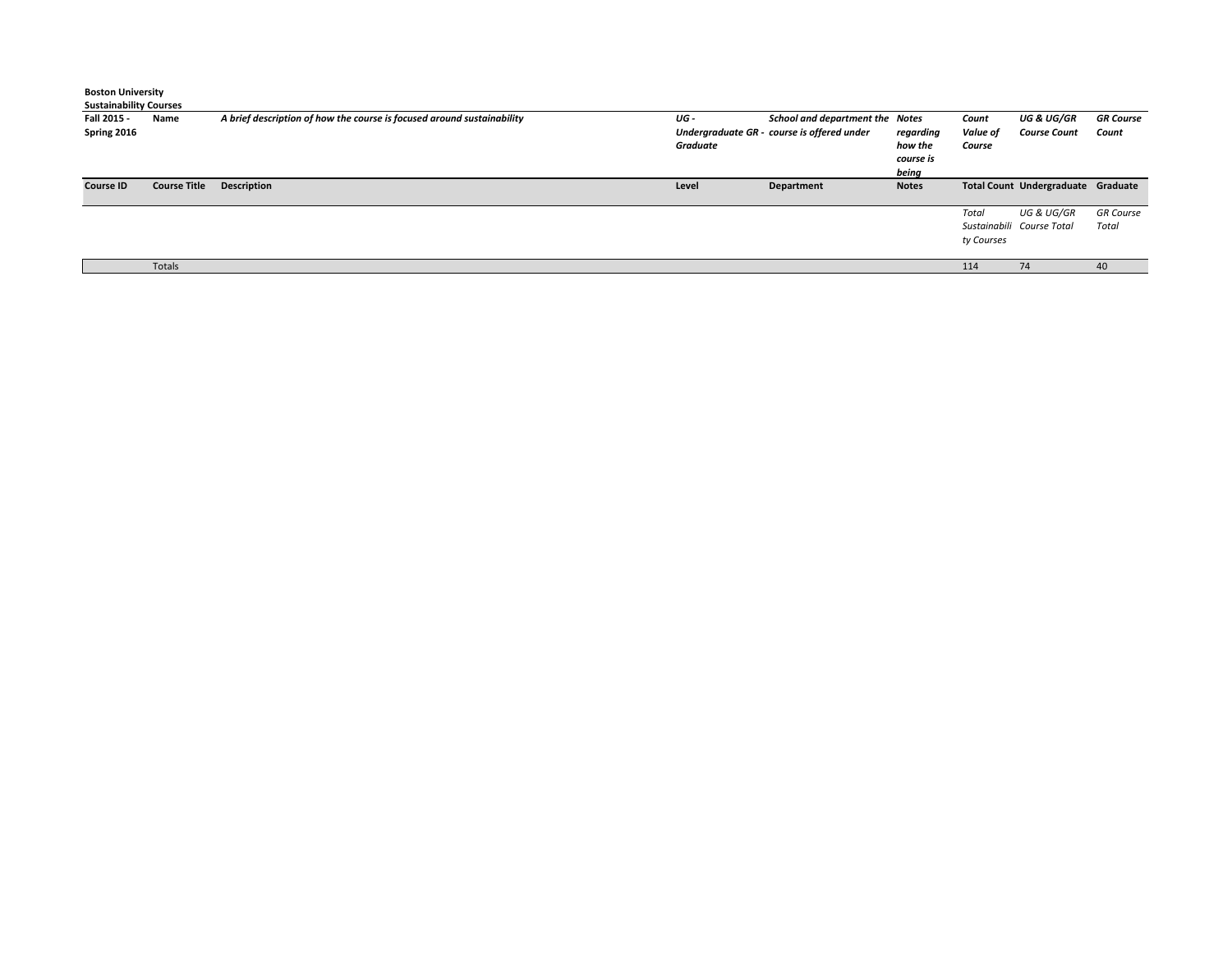| <b>Boston University</b>      |                     |                                                                        |          |                                            |              |          |                                    |                  |  |
|-------------------------------|---------------------|------------------------------------------------------------------------|----------|--------------------------------------------|--------------|----------|------------------------------------|------------------|--|
| <b>Sustainability Courses</b> |                     |                                                                        |          |                                            |              |          |                                    |                  |  |
| Fall 2015 -                   | Name                | A brief description of how the course is focused around sustainability | UG -     | School and department the Notes            |              | Count    | UG & UG/GR                         | <b>GR Course</b> |  |
| Spring 2016                   |                     |                                                                        |          | Undergraduate GR - course is offered under | regarding    | Value of | <b>Course Count</b>                | Count            |  |
|                               |                     |                                                                        | Graduate |                                            | how the      | Course   |                                    |                  |  |
|                               |                     |                                                                        |          |                                            | course is    |          |                                    |                  |  |
|                               |                     |                                                                        |          |                                            | being        |          |                                    |                  |  |
| <b>Course ID</b>              | <b>Course Title</b> | <b>Description</b>                                                     | Level    | Department                                 | <b>Notes</b> |          | Total Count Undergraduate Graduate |                  |  |
|                               |                     |                                                                        |          |                                            |              |          |                                    |                  |  |

**Boston University Courses that Include Sustainability** 

| Fall 2015 -<br>Spring 2016 | Name                                                                                     | A brief description of how the course is focused around sustainability                                                                                                                                                                                                                                                                                                                     | UG -<br><b>Graduate</b> | School and department the Notes<br>Undergraduate GR - course is offered under | regarding<br>how the<br>course is<br>being<br>counted | Count<br>Value of<br>Course | <b>UG &amp; UG/GR</b><br><b>Course Count</b> | <b>GR Course</b><br>Count |
|----------------------------|------------------------------------------------------------------------------------------|--------------------------------------------------------------------------------------------------------------------------------------------------------------------------------------------------------------------------------------------------------------------------------------------------------------------------------------------------------------------------------------------|-------------------------|-------------------------------------------------------------------------------|-------------------------------------------------------|-----------------------------|----------------------------------------------|---------------------------|
| Course ID                  | <b>Course Title</b>                                                                      | <b>Description</b>                                                                                                                                                                                                                                                                                                                                                                         | Level                   | Department                                                                    | <b>Notes</b>                                          |                             | Total Count Undergraduate Graduate           |                           |
| CASAA207                   | Sociology of<br>Race and<br>Ethnicity                                                    | *Social definition of race and ethnicity. The adjustment of different ethnic groups and their impact upon UG<br>U.S. social life. How prejudice and discrimination create class identities and how caste relations have<br>affected patterns of integration during the nineteenth and twentieth centuries. Carries social science<br>divisional credit in CAS. Also offered as CAS SO 207. |                         | <b>CAS African American</b><br>Studies                                        |                                                       |                             | 1                                            |                           |
| CASAA310                   | History of the<br>Civil Rights<br>Movement                                               | *Through historical scholarship, oral history, documentary film, and excursions to local historic sites,<br>this course explores how African Americans created a dynamic and multifaceted movement for civil and<br>human rights from the 1950s to the present. Also offered as CAS HI 299.                                                                                                | <b>UG</b>               | <b>CAS African American</b><br><b>Studies</b>                                 |                                                       |                             | $\overline{1}$                               |                           |
| CASAA363                   | Race and the<br>Development<br>of the<br>American<br>Economy: A<br>Global<br>Perspective | *Surveys the economic history of African Americans within the context of the development of the<br>American and global economies. Topics include the economics of slavery; race and industrialization; the<br>Great Migration; anti-discrimination legislation; and the historical origins of contemporary racial<br>inequalities. Also offered as CAS EC 363.                             | UG                      | <b>CAS African American</b><br><b>Studies</b>                                 |                                                       | -1                          | -1                                           |                           |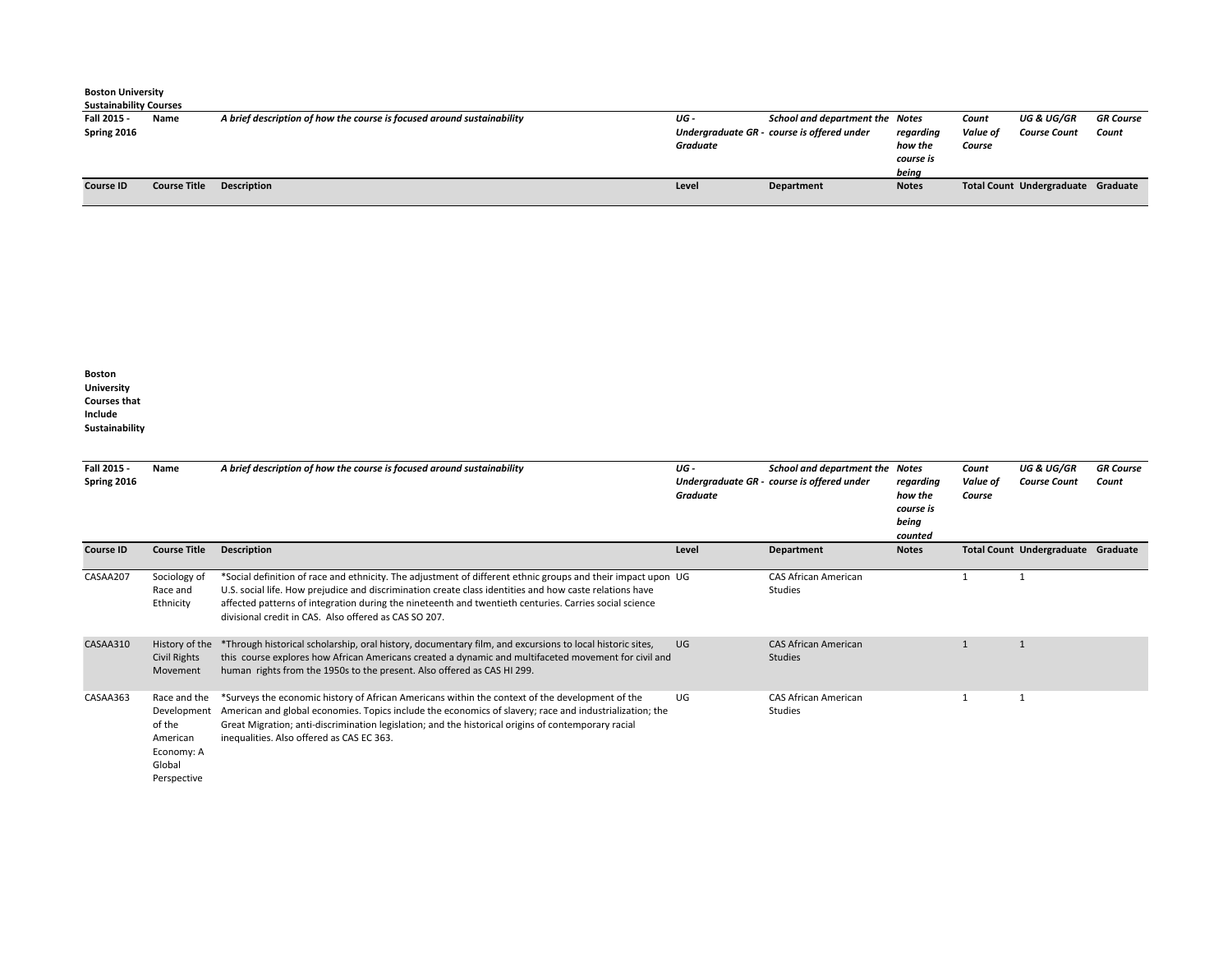| Fall 2015 -<br>Spring 2016 | Name                                                                       | A brief description of how the course is focused around sustainability                                                                                                                                                                                                                                                                                                                                                                                                                                       | UG -<br>Graduate | School and department the Notes<br>Undergraduate GR - course is offered under | regarding<br>how the<br>course is<br>being | Count<br>Value of<br>Course | <b>UG &amp; UG/GR</b><br><b>Course Count</b> | <b>GR</b> Course<br>Count |
|----------------------------|----------------------------------------------------------------------------|--------------------------------------------------------------------------------------------------------------------------------------------------------------------------------------------------------------------------------------------------------------------------------------------------------------------------------------------------------------------------------------------------------------------------------------------------------------------------------------------------------------|------------------|-------------------------------------------------------------------------------|--------------------------------------------|-----------------------------|----------------------------------------------|---------------------------|
| <b>Course ID</b>           | <b>Course Title Description</b>                                            |                                                                                                                                                                                                                                                                                                                                                                                                                                                                                                              | Level            | Department                                                                    | <b>Notes</b>                               |                             | Total Count Undergraduate Graduate           |                           |
| CASAH201                   | Theoretical<br>Approaches to<br>the Built<br>Environment                   | Understanding *Introduces a range of approaches to the analysis of architecture. Learn how scholars and architects<br>Architecture: have interpreted meaning in architecture through the rubrics of art, structure, language, nonverbal<br>communication, experience, sustainable design and culture.                                                                                                                                                                                                        | UG               | CAS History of Art &<br>Architecture                                          |                                            | $\mathbf{1}$                | $\mathbf{1}$                                 |                           |
| CASAH205                   | History of<br>World<br>Architecture                                        | *An examination of patterns in world architecture and urbanism from pre-history to the twentieth<br>century. Lectures and discussions address questions of program, spatial composition, structure,<br>technology, iconography, sustainable design, and cultural context for the examples considered. Carries<br>humanities divisional credit in CAS. This course cannot be taken for credit in addition to the course with<br>the same number that was previously entitled "Architecture: An Introduction." | UG               | CAS History of Art &<br>Architecture                                          |                                            | $\mathbf{1}$                | $\mathbf{1}$                                 |                           |
| CASAH580                   | Architectural<br>Technology<br>and Materials                               | *An introduction to the history of architectural construction, technologies, and materials, and their<br>consequences in the built environment. Students receive a practical understanding of the building<br>process and of its social and cultural contexts. Analysis of environmental impact of building materials<br>and technology.                                                                                                                                                                     | UG/GR            | CAS History of Art &<br>Architecture                                          |                                            | $\mathbf{1}$                | $\mathbf{1}$                                 |                           |
| CASAH584                   | Greater<br>Boston:<br>Architecture<br>and Planning                         | *Examines the buildings, development patterns, and open space planning of greater Boston, with<br>particular emphasis on the nineteenth and twentieth centuries. Weekly visits to neighborhoods and<br>buildings throughout the city are combined with independent research projects for each member of<br>the seminar.                                                                                                                                                                                      | UG/GR            | CAS History of Art &<br>Architecture                                          |                                            | $\mathbf{1}$                | $\mathbf{1}$                                 |                           |
| CASAM202                   | What's<br>Boston?                                                          | *What's Boston? explores Boston's complex urban and natural world. University faculty share cutting-<br>edge research, focusing on Boston as a PLACE and a guiding IDEA, introducing the perspectives of<br>disparate scholarly disciplines. Discover where you stand and where you might go! No prerequisites.<br>This course welcomes first-year students and is open to all BU undergraduates. Carries either<br>humanities or social science divisional credit in CAS.                                   | UG               | <b>CAS American Studies</b>                                                   |                                            | $\mathbf{1}$                | $\mathbf{1}$                                 |                           |
| CASAM376                   | Housing<br>America                                                         | *What do dwellings say about the diversity of American experience? For over four centuries and across UG<br>a continent, wealth and poverty, family and community, taste and technology have all shaped the<br>meaning of home. Illustrated lecturers supplemented by field trips. Also offered as CAS AH 376.                                                                                                                                                                                               |                  | <b>CAS American Studies</b>                                                   |                                            | $\mathbf{1}$                | $\mathbf{1}$                                 |                           |
| CASAM546                   | Places of<br>Memory:<br>Historic<br>Preservation<br>Theory and<br>Practice | *Covers key aspects of the history, theory, and practice of historic preservation. Preservation will be<br>discussed in the context of cultural history and the changing relationship between existing buildings and<br>landscapes and attitudes toward history, memory, invented tradition, and place. Also offered as CAS AH<br>546 and CAS HI 546.                                                                                                                                                        | UG/GR            | <b>CAS American Studies</b>                                                   |                                            | $\mathbf{1}$                | $\mathbf{1}$                                 |                           |
| CASAM554                   | Preservation<br>Planning                                                   | *Considers the methods employed to protect and plan for the historic landscape. Topics include the<br>history of preservation planning and the broader planning profession, and a review of case law,<br>legislation, and the protection strategies of current preservation practice.                                                                                                                                                                                                                        | UG/GR            | <b>CAS American Studies</b>                                                   |                                            | $\mathbf{1}$                | $\mathbf{1}$                                 |                           |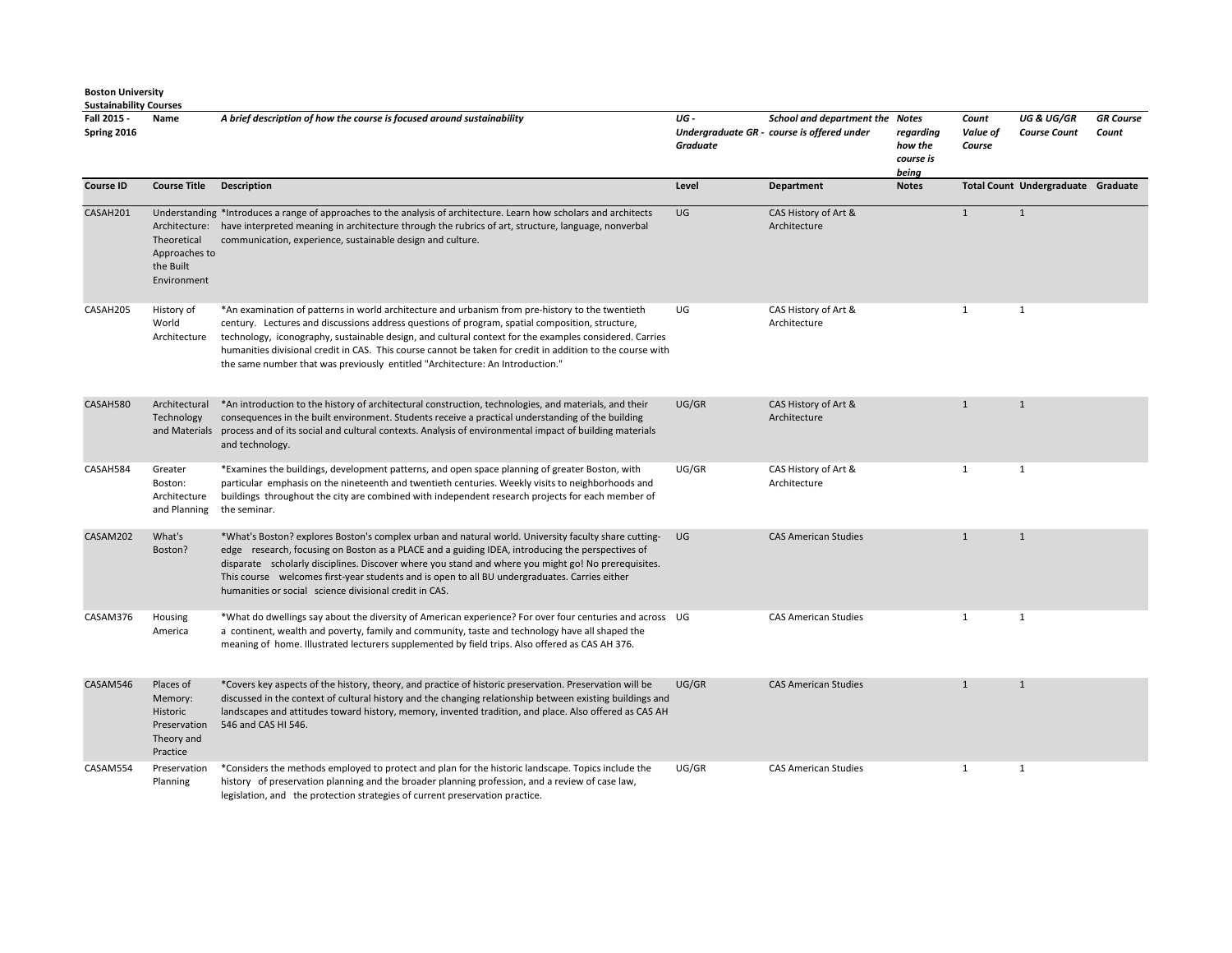| Fall 2015 -<br>Spring 2016 | Name                                                                                   | A brief description of how the course is focused around sustainability                                                                                                                                                                                                                                                                                                               | UG-<br>Graduate | School and department the Notes<br>Undergraduate GR - course is offered under | regarding<br>how the<br>course is<br>being | Count<br>Value of<br>Course | <b>UG &amp; UG/GR</b><br><b>Course Count</b> | <b>GR</b> Course<br>Count |
|----------------------------|----------------------------------------------------------------------------------------|--------------------------------------------------------------------------------------------------------------------------------------------------------------------------------------------------------------------------------------------------------------------------------------------------------------------------------------------------------------------------------------|-----------------|-------------------------------------------------------------------------------|--------------------------------------------|-----------------------------|----------------------------------------------|---------------------------|
| <b>Course ID</b>           | <b>Course Title</b>                                                                    | <b>Description</b>                                                                                                                                                                                                                                                                                                                                                                   | Level           | <b>Department</b>                                                             | <b>Notes</b>                               |                             | Total Count Undergraduate Graduate           |                           |
| CASAM555                   | Boston<br>Architectural<br>and<br>Community<br>History<br>Workshop                     | *This course focuses on class readings, lectures, and research on a single neighborhood or community in UG/GR<br>Boston (or Greater Boston). Greatest emphasis is on using primary sources-- land titles and deeds,<br>building permits, fire insurance atlases and other maps. There are both group and individual research<br>projects. Also offered as CAS AH 554 and CAS HI 569. |                 | <b>CAS American Studies</b>                                                   |                                            | $\mathbf{1}$                | $\mathbf{1}$                                 |                           |
| CASAN556                   | Diet                                                                                   | The Evolution *An investigation of human dietary evolution including primate and human dietary adaptations,<br>of the Human nutritional requirements, optimal foraging, digestive physiology, maternal and infant nutrition, hunting<br>and cooking in human evolution, and impacts of food processing and agriculture on modern diets and<br>health.                                | UG/GR           | <b>CAS Anthropology</b>                                                       |                                            | $\mathbf{1}$                | $\mathbf{1}$                                 |                           |
| CASAR290                   | Human<br>Impacts on<br>Ancient<br>Environments                                         | *Examination of human impacts on the global landscape over the past 10,000 years through<br>migration, hunting, disease, agriculture, and other cultural activities; implications for contemporary and<br>future resource management and environmental policy. Carries social science divisional credit in CAS.                                                                      | UG              | <b>CAS Archaeology</b>                                                        |                                            | $\mathbf{1}$                | $\mathbf{1}$                                 |                           |
| CASEC320                   | Economics of<br>Less-<br>Developed<br>Regions                                          | *Theoretical and empirical examination of the structural changes associated with the process of<br>economic development; special reference to poor regions and countries; rigorous analysis of criteria for<br>policy judgments in developing planning and programming.                                                                                                              | UG              | <b>CAS Economics</b>                                                          |                                            | $\mathbf{1}$                | $\mathbf{1}$                                 |                           |
| CASEC323                   | Behavioral<br>Economics                                                                | *Introduction to a new field in economics that challenges the traditional model of rational decision-<br>making and uses research in psychology to construct alternative models. Covers the theory of choice<br>under certainty, uncertainty, and temptation; biases in judgment; social preferences.                                                                                | UG              | <b>CAS Economics</b>                                                          |                                            | $\mathbf{1}$                | $\mathbf{1}$                                 |                           |
| CASEC325                   | The<br>Economics of<br>Poverty and<br>Discrimination<br>in the United<br><b>States</b> | *Examines who is poor in the United States and how the evidence of poverty has changed over time.<br>Various economic theories for the causes of poverty and discrimination are presented for examination<br>and discussion.                                                                                                                                                         | UG              | <b>CAS Economics</b>                                                          |                                            | $\mathbf{1}$                | 1                                            |                           |
| CASEC598                   | <b>The</b>                                                                             | *Analyzes various facets of globalization from both theoretical and empirical perspectives, using tools<br>Economics of from international trade theory. Topics include firm-level trade patterns, multinational production,<br>Globalization foreign direct investment, the creation of global vertical supply chains, outsourcing, and offshoring.                                 | UG/GR           | <b>CAS Economics</b>                                                          |                                            | $\mathbf{1}$                | $\mathbf{1}$                                 |                           |
| CASES302                   | History of<br>Earth                                                                    | *Introduction to earth history; origin of the earth and solar system; origin and evolution of life; mass<br>extinctions; interpretation of the geological record of earth history; measurement of geological time;<br>plate tectonics and the formation of mountains; continents and ocean basins. Three hours lecture, two<br>hours lab, with occasional field trips.               | UG              | <b>CAS Earth Sciences</b>                                                     |                                            | 1                           | 1                                            |                           |
| CASES317                   | Introduction<br>to Hydrology                                                           | *Introduction to the science of hydrology and to the role of water as a resource, a hazard, and an<br>integral component of the Earth's climatic, biological, and geological systems.                                                                                                                                                                                                | UG              | <b>CAS Earth Sciences</b>                                                     |                                            | $\mathbf{1}$                | $\mathbf{1}$                                 |                           |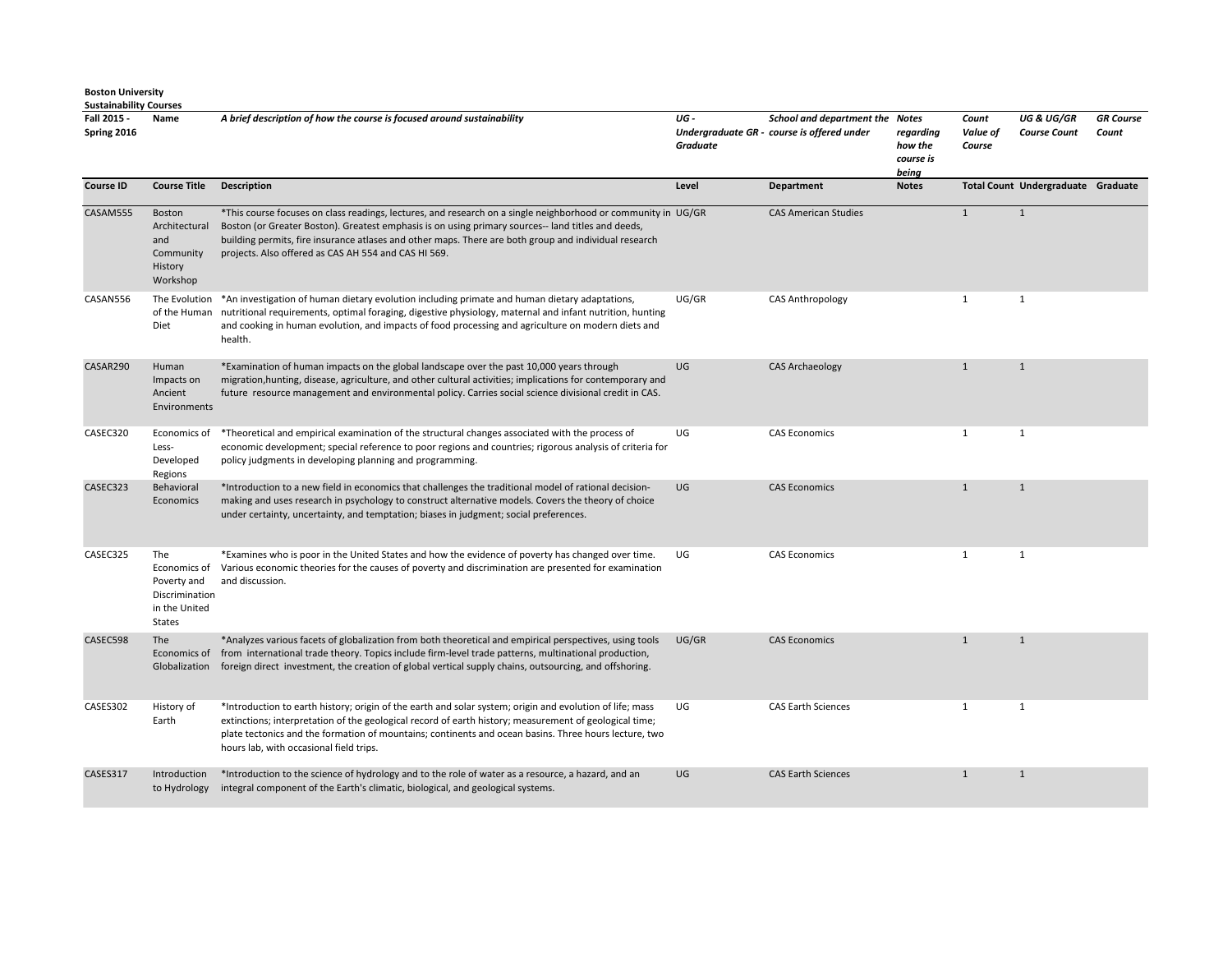| Fall 2015 -<br>Spring 2016 | Name                                               | A brief description of how the course is focused around sustainability                                                                                                                                                                                                                                                                                                                                                                                                                                                                                                                                                               | UG-<br><b>Graduate</b> | School and department the Notes<br>Undergraduate GR - course is offered under | regarding<br>how the<br>course is<br>being | Count<br>Value of<br>Course | <b>UG &amp; UG/GR</b><br><b>Course Count</b> | <b>GR</b> Course<br>Count |
|----------------------------|----------------------------------------------------|--------------------------------------------------------------------------------------------------------------------------------------------------------------------------------------------------------------------------------------------------------------------------------------------------------------------------------------------------------------------------------------------------------------------------------------------------------------------------------------------------------------------------------------------------------------------------------------------------------------------------------------|------------------------|-------------------------------------------------------------------------------|--------------------------------------------|-----------------------------|----------------------------------------------|---------------------------|
| <b>Course ID</b>           | <b>Course Title</b>                                | <b>Description</b>                                                                                                                                                                                                                                                                                                                                                                                                                                                                                                                                                                                                                   | Level                  | Department                                                                    | <b>Notes</b>                               |                             | Total Count Undergraduate Graduate           |                           |
| CASES360                   |                                                    | Geodynamics I * (Meets with GRS ES 660.) Introduces basic physical principles of Earth's structure and dynamics.<br>Driving mechanisms and plate motion; reflection, refraction seismology, magnetism, gravity and the<br>Geoid, heat flow, tomography, mantle convection. Oceanic and continental lithosphere in active<br>tectonic regions.                                                                                                                                                                                                                                                                                        | UG                     | <b>CAS Earth Sciences</b>                                                     |                                            | $\mathbf{1}$                | $\mathbf{1}$                                 |                           |
| CASES371                   | Introduction<br>to                                 | *(Meets with GRS ES 671.) Chemical features of Earth and the solar system; geochemical cycles,<br>reactions among solids, liquids, and gases; radioactivity and isotope fractionation; water chemistry;<br>Geochemistry origins of ore deposits; applications of geochemistry to regional and global problems.                                                                                                                                                                                                                                                                                                                       | UG                     | <b>CAS Earth Sciences</b>                                                     |                                            | $\mathbf{1}$                | $\mathbf{1}$                                 |                           |
| CASES443                   | Terrestrial<br>ry                                  | *The patterns and processes controlling carbon and nutrient cycling in terrestrial ecosystems. Links<br>Biogeochemist between local and global scales are emphasized. Topics include net primary production, nutrient use<br>efficiency, and biogeochemical transformation. Meets with CAS BI 443/643.                                                                                                                                                                                                                                                                                                                               | UG                     | <b>CAS Earth Sciences</b>                                                     |                                            | $\mathbf{1}$                | $\mathbf{1}$                                 |                           |
| CASES557                   | Bank and<br>Surrounding<br>Waters                  | Oceanography *Nutrient distribution and physical oceanography of Stellwagen Bank and adjacent waters. Bathymetric UG/GR<br>of Stellwagen influences and effects of ocean currents of biogeochemical parameters. Includes day-long cruises on<br>NOAA research vessel. Taught as part of the BU Marine Program Semester.                                                                                                                                                                                                                                                                                                              |                        | <b>CAS Earth Sciences</b>                                                     |                                            | $\mathbf{1}$                | $\mathbf{1}$                                 |                           |
| CASES576                   | Aquatic                                            | *Fundamentals of water chemistry as applied to the evolution of surface, soil, and ground waters.<br>Geochemistry Emphasis is on chemical equilibrium and kinetics, pH as a master variable, carbonate chemistry, mineral<br>solubility, aqueous complexes, ion exchange, redox, and weathering reactions.                                                                                                                                                                                                                                                                                                                           | UG/GR                  | <b>CAS Earth Sciences</b>                                                     |                                            | $\mathbf{1}$                | $\mathbf{1}$                                 |                           |
| CASFR340                   | Culture and<br>Society of<br>Niger                 | *Focuses on the following themes: geography and history of Niger; women and family life; the<br>economic situation; industry and commerce; agriculture and the possibility of food self-sufficiency;<br>religion and life cycles; ethnicity; educational reform; health, medical services, and population issues;<br>democratization; and traditional occupations in Niger. Guest speakers, student presentations, group<br>discussions, reading assignments, and field trips. This course is offered in two sections: one is taught in<br>English and the other in French; both require some readings and guest lectures in French. | UG                     | <b>CAS French Studies</b>                                                     |                                            | $\mathbf{1}$                | $\mathbf{1}$                                 |                           |
| CASFY103                   | <b>First Year</b><br>Experience<br><b>Topics</b>   | *Focuses on the individual student's connection to the College of Arts & Sciences and to the University UG<br>through the exploration of a specific topic area.                                                                                                                                                                                                                                                                                                                                                                                                                                                                      |                        | CAS First Year Experience                                                     |                                            | $\mathbf{1}$                | $\mathbf{1}$                                 |                           |
| CASGE201                   | World<br>Regional<br>Geography                     | *Overview of the special combination of environmental, historical, economic, and organizational<br>qualities of the regions of the Old World, including Western and Eastern Europe, the former Soviet<br>Union, East and South Asia, the Middle East, and Africa. Emphasis on current issues of regional and<br>global development. Carries social science divisional credit in CAS.                                                                                                                                                                                                                                                 | UG                     | CAS Geography &<br>Environment                                                |                                            | $\mathbf{1}$                | $\mathbf{1}$                                 |                           |
| CASGE365                   | An<br>Introduction<br>Information<br>Systems (GIS) | *Practical hands-on computing experience using GIS for analyzing data from maps and other sources.<br>Analytical functions unique to GIS are emphasized, as are applications in archaeology, land use planning,<br>to Geographic environmental monitoring, and other fields.                                                                                                                                                                                                                                                                                                                                                         | UG                     | CAS Geography &<br>Environment                                                |                                            | $\mathbf{1}$                | $\mathbf{1}$                                 |                           |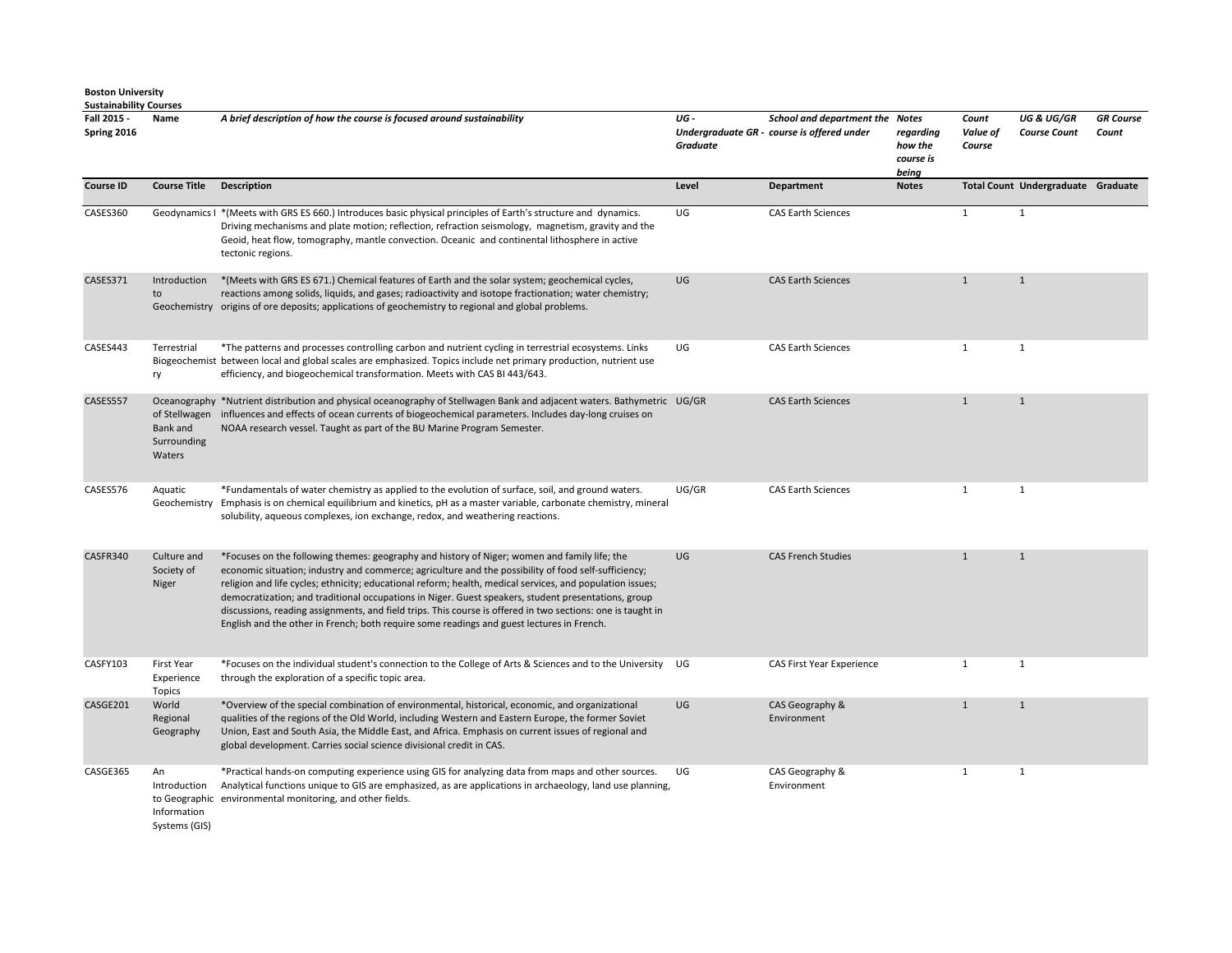| Fall 2015 -<br>Spring 2016 | Name                                                 | A brief description of how the course is focused around sustainability                                                                                                                                                                                                                                                                                                                  | UG-<br>Graduate | <b>School and department the Notes</b><br>Undergraduate GR - course is offered under | regarding<br>how the<br>course is<br>being | Count<br>Value of<br>Course | <b>UG &amp; UG/GR</b><br><b>Course Count</b> | <b>GR</b> Course<br>Count |
|----------------------------|------------------------------------------------------|-----------------------------------------------------------------------------------------------------------------------------------------------------------------------------------------------------------------------------------------------------------------------------------------------------------------------------------------------------------------------------------------|-----------------|--------------------------------------------------------------------------------------|--------------------------------------------|-----------------------------|----------------------------------------------|---------------------------|
| <b>Course ID</b>           | <b>Course Title</b>                                  | <b>Description</b>                                                                                                                                                                                                                                                                                                                                                                      | Level           | Department                                                                           | <b>Notes</b>                               |                             | Total Count Undergraduate Graduate           |                           |
| CASGE440                   | Digital Image<br>Processing?<br>Remote<br>Sensing    | *Pursues both the algorithms involved in processing remotely sensed images and their application.<br>Topics include spectral and spatial enhancement, image classification and clustering, spatial analysis,<br>and linear transforms.                                                                                                                                                  | UG              | CAS Geography &<br>Environment                                                       |                                            | $\mathbf{1}$                | $\mathbf{1}$                                 |                           |
| CASGE445                   | Physical<br>Models in<br>Remote<br>Sensing           | *Devoted to understanding the physical processes involved in remote sensing. Emphasis on topics of<br>radiative transfer in the atmosphere, at the surface, and in sensors. Reflectance modeling, advanced<br>sensor systems, and geometric effects.                                                                                                                                    | UG              | CAS Geography &<br>Environment                                                       |                                            | $\mathbf{1}$                | $\mathbf{1}$                                 |                           |
| CASGE501                   | Advanced<br>Topics in<br>Remote<br>Sensing           | *Examines advanced concepts in radiative transfer and information extraction relevant to remote<br>sensing. Emphasis on applications of digital image processing to remote sensing problems.                                                                                                                                                                                            | UG/GR           | CAS Geography &<br>Environment                                                       |                                            | $\mathbf{1}$                | $\mathbf{1}$                                 |                           |
| CASGE585                   | Ecological<br>Forecasting<br>and<br>Informatics      | *The statistics and informatics of model-data fusion and forecasting: data management, workflows,<br>Bayesian statistics, uncertainty analysis, fusing multiple data sources, assessing model performance,<br>scenario development, decision analysis, and data assimilation. Case studies highlight ecological<br>forecasting across a range of subdisciplines.                        | UG/GR           | CAS Geography &<br>Environment                                                       |                                            | 1                           | 1                                            |                           |
| CASGE594                   | Global<br>Environmental<br>Negotiation<br>and Policy | *Key concepts, actors, concerns, and issues related to the process of negotiating global environmental<br>policies. Overview of the international system and environmental problems; an international<br>negotiation simulation; case studies of global agreements on ozone depletion, climate change,<br>desertification, and biodiversity, among others. Meets with CAS IR 594.       | UG/GR           | CAS Geography &<br>Environment                                                       |                                            | $\mathbf{1}$                | $\mathbf{1}$                                 |                           |
| CASHI346                   | History of<br>International                          | *Meets with CAS IR 348. History of international human rights since the eighteenth century. Examines UG<br>political, social, economic rights, the UN Charter, the Universal Declaration of Human Rights, and related<br>Human Rights international conventions, enforcement, regionalism, globalization, and NGOs. Analyzes tensions<br>between national sovereignty and human rights. |                 | <b>CAS History</b>                                                                   |                                            | $\mathbf{1}$                | $\mathbf{1}$                                 |                           |
| CASIR206                   | Introduction<br>to the<br>Sociology of               | *(Meets with CAS SO 206.) A sociological introduction to globalization. Explores the roles of technology, UG<br>transnational corporations, and the state. Considers globalization's impacts on the workplace, the<br>environment, and other institutions as well as the emergence of global social movements. Carries social<br>Globalization sciences divisional credit in CAS.       |                 | <b>CAS International Relations</b>                                                   |                                            | $\mathbf{1}$                | $\mathbf{1}$                                 |                           |
| CASIR573                   | Introduction<br>to Public<br>International<br>Law    | *The role of international law in efforts to solve current problems of world order. Emphasis on<br>environmental protection and the regulation of ocean space and resources. The role of law in conflict<br>and cooperation, and the quest for international security.                                                                                                                  | UG/GR           | <b>CAS International Relations</b>                                                   |                                            | $\mathbf{1}$                | 1                                            |                           |
| CASIR599                   | Science,<br>Politics, and<br>Climate<br>Change       | *Applies a science and technology studies perspective to climate change science and policy. Examines<br>the relationships between scientific and political systems at global, national, and local levels. Also<br>offered as CAS GG 599.                                                                                                                                                | UG/GR           | <b>CAS International Relations</b>                                                   |                                            | $\mathbf{1}$                | $\mathbf{1}$                                 |                           |
| CASLG305                   | Science and<br>Culture                               | *How do science, humanities, and arts intersect and influence cultural attitudes towards society, nature, UG<br>and the environment? Students progress in all language skills and acquire reading and communicative<br>strategies necessary to discuss the sciences in German.                                                                                                          |                 | CAS Modern Languages                                                                 |                                            | $\mathbf{1}$                | 1                                            |                           |
| CASPH150                   | Introduction<br>to Ethics                            | *What is morality? What does morality require of us in our daily lives? We look both at theories that<br>specify what morality requires of us and at specific moral issues to which these theories apply. Carries<br>humanities divisional credit in CAS.                                                                                                                               | UG              | <b>CAS Philosophy</b>                                                                |                                            | $\mathbf{1}$                | 1                                            |                           |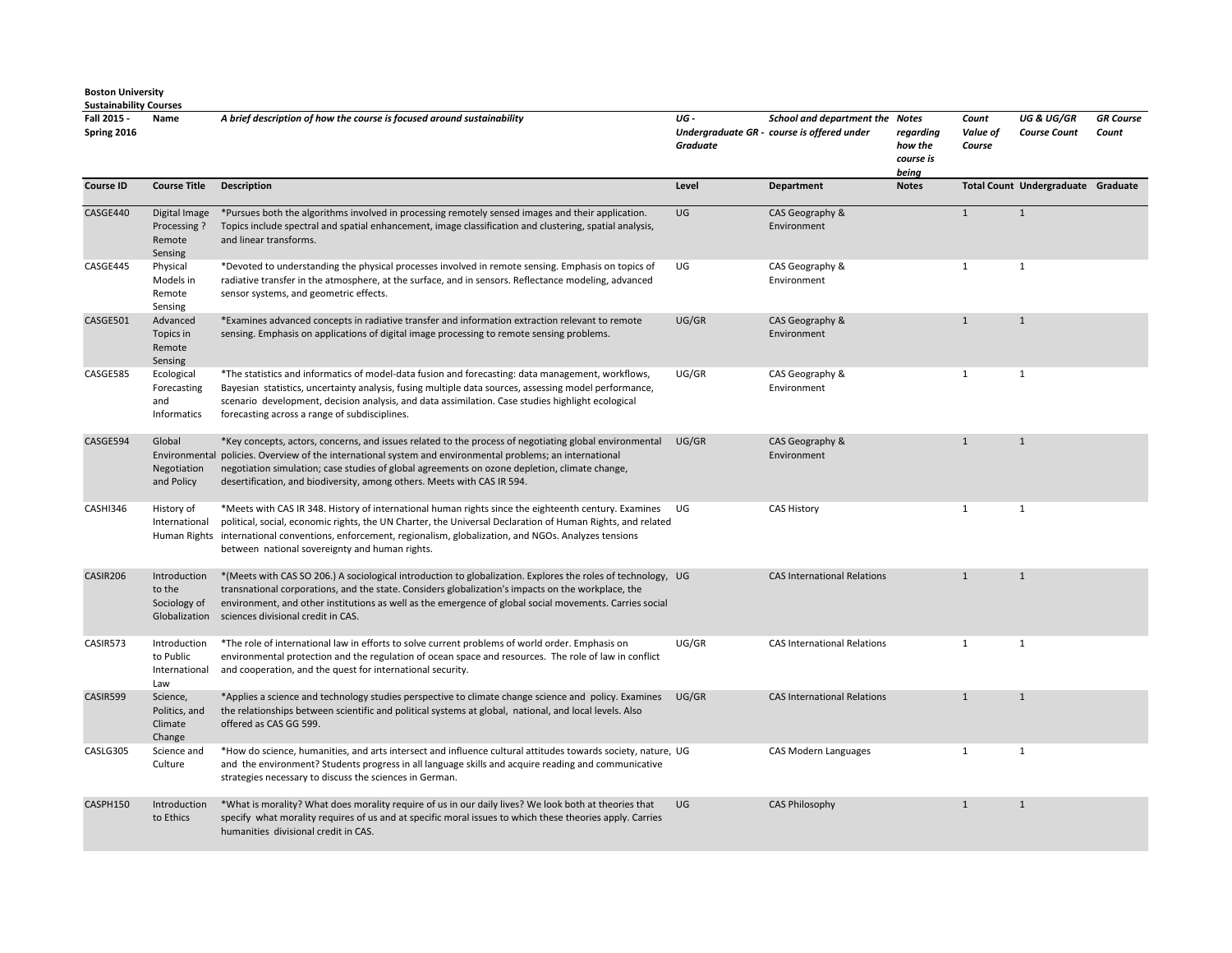**Sustainability Courses Fall 2015 - Spring 2016 Name** *A brief description of how the course is focused around sustainability UG - Undergraduate GR - course is offered under Graduate School and department the Notes regarding how the course is being Count Value of Course UG & UG/GR Course Count* **Course ID Course Title Description Course Title Department** Department Notes Total Count Undergraduate Graduate CASPH436 Gender, Race, and Science \*Examines issues in feminist philosophy, philosophy of race, and philosophy of science. Is "race" a genuine scientific category or a social construct? How have views about gender and race changed? Why are there still so few women and minority scientists? UG CAS Philosophy 1 1 1 CASPH452 Ethics of Health Care \*Medicine and health care offer a unique opportunity to explore the nature of humanity and the world and to ask fundamental questions concerning the nature of birth, life, and death, and what it is to be a person. Readings from both classical and contemporary writings in ethics, medicine, law, and public health policy. UG CAS Philosophy 1 1 CASPO309 Women and Politics \*(Meets with CAS WS 350.) Readings, discussion, and field research on issues of women's relationship to the processes of political influence, change, and empowerment. Analysis of public policy related to women and children. This course cannot be taken for credit in addition to the course with the same title that was previously numbered CAS PO 342. CAS Political Science 1 1 1 1 1 CASPO329 International Political Economy \*Meets with CAS IR 390. Emphasizes the dynamic interaction between politics and economics to understand and explain historical and contemporary issues in international political economy, including international monetary, trade, investment, financial, and environmental relations. Considers emerging challenges and structures in the international political economy. This course cannot be taken for credit in addition to the course with the same title that was previously numbered CAS PO 355. UG CAS Political Science 1 1 1 1 CASPO332 Global Justice \*Charts the historical course of human development and inquires why the quality of life varies so dramatically in the world today. Geographic, economic, and political factors are explored. UG CAS Political Science 1 1 1 1 CASPO517 Urban Politics \*Explores the impact of American urban politics on the implementation of local policy. Topics include and Policy deindustrialization, white flight, neighborhood effects, housing policy, schools, regionalism, and factors that constrain policy-making capacities. Also offered as CAS AA 517. UG/GR CAS Political Science 1 1 CASSO323 Markets in Biomedicine and Healthcare \*Complex ways in which market exchange impacts the practice of medicine, the delivery of patient care, and the medical profession; commodification of bodies and emotions; theoretical discussion of the market and overview of US health care system. UG CAS Sociology 1 1 CASSO408 Seminar: Ethnic, Race, and Minority Relations<br>Seminar: \*Formation and position of ethnic minorities in the United States, including cross-group comparisons from England, Africa, and other parts of the world. Readings and field experience. UG CAS Sociology 1 1 CASSO411 Sociology of \*Introduction to sociological research on that part of society known as the nonprofit sector, including nonprofit organizations, community-based organizations, voluntary associations, and social UG CAS Sociology 1 1 1 1

*GR Course Count* 

the Nonprofit Sector movements. Focus on some of the literature?s major themes: civil society, social capital, and nongovernmental organizations. CASSO418 Seminar: Sociology of Medicine \*Focuses on the medical profession, sources of its power and authority, the effects of recent changes in financing and delivery of healthcare. Medical training and decision-making analyzed. Doctor-patient interaction and the use of alternative treatments. UG CAS Sociology 1 1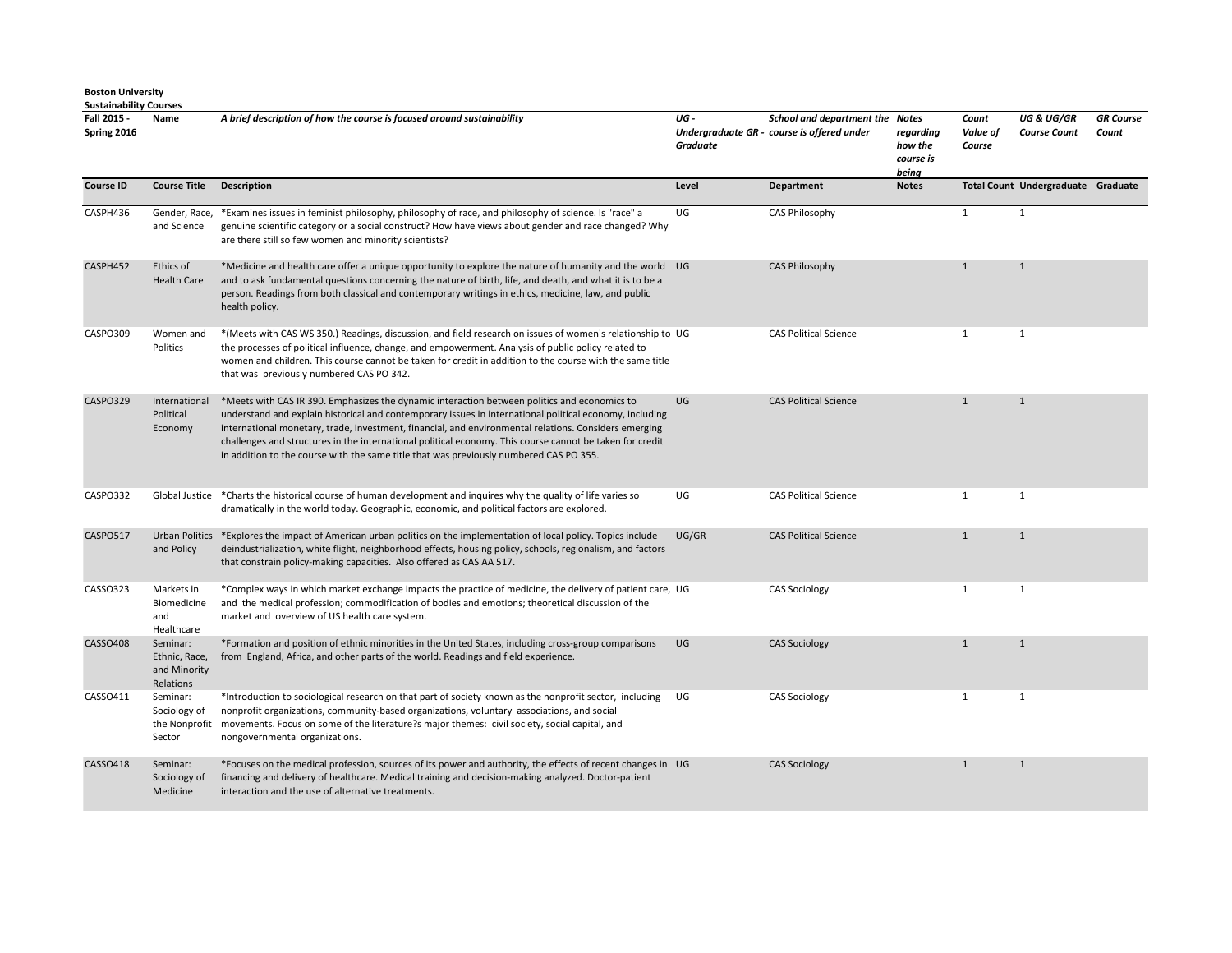**Fall 2015 - Spring 2016 Name** *A brief description of how the course is focused around sustainability UG - Undergraduate GR - course is offered under Graduate School and department the Notes regarding how the course is being Count Value of Course UG & UG/GR Course Count GR Course Count*  **Course ID Course Title Description Course Title Description Course In the Count Undergraduate Graduate Craduate Craduate Craduate Craduate Craduate Craduate Craduate Craduate Craduate Craduate** CASSO420 Seminar: Women and Social Change in the Developing World \*Studies women in nonindustrial countries of Asia, Africa, and Latin America, stressing empirical research, theory, and methodology. Comparisons between regions and with industrial countries. Focus on sex segregation, female labor force participation, migration, fertility, family roles, and women and political power. Also offered as CAS IR 425. UG CAS Sociology 1 1 1 CASWS350 Women and **Politics** \*Readings, discussion, and field research on issues of women's relationship to the processes of political influence, change, and empowerment. Analysis of public policy related to women and children. Also offered as CAS PO 309. CAS Women's, Gender, & Sexuality Studies 1 1 CGSNS201 Biology I \*Science as a way of knowing and understanding our contemporary world is the most profound and powerful intellectual and practical tool the human species has developed. Science has allowed us to understand our physical place in the universe as well as our origin as a species on Earth. Science in our globalized modern world can seem increasingly complex, but most scientific understandings are based on relatively few conceptual paradigms or accepted ideas. Many of these major paradigms will be covered in this course, including the origin of life, the molecular and cellular theories of life, human origins, genetics, evolutionary theory and biodiversity. The underlying pedagogy of the course is to examine what we know about an accepted paradigm, how we know these scientific facts and theories, and what are the contemporary applications of the accepted paradigms. The course also provides the primary scientific tools required to explore scientific, ethical and sociological concerns that arise from our understanding of the origin, evolution and diversity of life including that of our own species. Four credit hours total: two hours lecture; two hours lab. UG CGS Natural Science 1 1 1 COMJO723 Science Newswriting I \*Students develop experience in writing about science, technology, and medicine for the consumer press. At instructor's option, students may write scripts for broadcast and/or articles for publication in scientific, professional, or business magazines and periodicals. GR COM Journalism 1 1 COMJO724 Science in the \*This course guides students toward writing short, pithy features and reports on issues of scientific Crosshairs controversy, introducing students to the technical basics of short form narrative, while also taking a hard look at a number of scientific issues. Also a refresher unit on statistics and one on the politics of scientific journals. The focus will be on learning to think, report, research and write as a journalist while at the same time building a sound understanding of some of the most critical issues of our day. Students will be expected to produce four pieces of writing- ranging from brief expository pieces to a fully formed profile. GR COM Journalism 1 1 COMJO732 Conflict and Commentary in Science Reporting \*A course in writing about science policy issues, including in-depth coverage of controversial issues and writing scientific-related essay, such as those that appear in Slate and Salon. classroom discussions will involve complex areas of science reporting, including scientific fraud and business issues related to science. GR COM Journalism 1 1 COMJO754 Science Journalism Internship \*To be taken during the summer between second and third semesters of the program and then registered during the third semester. GR COM Journalism 1 1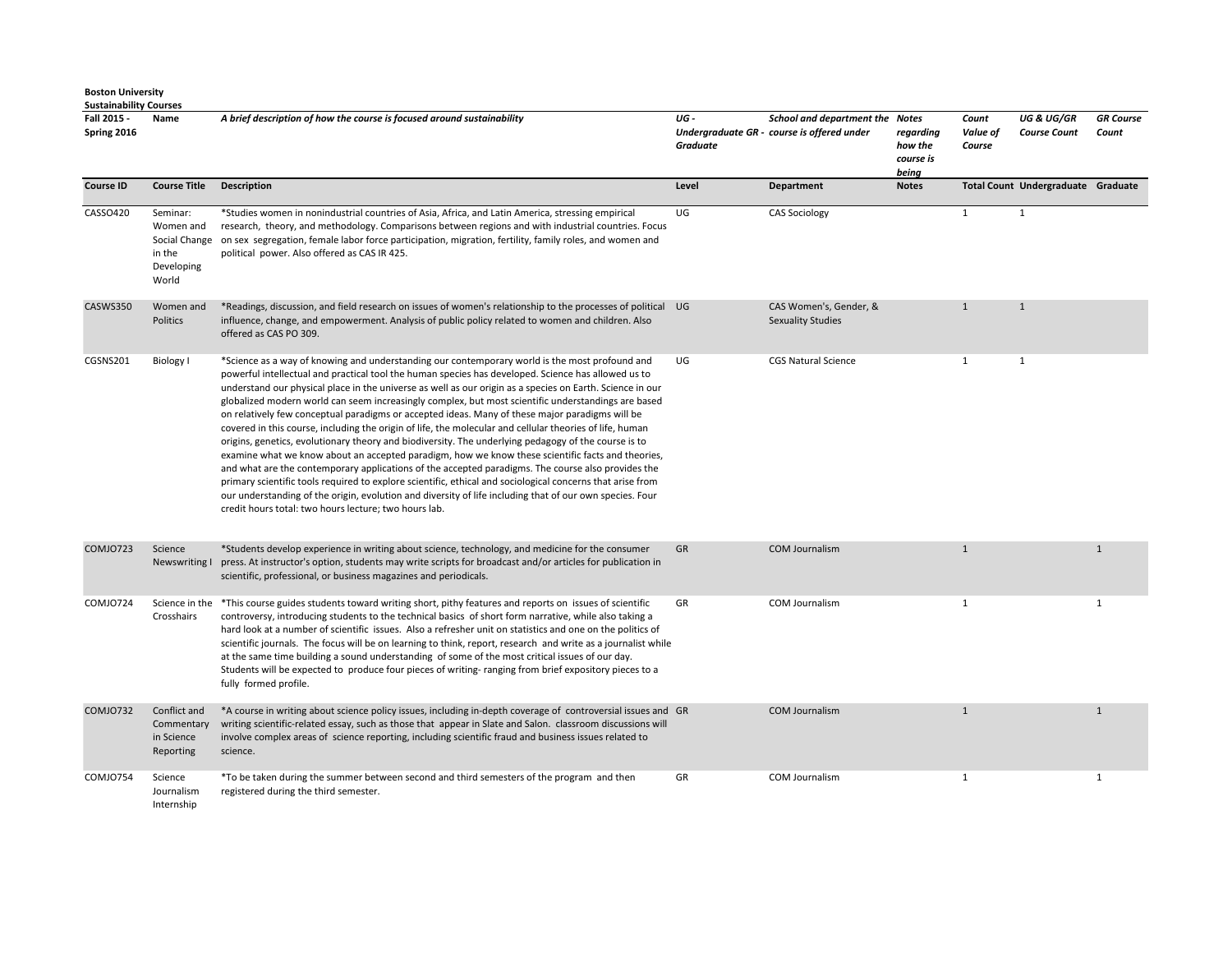| Fall 2015 -<br>Spring 2016 | Name                                                       | A brief description of how the course is focused around sustainability                                                                                                                                                                                                                                                                                                                                                                                                                                                                                                                                                                                                                                                                                               | UG-<br>Graduate | School and department the Notes<br>Undergraduate GR - course is offered under | regarding<br>how the<br>course is<br>being | Count<br>Value of<br>Course | <b>UG &amp; UG/GR</b><br><b>Course Count</b> | <b>GR</b> Course<br>Count |
|----------------------------|------------------------------------------------------------|----------------------------------------------------------------------------------------------------------------------------------------------------------------------------------------------------------------------------------------------------------------------------------------------------------------------------------------------------------------------------------------------------------------------------------------------------------------------------------------------------------------------------------------------------------------------------------------------------------------------------------------------------------------------------------------------------------------------------------------------------------------------|-----------------|-------------------------------------------------------------------------------|--------------------------------------------|-----------------------------|----------------------------------------------|---------------------------|
| <b>Course ID</b>           | <b>Course Title</b>                                        | <b>Description</b>                                                                                                                                                                                                                                                                                                                                                                                                                                                                                                                                                                                                                                                                                                                                                   | Level           | <b>Department</b>                                                             | <b>Notes</b>                               |                             | Total Count Undergraduate Graduate           |                           |
| <b>COMJO881</b>            | Science video<br>Production                                | *The moving image carries enormous power; whether shown in theaters, on television, on the internet GR<br>or on our smart phones, video has the ability to change the world, as has been demonstrated time and<br>again. this course is designed to examine the power of non-fiction video through the deconstruction of<br>various films and videos, and serve as an introduction to video production through a series of<br>production exercises culminating in a complete short film as a final project. While this course focuses<br>on science, it will be useful for anyone interested in learning more about non-fiction video production.                                                                                                                    |                 | <b>COM Journalism</b>                                                         |                                            | $\mathbf{1}$                |                                              | $\overline{1}$            |
| ENGBE209                   | Principles of<br>Biology and                               | *Introduction to the molecular, physical and computational principles of cell function in the context of UG<br>Molecular Cell cutting-edge applications in bioengineering and medicine. Biological concepts include: molecular<br>building blocks, energetics, transport, metabolism, nucleic acids, gene expression and genetics.<br>Biotechnology Applications include bioenergy, synthetic biology, the human genome project, and gene circuit<br>engineering. Labs will teach fundamental techniques of molecular biology including a multi-week<br>module where students build and quantify bacterial gene expression system. Labs emphasize the<br>experimental, problem solving, and analytical skills required in modern engineering and research. 4.0<br>cr |                 | <b>ENG Biomedical Engineering</b>                                             |                                            | $\mathbf{1}$                | $\mathbf{1}$                                 |                           |
| ENGEC583                   | Power<br>Energy<br>systems                                 | *Introduction to power electronics with emphasis on conversion circuits for energy systems. DC to DC<br>Electronics for conversion using buck, boost, and buck-boost converters. DC to AC inverters. Connection to power grid.<br>Properties of MOS transistors used for high power conversion applications. Properties of magnetic<br>elements and interactions with power circuits. Applications of power electronic circuits to energy<br>systems, including solar cell installations, wave and wind power, and electric vehicles. High frequency<br>inductors and transformers.                                                                                                                                                                                  | UG/GR           | <b>ENG Electrical &amp; Computer</b><br>Engineering                           |                                            | $\mathbf{1}$                | $\mathbf{1}$                                 |                           |
| ENGEK210                   | Introduction<br>Design                                     | *A two credit introductory course to the principles of engineering design, intended to give second-year UG<br>to Engineering undergraduates a basic understanding of the process of converting a product from concept through<br>design and deployment. Students will work in multi-disciplinary teams with time and budget<br>constraints on externally sponsored design projects. Web-based lectures will cover topics concurrent<br>with specific phases of the projects. The course will culminate in a "Design Competition".                                                                                                                                                                                                                                    |                 | <b>ENG Electrical &amp; Computer</b><br>Engineering                           |                                            | $\mathbf{1}$                | $\mathbf{1}$                                 |                           |
| ENGMS539                   | Introduction<br>to Materials<br>Science and<br>Engineering | *MS539 is an introductory gradute level course in Materials Science and Engineering. It is intended for<br>students who wish to be introduced to the basics of why materials behave the way they do. It covers<br>topics such as atomic bonding, why and how solids form and their structures, phase transitions, phase<br>diagrams, electronic/magnetic/optical/thermal properties of materials, materials processing and how it<br>influences their properties, ceramics, polymers, ferrous and non-ferrous metals, glasses and societal<br>concern in the use and re-use of materials. This is a 4 credit course.                                                                                                                                                 | UG/GR           | <b>ENG Materials Science &amp;</b><br>Engineering                             |                                            | $\mathbf{1}$                | $\mathbf{1}$                                 |                           |
| GRSAH893                   | Seminar:<br>Twentieth-<br>Century<br>Architecture          | *Topic for Fall 2015: State of Discipline: Historiography of Modern Architecture and Urbanism. This<br>seminar provides a graduate-level survey in the historiography of modern architecture and urbanism<br>with a focus on critical works and paradigm shifts that have characterized scholarship particularly in the<br>last decade.                                                                                                                                                                                                                                                                                                                                                                                                                              | GR              | GRS History of Art &<br>Architecture                                          |                                            | $\mathbf{1}$                |                                              | $\mathbf{1}$              |
| GRSEC731                   | Market<br>Organization<br>and Public<br>Policy             | *Analytical foundations of public policy toward market organization. Theoretical emphasis on imperfect GR<br>competition, the structure of markets, and the strategic behavior of firms and consumers. Implications<br>for policy in developed and less-developed countries.                                                                                                                                                                                                                                                                                                                                                                                                                                                                                         |                 | <b>GRS Economics</b>                                                          |                                            | $\mathbf{1}$                |                                              | $\mathbf{1}$              |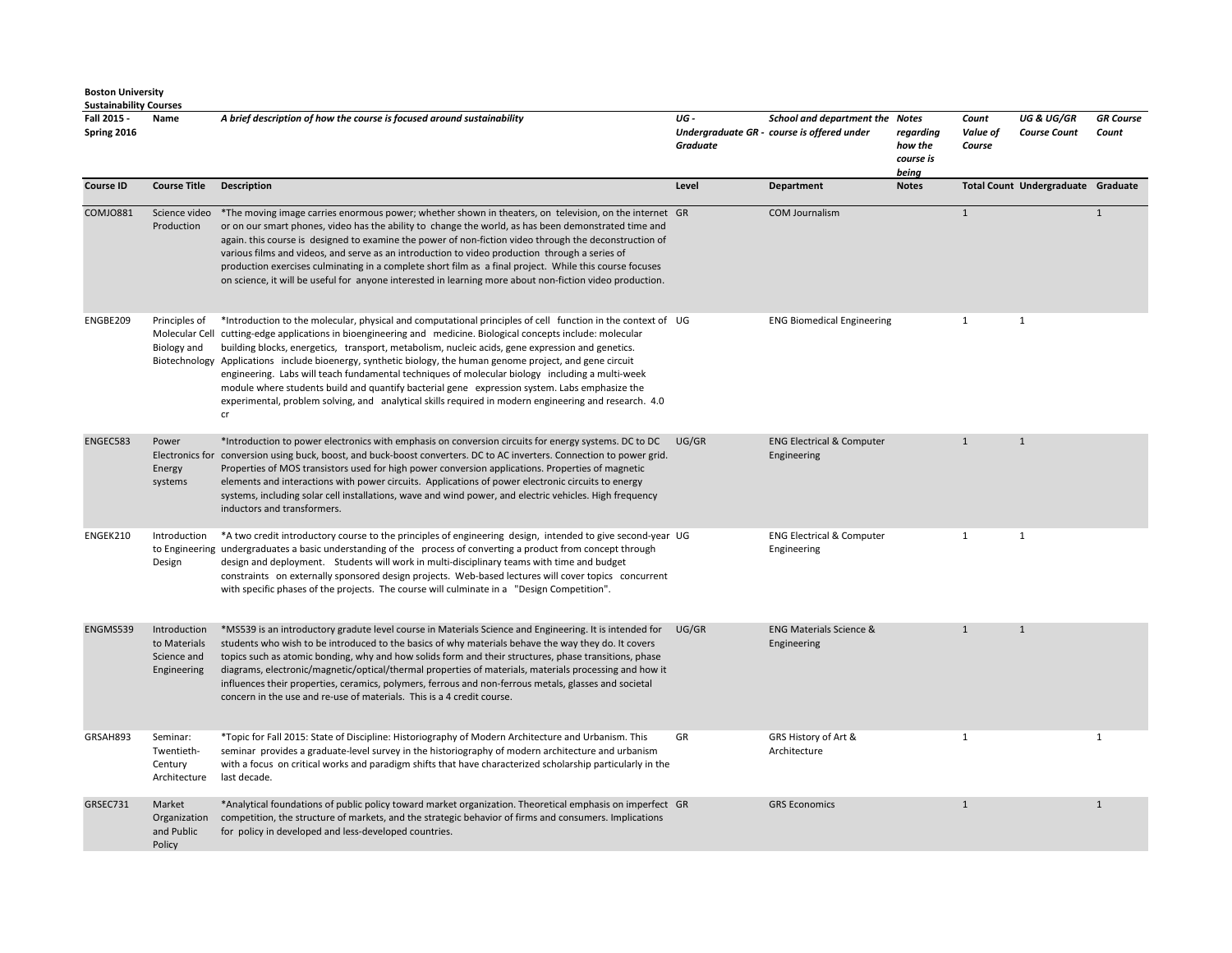| <b>Boston University</b>      |  |
|-------------------------------|--|
| <b>Sustainability Courses</b> |  |

| Fall 2015 -<br>Spring 2016 | Name                                               | A brief description of how the course is focused around sustainability                                                                                                                                                                                                                                                                                                                                                                                          | UG-<br><b>Graduate</b> | School and department the Notes<br>Undergraduate GR - course is offered under | regarding<br>how the<br>course is<br>being | Count<br>Value of<br>Course | <b>UG &amp; UG/GR</b><br><b>Course Count</b> | <b>GR</b> Course<br>Count |
|----------------------------|----------------------------------------------------|-----------------------------------------------------------------------------------------------------------------------------------------------------------------------------------------------------------------------------------------------------------------------------------------------------------------------------------------------------------------------------------------------------------------------------------------------------------------|------------------------|-------------------------------------------------------------------------------|--------------------------------------------|-----------------------------|----------------------------------------------|---------------------------|
| <b>Course ID</b>           | <b>Course Title</b>                                | <b>Description</b>                                                                                                                                                                                                                                                                                                                                                                                                                                              | Level                  | Department                                                                    | <b>Notes</b>                               |                             | Total Count Undergraduate Graduate           |                           |
| GRSEC751                   | Topics in<br>Labor<br>Economics 1                  | *In addition to GRS EC 752, this course prepares students to do research in labor economics. Topics<br>include labor supply and demand, human capital, education, job search, wage determination,<br>unemployment, immigration, family and gender, and discrimination. Sequence may be taken in either<br>order.                                                                                                                                                | GR                     | <b>GRS Economics</b>                                                          |                                            | $\mathbf{1}$                |                                              | $\mathbf{1}$              |
| GRSEC752                   | Topics in<br>Labor<br>Economics 2                  | *In addition to GRS EC 751, this course prepares students to do research in labor economics. Topics<br>include labor supply and demand, human capital, education, job search, wage determination,<br>unemployment, immigration, family and gender, and discrimination. Sequence may be taken in either<br>order.                                                                                                                                                | GR                     | <b>GRS Economics</b>                                                          |                                            | $\mathbf{1}$                |                                              | $\mathbf{1}$              |
| GRSEC764                   | Topics in<br>Economic<br>History 1                 | *First half of two-semester PhD sequence. Topics generally selected from: history of public debt, state<br>finance, and monetary policy; the Industrial Revolution; urbanization; transportation and trade;<br>institutions and long-run performance; the Great Depression.                                                                                                                                                                                     | GR                     | <b>GRS Economics</b>                                                          |                                            | $\mathbf{1}$                |                                              | $\mathbf{1}$              |
| GRSEC765                   | Topics in<br>Economic<br>History 2                 | *Second half of two-semester PhD sequence. Topics generally selected from: agricultural and<br>environmental economic history; manufacturing; demographic change; the female labor force; labor<br>mobility; inequality; business organization and performance.                                                                                                                                                                                                 | GR                     | <b>GRS Economics</b>                                                          |                                            | $\mathbf{1}$                |                                              | $\mathbf{1}$              |
| GRSEC781                   | Health<br>Economics 1                              | *Basic issues in the health market: risk aversion, moral hazard, adverse selection, provider payment,<br>physician-patient interaction, health plans, managed care, imperfect and quality competition, and<br>laboratory and field experiments. Theoretical approach complements industrial organization and GRS EC<br>782.                                                                                                                                     | GR                     | <b>GRS Economics</b>                                                          |                                            | $\mathbf{1}$                |                                              | $\mathbf{1}$              |
| GRSEC782                   | Health<br>Economics 2                              | *Applies theory and econometrics to health topics, including demand and supply, imperfect<br>information, plan-level competition, provider payment, risk adjustment, big data sets, behavioral<br>economics, altruism and health care systems in developed and developing countries. Complements GRS<br>EC 781.                                                                                                                                                 | GR                     | <b>GRS Economics</b>                                                          |                                            | $\mathbf{1}$                |                                              | $\mathbf{1}$              |
| GRSEC798                   | Global<br>Development<br>Capstone                  | *(Meets with GRS GE 798 and IR 798.) Capstone course for MA students in Global Development Policy<br>and Global Development Economics. Students, working in groups, design and carry out an<br>interdisciplinary policy analysis comparable to those performed for a government or nonprofit agency.                                                                                                                                                            | GR                     | <b>GRS Economics</b>                                                          |                                            | $\mathbf{1}$                |                                              | $\mathbf{1}$              |
| GRSGE640                   | Digital Image<br>Processing -<br>Remote<br>Sensing | *At least introductory statistics (and preferable multivariate statistics) recommended. This course<br>pursues both the algorithms involved in processing remote sensing images and their application. Topics<br>include preprocessing, image transformations, image classification and segmentation, spectral mixture<br>analysis, and change detection. Examples cover a wide range of environmental applications of remote<br>sensing. Students do a project | GR                     | GRS Geography &<br>Environment                                                |                                            | $\mathbf{1}$                |                                              | $\mathbf{1}$              |
| GRSHI746                   | History of<br>International                        | *History of international human rights since the eighteenth century. Examines political, social, economic GR<br>rights, the UN Charter, the Universal Declaration of Human Rights, and related international<br>Human Rights conventions, enforcement, regionalism, globalization, and NGOs. Analyzes tensions between national<br>sovereignty and human rights.                                                                                                |                        | <b>GRS History</b>                                                            |                                            | $\mathbf{1}$                |                                              | $\mathbf{1}$              |
| GRSIR704                   | Global<br>Policy                                   | *Intermediate level survey of the contemporary politics, economics and policy questions in the<br>Economic and international economy: theories of international political economy and international economics; politics<br>Development of international economic institutions; analyses of industrial development, foreign investment, global<br>and regional trade, and poverty alleviation.                                                                   | GR                     | <b>GRS International Relations</b>                                            |                                            | $\mathbf{1}$                |                                              | $\mathbf{1}$              |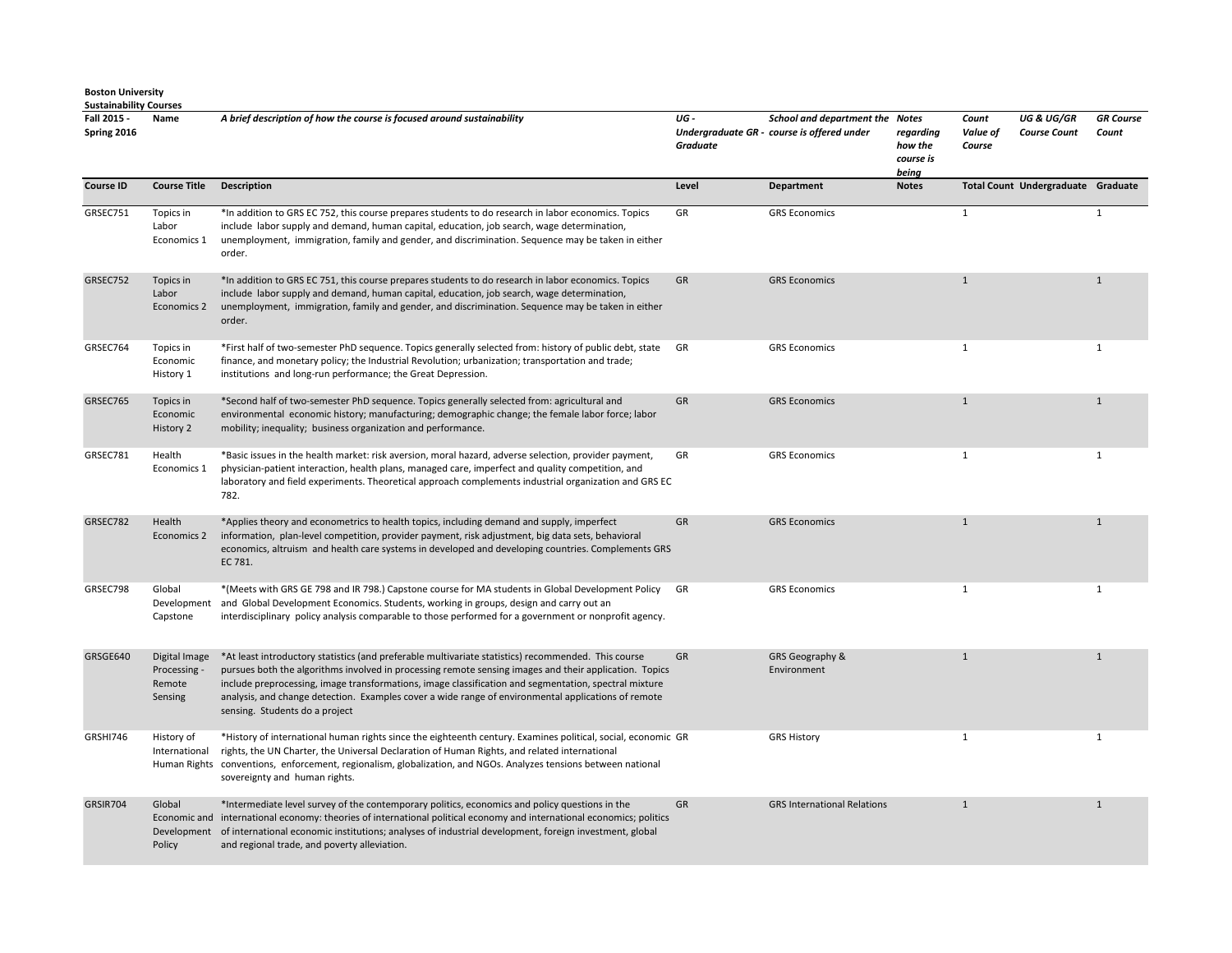**Fall 2015 - Spring 2016 Name** *A brief description of how the course is focused around sustainability UG - Undergraduate GR - course is offered under Graduate School and department the Notes regarding how the course is being Count Value of Course UG & UG/GR Course Count GR Course Count*  **Course ID Course Title Description Course ID Course Total Count Undergraduate** Graduate GRSIR825 Seminar: Women and Social Change in the Developing World \*(Meets with GRS SO 820.) Studies women in nonindustrial countries of Asia, Africa, and Latin America, stressing empirical research, theory, and methodology. Comparisons between regions and with industrial countries. Focus on sex segregation, female labor force participation, migration, fertility, family roles, and women and political power. GR GRS International Relations 1 1 GRSPH636 Gender, Race, \*Examines issues in feminist philosophy, philosophy of race, and philosophy of science. Is "race" a and Science genuine scientific category or a social construct? How have views about gender and race changed? Why are there still so few women and minority scientists? GR GRS Public Health 1 1 GRSPH652 Ethics of Health Care \*Medicine and health care offer a unique opportunity to explore the nature of humanity and the world and to ask fundamental questions concerning the nature of birth, life, and death, and what it is to be a person. Readings from both classical and contemporary writings in ethics, medicine, law, and public health policy. GR GRS Public Health 1 1 GRSSO820 Graduate Study in Women and Social Change and women and political power. in the Developing World \*Studies women in nonindustrial countries of Asia, Africa, and Latin America. Stresses empirical research, theory, and methodology. Comparisons among regions and with industrial countries important. Focus on sex segregation, female labor force participation, migration, fertility, family roles, GR GRS Sociology 1 1 KHCPH103 Seeing Poverty \*This course offers students the opportunity to explore the complex issues of American poverty through multiple disciplines and approaches. As a course in the Kilachand Honor's College, Seeing Poverty will utilize multiple sources of information for students to examine the historical, political, and public health "view" of poverty. This multi-disciplinary approach will allow students the opportunity to discover for themselves the "truth" or "truths" of what it means to be poor in America today. Students will think about stories that are told about the poor -- who is doing the telling? How are the poor depicted? Lastly, this course will expose students to my work in five of the poorest cities in Massachusetts (Chelsea, Holyoke, Springfield, Lawrence, and New Bedford) with young adult and teenage mothers. By developing a deep understanding of the causes and sustainers of poverty, it is my hope that students will become critical assessors of the depiction of the poor in popular media, and indeed become advocates for the poor. CAS Divisional Assignment: SS; KHC Assignment: SS UG KHC 1 1 LAWJD716 Construction Law \*This course will introduce students to the key concepts of construction law. The course takes students from pre-construction through project execution, and addresses the issues and conflicts that frequently arise during the construction process. Although portions of the course will address issues of contract law and dispute resolution, the course focuses on issues that are particular and unique to construction. GRADING NOTICE: This course does not offer the CR/NC/H option. GR LAW Juris Doctor 1 1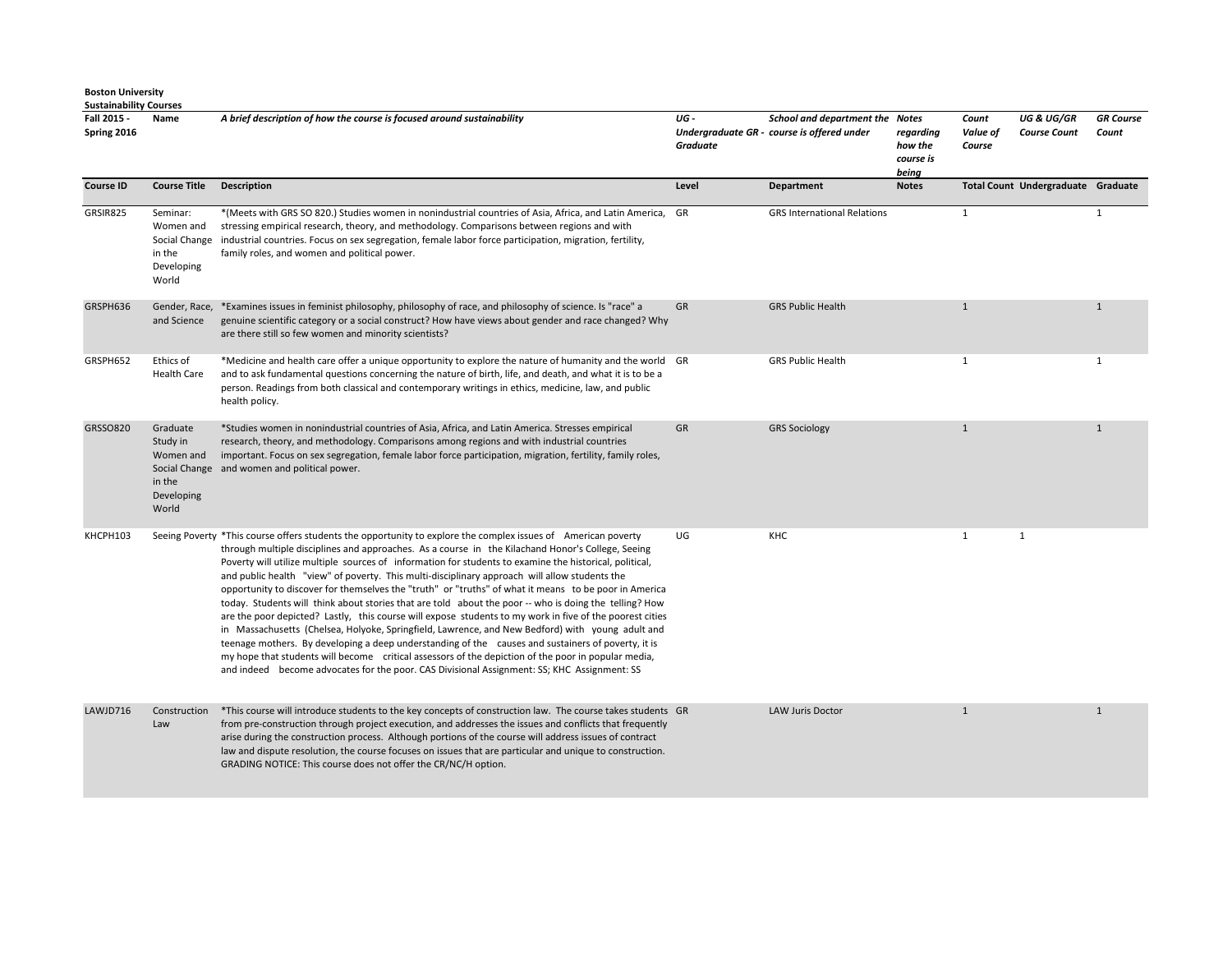| <b>Sustainability Courses</b> |                                                               |                                                                                                                                                                                                                                                                                                                                                                                                                                                                                                                                                                                                                                                                                                                                                                                                                                                                                                                                                                                                                                                                                                                                                                                                                                                                                                                                                                                                                                                                                                                                                                                                                                                                                                                                        |                  |                                                                               |                                            |                             |                                              |                           |
|-------------------------------|---------------------------------------------------------------|----------------------------------------------------------------------------------------------------------------------------------------------------------------------------------------------------------------------------------------------------------------------------------------------------------------------------------------------------------------------------------------------------------------------------------------------------------------------------------------------------------------------------------------------------------------------------------------------------------------------------------------------------------------------------------------------------------------------------------------------------------------------------------------------------------------------------------------------------------------------------------------------------------------------------------------------------------------------------------------------------------------------------------------------------------------------------------------------------------------------------------------------------------------------------------------------------------------------------------------------------------------------------------------------------------------------------------------------------------------------------------------------------------------------------------------------------------------------------------------------------------------------------------------------------------------------------------------------------------------------------------------------------------------------------------------------------------------------------------------|------------------|-------------------------------------------------------------------------------|--------------------------------------------|-----------------------------|----------------------------------------------|---------------------------|
| Fall 2015 -<br>Spring 2016    | Name                                                          | A brief description of how the course is focused around sustainability                                                                                                                                                                                                                                                                                                                                                                                                                                                                                                                                                                                                                                                                                                                                                                                                                                                                                                                                                                                                                                                                                                                                                                                                                                                                                                                                                                                                                                                                                                                                                                                                                                                                 | UG -<br>Graduate | School and department the Notes<br>Undergraduate GR - course is offered under | regarding<br>how the<br>course is<br>being | Count<br>Value of<br>Course | <b>UG &amp; UG/GR</b><br><b>Course Count</b> | <b>GR</b> Course<br>Count |
| <b>Course ID</b>              | <b>Course Title</b>                                           | <b>Description</b>                                                                                                                                                                                                                                                                                                                                                                                                                                                                                                                                                                                                                                                                                                                                                                                                                                                                                                                                                                                                                                                                                                                                                                                                                                                                                                                                                                                                                                                                                                                                                                                                                                                                                                                     | Level            | Department                                                                    | <b>Notes</b>                               |                             | Total Count Undergraduate Graduate           |                           |
| LAWJD843                      | Int'l Human<br>Rights Clinic:<br>Human Rights<br>Advocacy (S) | *Students must apply and be accepted to the International Human Rights Clinic before they register for GR<br>this course. This course will build on the first-semester clinic instruction (International Human Rights)<br>and clinic group rounds), focusing on developing skills directly tied to students' ongoing fieldwork.<br>Classes will cover: interviewing and counseling institutional (non-governmental organizations) clients;<br>designing and implementing human rights field research; ethical pitfalls and professional 'best practices'<br>in human rights collaborations with international networks; advocacy within the UN machinery;<br>advocacy within selected regional human rights mechanisms; and in-depth research workshops using<br>comparative and foreign human rights research problems. The classes will be a combination of readings<br>and discussion; simulations; student presentations; short papers and case rounds to discuss project<br>work; and group and individual feedback on project development.                                                                                                                                                                                                                                                                                                                                                                                                                                                                                                                                                                                                                                                                                       |                  | <b>LAW Juris Doctor</b>                                                       |                                            | $\mathbf{1}$                |                                              | 1                         |
| LAWJD936                      | International<br>Development<br>and Project<br>Finance (S)    | *Capital-intensive public and private development projects throughout the world, including large-scale GR<br>infrastructure, transportation, energy, agriculture, technology and environmental projects depend upon<br>project financing as the primary funding mechanism. Understanding and resolving the political, legal<br>and financial risks associated with the planning and implementation of these projects, and often in<br>emerging and unstable economies, is the critical first step in developing project finance opportunities.<br>The seminar will combine theory and practice and focus on the negotiation and structure of actual<br>project finance and concession agreements and transactions and the minimization of exposures and<br>risks associated with these transactions. Each step of the project finance process will be analyzed,<br>including the rationale and sources for the project finance, the legal framework for the project finance,<br>the organizational and governance structure, risk allocation and mitigation and dispute resolution. An<br>interdisciplinary analysis from the legal, finance and public perspective will be used to assess the views<br>that investors, lenders, designers, contractors, governmental participants, citizens and other<br>stakeholders bring to an infrastructure project. Several of the world's largest and most complex civil<br>engineering and infrastructure mega projects including the English Chunnel, the Chad Cameroon<br>Pipeline, the Dabhol Power Project and Boston's Central Artery Tunnel Project will serve as models for<br>analysis of project finance and risk. A final research naper will be required in lieu of an examination |                  | <b>LAW Juris Doctor</b>                                                       |                                            | $\mathbf{1}$                |                                              | $\mathbf{1}$              |
| METAD600                      | Economic<br>Development<br>and Tourism<br>Management          | *Provides a market oriented, strategic planning framework to address a broad range of tourism and<br>regional economic and development issues that relate to tourism industry development and growth.<br>The interplay of private, public and government organizations is discuss as they relate to the<br>development of a comprehensive tourism plan. The combination of theory and practice will prepare<br>students to analyze tourism markets, assess area, regional and national weakness and strengths as well<br>as the security, infrastructure/logistics, marketing and costs associated tourism. Topics include:<br>importance of tourism to the economy, developing the tourism strategy, ecotourism, research and<br>analysis, positioning and marketing, funding tourism and developing new attractions.                                                                                                                                                                                                                                                                                                                                                                                                                                                                                                                                                                                                                                                                                                                                                                                                                                                                                                                 | GR               | <b>MET Administrative</b><br>Sciences                                         |                                            | 1                           |                                              | 1                         |
| METAD650                      | Economic<br>the<br>Developing<br>World                        | *Many branches of the tourism industry have become incorporated into the increasingly important<br>Development economic paradigm of sustainable economic development (economic development while minimizing<br>via Tourism in the negative environmental, social and cultural impact of such development) in both the developed and<br>developing world. In this course students will visit a developing country and learn how the tourist<br>industry has developed in that country, determine how sustainable that development has been and<br>what are potential directions for future growth in the tourist industry.                                                                                                                                                                                                                                                                                                                                                                                                                                                                                                                                                                                                                                                                                                                                                                                                                                                                                                                                                                                                                                                                                                              | GR               | <b>MET Administrative</b><br><b>Sciences</b>                                  |                                            | $\mathbf{1}$                |                                              | $\mathbf{1}$              |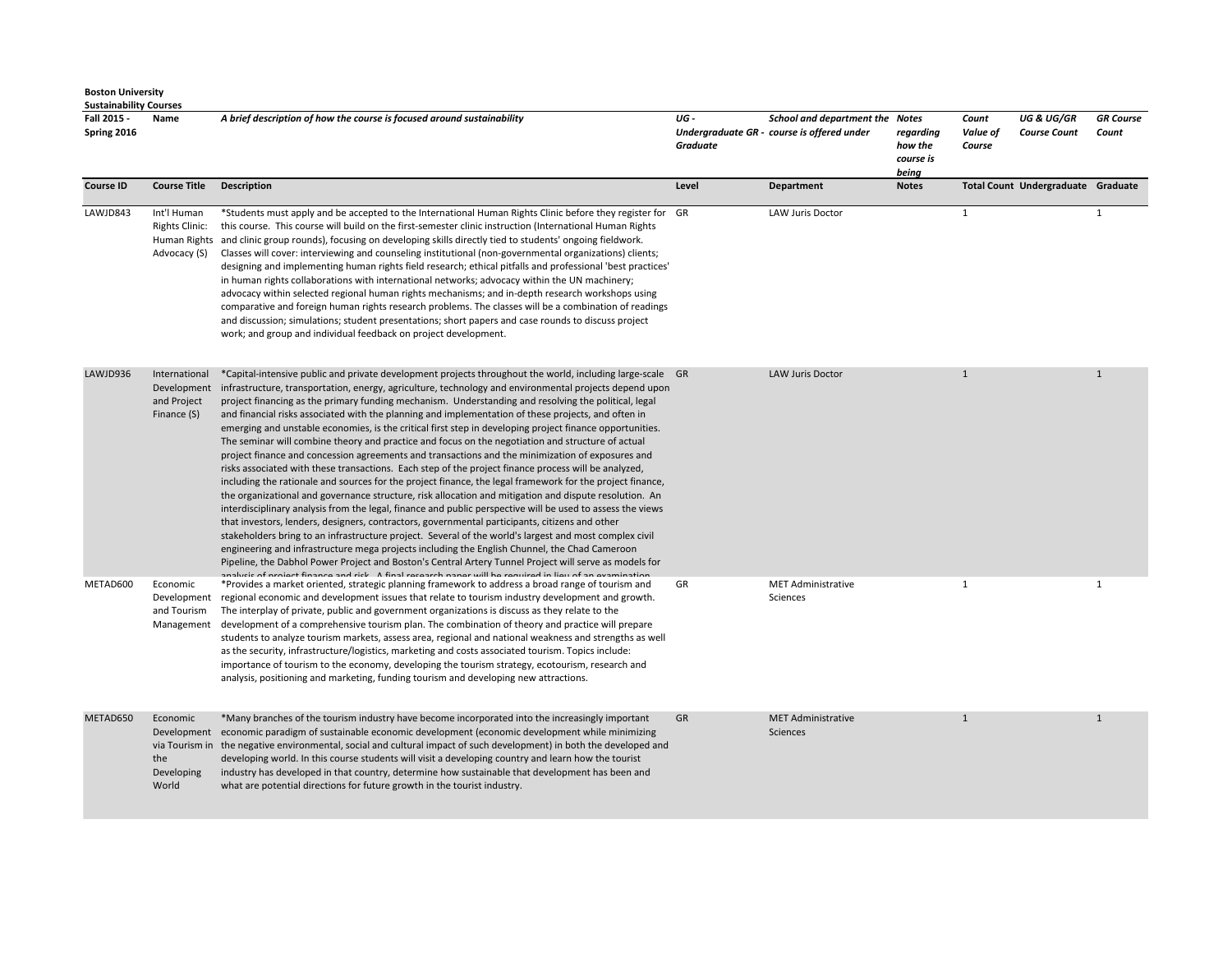|  | <b>Boston University</b> |
|--|--------------------------|
|--|--------------------------|

| <b>Sustainability Courses</b> |                                     |                                                                                                                                                                                                                                                                                                                                                                                                                                                                                                                                                                                                                                                                                                                                                                                                                                                                                                                                                                                                                                                                                                                                                         |                 |                                                                               |                                            |                             |                                              |                           |
|-------------------------------|-------------------------------------|---------------------------------------------------------------------------------------------------------------------------------------------------------------------------------------------------------------------------------------------------------------------------------------------------------------------------------------------------------------------------------------------------------------------------------------------------------------------------------------------------------------------------------------------------------------------------------------------------------------------------------------------------------------------------------------------------------------------------------------------------------------------------------------------------------------------------------------------------------------------------------------------------------------------------------------------------------------------------------------------------------------------------------------------------------------------------------------------------------------------------------------------------------|-----------------|-------------------------------------------------------------------------------|--------------------------------------------|-----------------------------|----------------------------------------------|---------------------------|
| Fall 2015 -<br>Spring 2016    | Name                                | A brief description of how the course is focused around sustainability                                                                                                                                                                                                                                                                                                                                                                                                                                                                                                                                                                                                                                                                                                                                                                                                                                                                                                                                                                                                                                                                                  | UG-<br>Graduate | School and department the Notes<br>Undergraduate GR - course is offered under | reaardina<br>how the<br>course is<br>being | Count<br>Value of<br>Course | <b>UG &amp; UG/GR</b><br><b>Course Count</b> | <b>GR</b> Course<br>Count |
| <b>Course ID</b>              | <b>Course Title</b>                 | <b>Description</b>                                                                                                                                                                                                                                                                                                                                                                                                                                                                                                                                                                                                                                                                                                                                                                                                                                                                                                                                                                                                                                                                                                                                      | Level           | <b>Department</b>                                                             | <b>Notes</b>                               |                             | Total Count Undergraduate Graduate           |                           |
| METAD758                      | Eco-Tourism                         | *The course examines the emerging area of eco-tourism in both developing and developed nations. The GR<br>issues discussed involve the purpose of eco-tourism, importance to GDP, infrastructure demands, return<br>on investment, and the possible financial strains and returns to local areas. The course provides a<br>thorough examination of potential benefits as well as liabilities of eco-tourism to the region, indigenous<br>population, and nation as well as who can gain and who can lose from such undertakings.                                                                                                                                                                                                                                                                                                                                                                                                                                                                                                                                                                                                                        |                 | <b>MET Administrative</b><br>Sciences                                         |                                            | $\mathbf{1}$                |                                              | $\mathbf{1}$              |
| <b>METBI407</b>               | Animal                              | *Ethological approach to animal behavior, including humans; physiological, ontogenetic, and<br>Behavior (EBE) phylogenetic causes and adaptive significance of behavior within an evolutionary framework.<br>Laboratory course. Three hours lecture, three hours lab.                                                                                                                                                                                                                                                                                                                                                                                                                                                                                                                                                                                                                                                                                                                                                                                                                                                                                   | UG              | <b>MET Biology</b>                                                            |                                            | $\mathbf{1}$                | $\mathbf{1}$                                 |                           |
| METML622                      | History of<br>Food                  | *History is part of a holistic, interdisciplinary approach to food studies. Our goals in reading history<br>include understanding the ways in which the history of food has shaped our world today and examining<br>ways in which contemporary questions and problems inform historical inquiries. Course readings<br>address some of the ways in which food has influenced human history, particularly at crucial turning<br>points -- for example, the rise of the first civilizations and the European discovery of the Americas. We<br>will also study selected past events and societies through the lens of food and foodways. The topics<br>chosen for the course are presented in thematic and geographic categories, rather than in strict<br>chronological order. The themes are divided among three encompassing meta-themes: Technology &<br>Nature, Mobility, and Culture & Cuisine. These meta-themes will help us to move from the details of<br>our specific weekly topics to their meanings in relationship to larger forces in world history. Students<br>will learn about historical methodology and apply it to their own research. | GR              | <b>MET Gastronomy</b>                                                         |                                            | 1                           |                                              | $\mathbf{1}$              |
| METML641                      | Anthropology<br>of Food             | *What can food tell us about human culture and social organization? Food offers us many opportunities GR<br>to explore the ways in which humans go about their daily lives from breaking bread at the family table,<br>haggling over the price of meat at the market to worrying about having enough to eat. Food can also tell<br>us about larger social organizations and global interconnections through products like Spam that are<br>traded around the globe and the ways in which a fruit like the tomato transformed the culinary culture<br>of European nations. In this course we will consider how the Anthropology of Food has developed as a<br>subfield of Cultural Anthropology. We will also look at the various methodologies and theoretical<br>frameworks used by anthropologists to study food and culture. 4 cr.                                                                                                                                                                                                                                                                                                                   |                 | <b>MET Gastronomy</b>                                                         |                                            | $\mathbf{1}$                |                                              | $\mathbf{1}$              |
| METML712                      | Food and<br>Society                 | *Examines the role of food in society and how it shapes identity and structures our lives. Explores<br>multiple contexts of food production, access, procurement, and consumption, including rural<br>agricultural sites, urban homesteads, grocery shopping, CSAs, and food assistance programs, and the<br>intersection of food practices with class, ethnicity, race, and gender.                                                                                                                                                                                                                                                                                                                                                                                                                                                                                                                                                                                                                                                                                                                                                                    | GR              | <b>MET Gastronomy</b>                                                         |                                            | 1                           |                                              | 1                         |
| METUA301                      | Introduction<br>to Urban<br>Affairs | *This course takes an interdisciplinary approach to urban affairs and urban problems, including an<br>overview of prominent theories about the nature and causes of urban problems. We will examine the<br>metropolitan area as a complex system with interdependent institutions and problems and consider<br>present as well as future urban policy options in areas such as housing, transportation, crime, education,<br>environment and economic development.                                                                                                                                                                                                                                                                                                                                                                                                                                                                                                                                                                                                                                                                                      | UG              | <b>MET Urban Affairs</b>                                                      |                                            | $\mathbf{1}$                |                                              | $\mathbf{1}$              |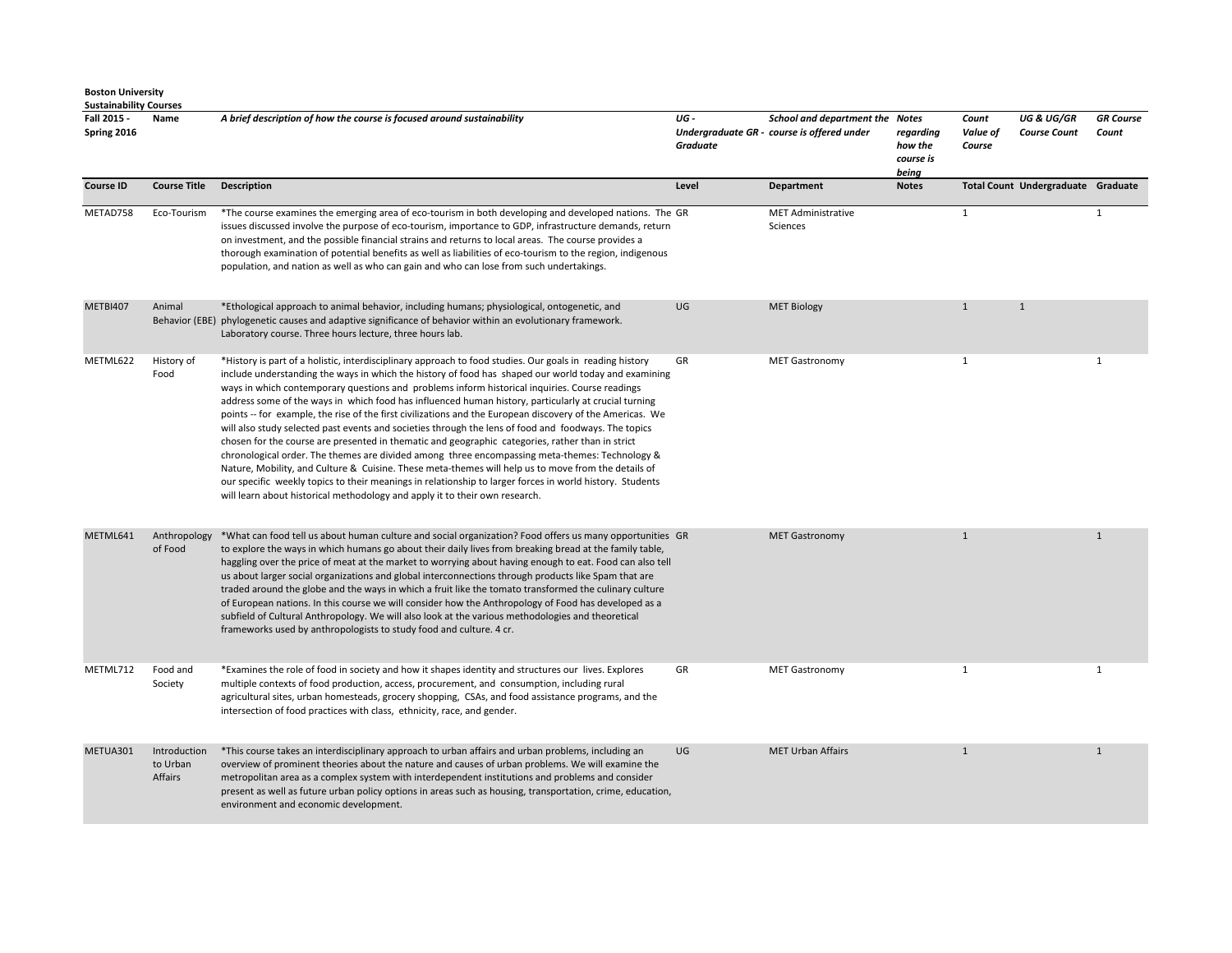| <b>Boston University</b>      |
|-------------------------------|
| <b>Sustainability Courses</b> |

| Fall 2015 -<br>Spring 2016 | Name                                                         | A brief description of how the course is focused around sustainability                                                                                                                                                                                                                                                                                                                                                                                                                                                                                                                                                                                                                                                                                                                                                                                                                                                                                                                                                                                                                                                                                                                                                                                                                                                                                                                                                                                                                                                                                                                                                                                                          | UG-<br>Graduate | School and department the Notes<br>Undergraduate GR - course is offered under | regarding<br>how the<br>course is<br>being | Count<br>Value of<br>Course | <b>UG &amp; UG/GR</b><br><b>Course Count</b> | <b>GR</b> Course<br>Count |
|----------------------------|--------------------------------------------------------------|---------------------------------------------------------------------------------------------------------------------------------------------------------------------------------------------------------------------------------------------------------------------------------------------------------------------------------------------------------------------------------------------------------------------------------------------------------------------------------------------------------------------------------------------------------------------------------------------------------------------------------------------------------------------------------------------------------------------------------------------------------------------------------------------------------------------------------------------------------------------------------------------------------------------------------------------------------------------------------------------------------------------------------------------------------------------------------------------------------------------------------------------------------------------------------------------------------------------------------------------------------------------------------------------------------------------------------------------------------------------------------------------------------------------------------------------------------------------------------------------------------------------------------------------------------------------------------------------------------------------------------------------------------------------------------|-----------------|-------------------------------------------------------------------------------|--------------------------------------------|-----------------------------|----------------------------------------------|---------------------------|
| <b>Course ID</b>           | <b>Course Title</b>                                          | <b>Description</b>                                                                                                                                                                                                                                                                                                                                                                                                                                                                                                                                                                                                                                                                                                                                                                                                                                                                                                                                                                                                                                                                                                                                                                                                                                                                                                                                                                                                                                                                                                                                                                                                                                                              | Level           | <b>Department</b>                                                             | <b>Notes</b>                               |                             | Total Count Undergraduate Graduate           |                           |
| METUA510                   | Selected<br>Topics in<br>Urban Affairs                       | *UA510 is the designation for "Special Topics in Planning". The subject matter for<br>UA510 courses<br>changes from semester to semester, and more than one UA510 can be<br>offered in a given semester.<br><br>>br> Topic for Spring 2016: "History of Metropolitan Boston"<br><br>><br>This course provides an<br>historical overview of Boston's metropolitan development, from the earliest country estates to<br>suburban sprawl and the smart growth movement. The course is based upon the recent book The<br>Hub's Metropolis: Greater Boston's Development from Railroad Suburbs to Smart Growth (The MIT<br>Press, 2013). It provides historical context for understanding the region's contemporary planning<br>efforts that are addressing the challenges of low-density sprawl, climate change, and the global<br>information age economy.<br>>>> The course examines ten periods of Greater Boston's metropolitan<br>development. The class explores how each era produced a distinctive vernacular land use development<br>pattern. Each period had particular characteristics related to the built landscape, transportation, real<br>estate development patterns, housing styles, commercial development, and the treatment of open and<br>public space. Although there has been much formal government planning over the years, there is a<br>"deep structure" to development patterns that is not easily altered by planners, politicians, or<br>developers. Each era of suburbanization has also been shaped by cultural attitudes toward suburbs,<br>the city and cocial class. She's The course discusses how Docton has been a inational nase setter for | UG/GR           | <b>MET Urban Affairs</b>                                                      |                                            | 1                           | $\mathbf{1}$                                 |                           |
| METUA515                   | History,<br>Theory and<br>Planning<br>Practice               | *History, concepts, and methods of contemporary urban and regional planning practice.<br>Governmental, nonprofit, and private settings of professional planning; plans, research, and policy<br>development; uses and implementation of planning. Political analysis of planning issues, such as<br>comprehensiveness, public interest, advocacy, negotiation, and future orientation. Case materials<br>drawn from redevelopment, growth management, land use conflicts, and service delivery.                                                                                                                                                                                                                                                                                                                                                                                                                                                                                                                                                                                                                                                                                                                                                                                                                                                                                                                                                                                                                                                                                                                                                                                 | UG/GR           | <b>MET Urban Affairs</b>                                                      |                                            | $\mathbf{1}$                | $\mathbf{1}$                                 |                           |
| METUA590                   | International<br>Comparative<br>Urbanization<br>and Planning | *Examination of a selected country, region, or city in relation to issues of urbanization and development UG/GR<br>planning. Emphasis on comparative analysis of policy, techniques, conditions, issues, and effectiveness.<br>Topics and international subjects vary. Consult the department for details.                                                                                                                                                                                                                                                                                                                                                                                                                                                                                                                                                                                                                                                                                                                                                                                                                                                                                                                                                                                                                                                                                                                                                                                                                                                                                                                                                                      |                 | <b>MET Urban Affairs</b>                                                      |                                            | $\mathbf{1}$                | <sup>1</sup>                                 |                           |
| METUA613                   | Urban Design                                                 | *The role of urban design in the community development process. Examines human behavior,<br>aesthetic foundations of design methods, citizen/client participation, and public policy issues. Analysis<br>of actual community spaces. Student design exercises.                                                                                                                                                                                                                                                                                                                                                                                                                                                                                                                                                                                                                                                                                                                                                                                                                                                                                                                                                                                                                                                                                                                                                                                                                                                                                                                                                                                                                  | GR              | <b>MET Urban Affairs</b>                                                      |                                            | $\mathbf{1}$                |                                              | $\mathbf{1}$              |
| METUA654                   | Geographic<br>Information<br>Systems for<br>Planners         | *Geographic Information Systems for Planners provides an introduction to Geographic Information<br>Systems (GIS) specifically with a focus on applications in urban planning. The role of spatial analysis in<br>local, state and regional planning has steadily increased over the last decade with the infusion of<br>windows-based GIS software such as ESRI ArcGIS. The class focus is to prepare students to feel<br>comfortable communicating with other GIS users, research spatial data, and produce high quality digital<br>maps in an applied learning environment.                                                                                                                                                                                                                                                                                                                                                                                                                                                                                                                                                                                                                                                                                                                                                                                                                                                                                                                                                                                                                                                                                                   | GR              | <b>MET Urban Affairs</b>                                                      |                                            | 1                           |                                              | $\mathbf{1}$              |
| METUA715                   | Planning and                                                 | *In this course we will read and analyze the important U.S. Supreme Court and state court decisions<br>Land Use Law that have shaped and continue to influence zoning, planning, and other land use controls throughout<br>the country. We will see the interaction between court decisions and land use controls and how each<br>has evolved to meet changing conditions and goals. We will also review the structure of the U.S. legal<br>system and how to brief court decisions and create a framework for understanding constitutional<br>requirements on eminent domain, due process, and equal protection from a planner's perspective.                                                                                                                                                                                                                                                                                                                                                                                                                                                                                                                                                                                                                                                                                                                                                                                                                                                                                                                                                                                                                                  | GR              | <b>MET Urban Affairs</b>                                                      |                                            | $\mathbf{1}$                |                                              | $\mathbf{1}$              |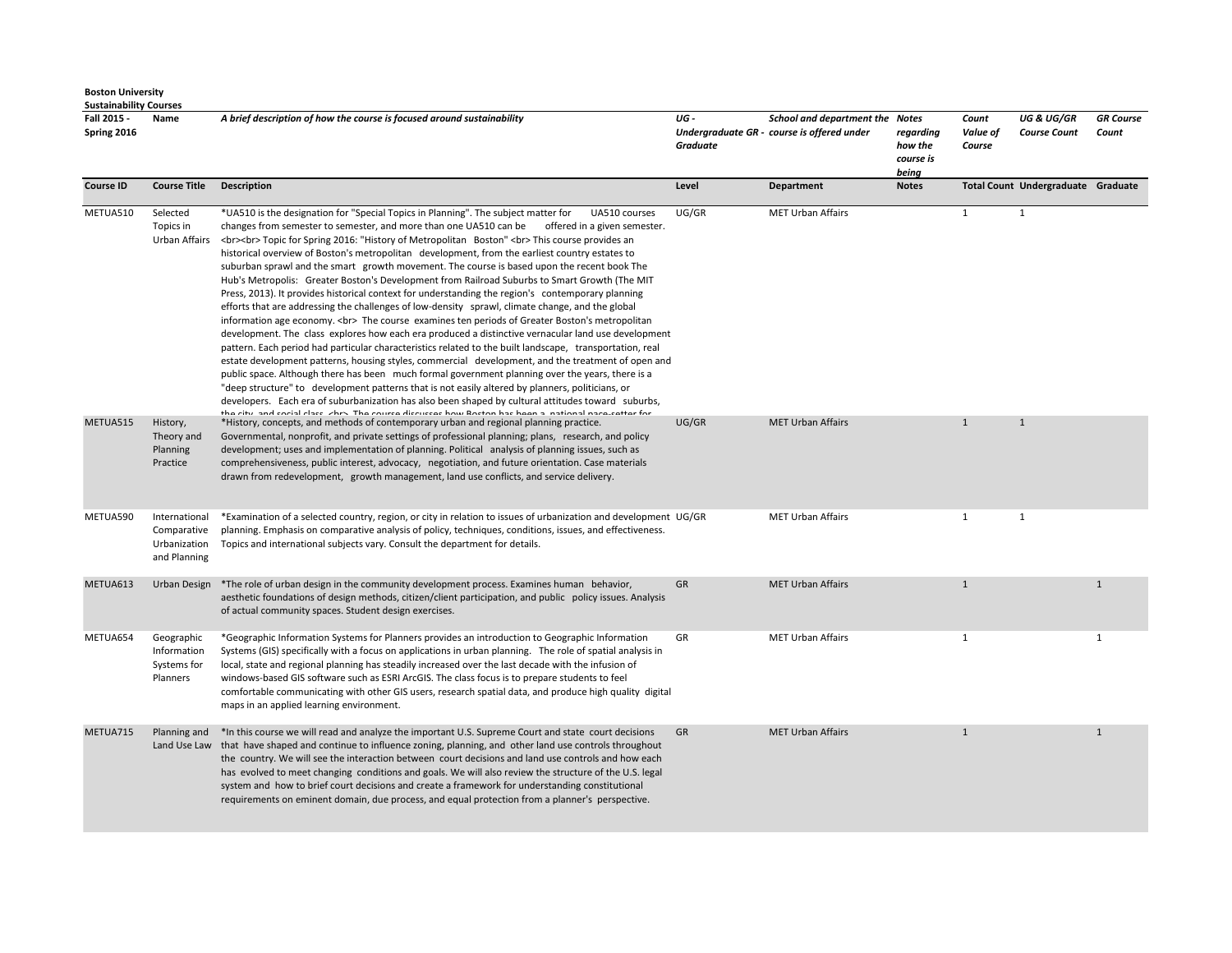| <b>Sustainability Courses</b><br>Fall 2015 -<br>Spring 2016 | Name                                                                                          | A brief description of how the course is focused around sustainability                                                                                                                                                                                                                                                                                                                                                                                                                                                                                                                                                                                                                                                                                                                                                                                                                          | UG -<br>Graduate | School and department the Notes<br>Undergraduate GR - course is offered under | regarding<br>how the<br>course is<br>being | Count<br>Value of<br>Course | <b>UG &amp; UG/GR</b><br><b>Course Count</b> | <b>GR</b> Course<br>Count |
|-------------------------------------------------------------|-----------------------------------------------------------------------------------------------|-------------------------------------------------------------------------------------------------------------------------------------------------------------------------------------------------------------------------------------------------------------------------------------------------------------------------------------------------------------------------------------------------------------------------------------------------------------------------------------------------------------------------------------------------------------------------------------------------------------------------------------------------------------------------------------------------------------------------------------------------------------------------------------------------------------------------------------------------------------------------------------------------|------------------|-------------------------------------------------------------------------------|--------------------------------------------|-----------------------------|----------------------------------------------|---------------------------|
| <b>Course ID</b>                                            | <b>Course Title</b>                                                                           | <b>Description</b>                                                                                                                                                                                                                                                                                                                                                                                                                                                                                                                                                                                                                                                                                                                                                                                                                                                                              | Level            | Department                                                                    | <b>Notes</b>                               |                             | Total Count Undergraduate Graduate           |                           |
| METUA805                                                    | The Boston<br>Urban<br>Symposium                                                              | *The Boston based Urban Symposium will be a thematic Spring symposium, required for students in the GR<br>Urban Affairs and City Planning programs. The class meetings will weave together the interdisciplinary<br>nature of the urban planning and city planning professions. While the symposium topics will change<br>each spring, professionals and industry leaders will be invited to lecture on their experiences,<br>contemporary challenges to the professions, and major problems confronting the public and private<br>sectors. Recognizing the unique and diverse characteristics of the Boston urban environment, the<br>symposium themes will be drawn from topical issues that involve the greater Boston metropolitan area.<br>The course features a combination of guest speakers and academic case studies that emphasize the<br>interdisciplinary nature of urban planning. |                  | <b>MET Urban Affairs</b>                                                      |                                            | 1                           |                                              | $\mathbf{1}$              |
| SMGSM131                                                    | Business,<br>Society, and<br><b>Ethics</b>                                                    | *Required of all SMG freshmen. Students will explore the ethical problems facing global management. UG<br>Through identification and discussion of the substantive disciplines relevant to business, students will<br>uncover a complicated analysis necessary to make appropriate decisions and will highlight their<br>interdependencies. This course stresses written and oral communication skills and logical reasoning as<br>an ingredient for sound analysis and rational business planning. The course stresses teamwork because<br>at the heart of modern management is the need to collaborate with others and to organize, motivate,<br>and monitor teams of diverse people to accomplish shared goals. 4 cr.                                                                                                                                                                        |                  | <b>SMG Management Core</b>                                                    |                                            | $\mathbf{1}$                | $\mathbf{1}$                                 |                           |
| SPHEH768                                                    | Introduction<br>to Toxicology                                                                 | *This introductory course presents the basic concepts of toxicology, including dose-response<br>relationships, biological and chemical factors that influence toxicity, types of harmful effects, principles<br>of testing for toxic effects and the underlying concepts behind toxicant-induced disease susceptibility.<br>Toxicants found in the environment, such as metals, pesticides and industrial pollutants, are studied.<br>The course assumes basic knowledge of chemistry and biology, although there are no prerequisites. This<br>course is required of all Environmental Health concentrators.                                                                                                                                                                                                                                                                                   | GR               | SPH Environmental Health                                                      |                                            | -1                          |                                              | $\mathbf{1}$              |
| SPHEH804                                                    | Exposure<br>Assessment                                                                        | * The process of assessing exposure is a critical component of occupational and environmental<br>epidemiology, of determining compliance with health and safety regulations, and in conducting human<br>health risk assessments. This course in exposure assessment covers the basic concepts and methods of<br>study design, data collection, and data analysis/interpretation. Students analyze relevant case studies<br>and conduct a study in which they develop their own exposure assessment strategy, collect and analyze<br>data, prepare a final report, and present their findings.                                                                                                                                                                                                                                                                                                   | GR               | SPH Environmental Health                                                      |                                            | $\mathbf{1}$                |                                              | $\mathbf{1}$              |
| SPHEH811                                                    | Geographic<br>Information<br>Systems (GIS)<br>in Public<br>$U_{\alpha\alpha}$ <sub>l</sub> +h | *This course is an introductory level course for a novice GIS user. Geographic Information Systems (GIS) GR<br>is a useful tool in the public health field. This course provides students with the skills needed to apply<br>GIS in their careers. Topics covered include basic mapping, development of geographical datasets, and<br>data analysis from applications of GIS in different disciplines of public health. A substantial portion of<br>the course will be deveted to computer lab cossions. The course will use ArcCIS seftware                                                                                                                                                                                                                                                                                                                                                    |                  | SPH Environmental Health                                                      |                                            | 1                           |                                              | 1                         |

Health the course will be devoted to computer lab sessions. The course will use ArcGIS software.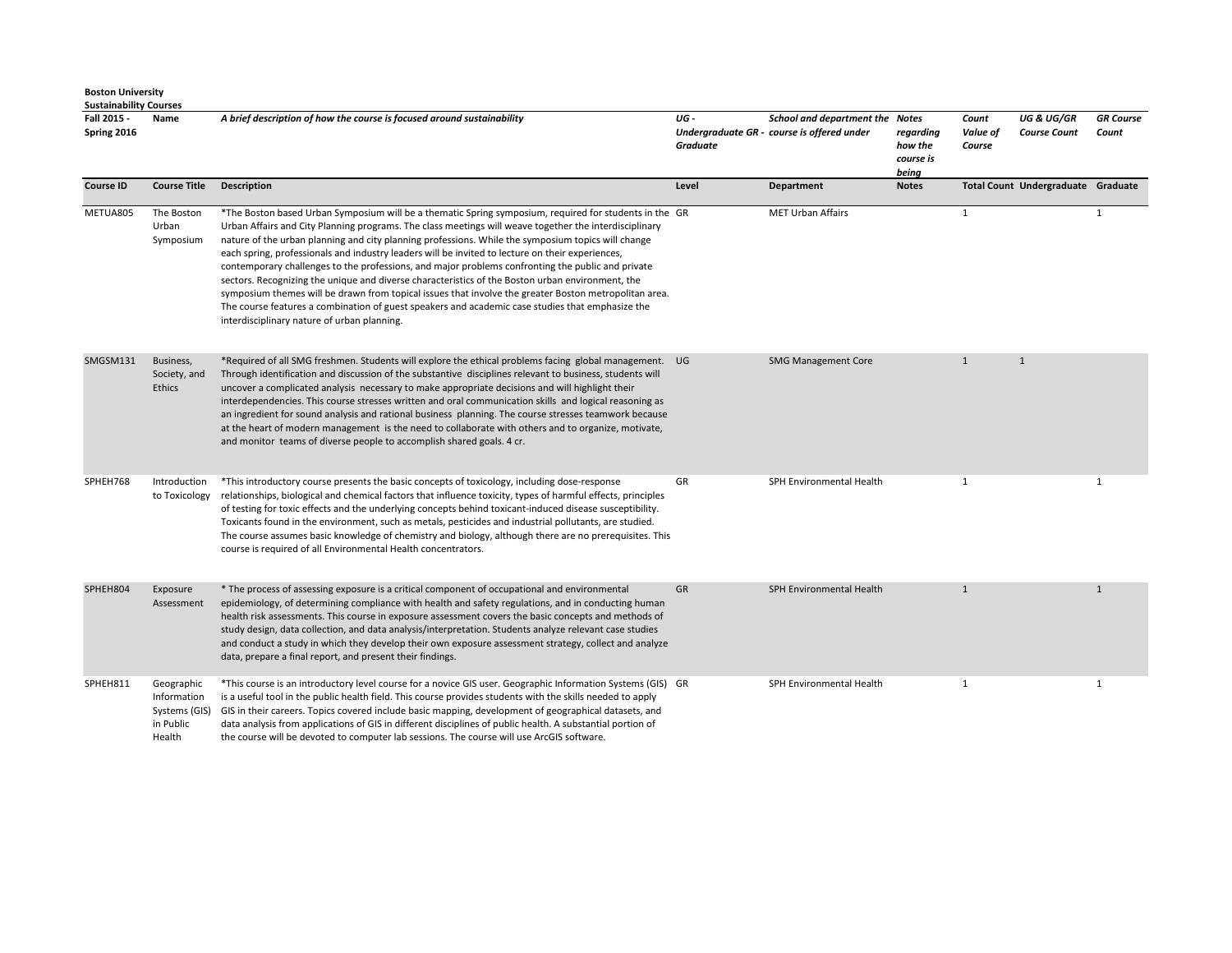| Fall 2015 -<br>Spring 2016 | Name                                                                                | A brief description of how the course is focused around sustainability                                                                                                                                                                                                                                                                                                                                                                                                                                                                                                                                                                                                                                                                                                                                                                                                                                                                                                                                                                                                                                                                                                                                                                                                                                                                                                        | UG-<br><b>Graduate</b> | <b>School and department the Notes</b><br>Undergraduate GR - course is offered under | regarding<br>how the<br>course is<br>being | Count<br>Value of<br>Course | <b>UG &amp; UG/GR</b><br><b>Course Count</b> | <b>GR</b> Course<br>Count |
|----------------------------|-------------------------------------------------------------------------------------|-------------------------------------------------------------------------------------------------------------------------------------------------------------------------------------------------------------------------------------------------------------------------------------------------------------------------------------------------------------------------------------------------------------------------------------------------------------------------------------------------------------------------------------------------------------------------------------------------------------------------------------------------------------------------------------------------------------------------------------------------------------------------------------------------------------------------------------------------------------------------------------------------------------------------------------------------------------------------------------------------------------------------------------------------------------------------------------------------------------------------------------------------------------------------------------------------------------------------------------------------------------------------------------------------------------------------------------------------------------------------------|------------------------|--------------------------------------------------------------------------------------|--------------------------------------------|-----------------------------|----------------------------------------------|---------------------------|
| <b>Course ID</b>           | <b>Course Title</b>                                                                 | <b>Description</b>                                                                                                                                                                                                                                                                                                                                                                                                                                                                                                                                                                                                                                                                                                                                                                                                                                                                                                                                                                                                                                                                                                                                                                                                                                                                                                                                                            | Level                  | Department                                                                           | <b>Notes</b>                               |                             | Total Count Undergraduate Graduate           |                           |
| SPHEH840                   | Advanced and<br>Emerging<br>Topics in<br>Toxicology                                 | *This advanced-level course builds on the content of EH768. The course uses a case study approach to<br>teach the molecular mechanisms by which compounds exert their toxicity in addition to dose-response<br>analyses that are applicable to regulatory toxicology. Experimental methods and toxicological data that<br>are generated are presented and discussed for each of the case studies. The most recent literature is<br>consulted to support the most up-to-date analyses of toxic mechanisms. Major topics include cellular<br>mechanisms of action of toxicants as they relate to endocrine/reproductive toxicology, neurotoxicology,<br>and immunotoxicology, and the use of these data in regulatory toxicology. Up and coming areas (e.g.<br>microbiome) and contentious chemicals (e.g. glyphosate) are included each year.                                                                                                                                                                                                                                                                                                                                                                                                                                                                                                                                  | - GR                   | SPH Environmental Health                                                             |                                            | $\mathbf{1}$                |                                              | $\mathbf{1}$              |
| SPHGH703                   | Global Public<br>Health:<br>History,<br>Approaches,<br>and Practices                | *If I have seen further it is only by standing on the shoulders of Giants. Sir Isaac Newton, 15 February<br>1676. As public health professionals, we stand on the shoulders of giants. This course has two major<br>goals: to welcome students into membership in the professional social movement called public health<br>and to expose them to the rich historical tradition of the profession. Using selected public health case<br>studies, we will highlight a selection of extraordinary individuals and events with the goal of illuminating<br>current global health architecture and building understanding of the politics of priority-setting and<br>decision-making. The course will address issues of human rights, individual rights, population rights and<br>ethics and for students interested in global health.                                                                                                                                                                                                                                                                                                                                                                                                                                                                                                                                             | GR                     | SPH General Health                                                                   |                                            | 1                           |                                              | 1                         |
| SPHGH704                   | <b>Global Public</b><br>Health and<br><b>Medical Care:</b><br>A Systems<br>Approach | *This course gives students an understanding of the elements common to all health and medical care<br>systems, including the factors which influence the shape, cost, performance, and quality of health<br>systems. Examples are drawn from countries whose wealth and stage of development vary widely. The<br>interaction between the public and private components of the health sector is explored. Equity in health<br>services is a crosscutting theme. Students learn about the organization, delivery, and financing of health<br>care and the strengths and weaknesses of alternative approaches to health care finance and delivery.<br>The major problems in health care facing low- and middle-income countries and the strategic options<br>available to these countries are addressed. The course is taught in an interactive format, involving a<br>significant amount of structured group work There is an emphasis on systems thinking and systems<br>approach. All Global Health concentrators, MPH students who are not U.S. citizens or permanent<br>residents of the U.S., and MI program students may take this class. HPM concentrators must take<br>PM702. Students who have taken PM702 for MPH degree credit may enroll in GH704 as an MPH<br>elective. Global Health concentrators are given preference in registration but registration is open. | GR                     | <b>SPH General Health</b>                                                            |                                            | $\mathbf{1}$                |                                              | $\mathbf{1}$              |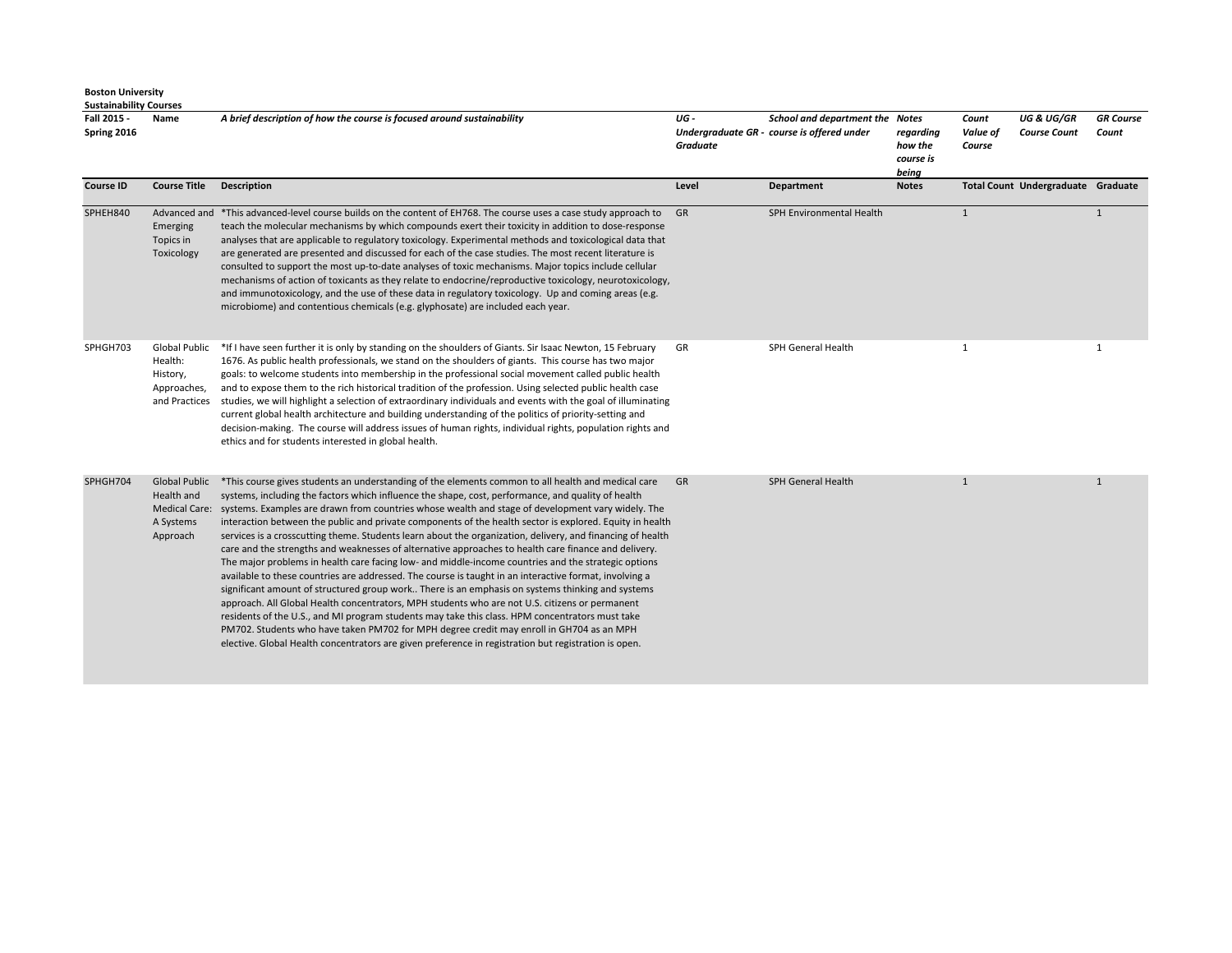| ,,,,,,,,,,,,,,,,,<br>Fall 2015 -<br>Spring 2016 | Name                                                                                            | A brief description of how the course is focused around sustainability                                                                                                                                                                                                                                                                                                                                                                                                                                                                                                                                                                                                                                                                                                                                                                                                                                                                                                                                                                                                                                                                                                                                                                                                                                                                                                                                                                                                                  | UG -<br>Graduate | School and department the Notes<br>Undergraduate GR - course is offered under | regarding<br>how the<br>course is<br>being | Count<br>Value of<br>Course | <b>UG &amp; UG/GR</b><br><b>Course Count</b> | <b>GR</b> Course<br>Count |
|-------------------------------------------------|-------------------------------------------------------------------------------------------------|-----------------------------------------------------------------------------------------------------------------------------------------------------------------------------------------------------------------------------------------------------------------------------------------------------------------------------------------------------------------------------------------------------------------------------------------------------------------------------------------------------------------------------------------------------------------------------------------------------------------------------------------------------------------------------------------------------------------------------------------------------------------------------------------------------------------------------------------------------------------------------------------------------------------------------------------------------------------------------------------------------------------------------------------------------------------------------------------------------------------------------------------------------------------------------------------------------------------------------------------------------------------------------------------------------------------------------------------------------------------------------------------------------------------------------------------------------------------------------------------|------------------|-------------------------------------------------------------------------------|--------------------------------------------|-----------------------------|----------------------------------------------|---------------------------|
| <b>Course ID</b>                                | <b>Course Title</b>                                                                             | <b>Description</b>                                                                                                                                                                                                                                                                                                                                                                                                                                                                                                                                                                                                                                                                                                                                                                                                                                                                                                                                                                                                                                                                                                                                                                                                                                                                                                                                                                                                                                                                      | Level            | Department                                                                    | <b>Notes</b>                               |                             | Total Count Undergraduate Graduate           |                           |
| SPHGH720                                        | Social and<br>Behavioral<br>Sciences in<br>Global Health                                        | *Public health professionals know what behaviors contribute to health; however, they know less about GR<br>why people fail to adopt healthy practices. This course is based on the premise that the more we<br>understand about why people behave the way they do, the more successful we will be as we develop<br>and implement programs and policies designed to improve health. This course uses psychology,<br>sociology and anthropology to improve our understanding of the determinants of health behavior and<br>will provide an introduction to a variety of health behavior theories and basic qualitative research<br>methods. Our intent is to develop practical strategies for understanding the social and behavioral<br>foundations of public health, enabling us to plan effective interventions. Working individually and in<br>groups, students will use conceptual frameworks such as BEHAVE to help identify a public health<br>problem, select a target audience, conduct basic qualitative research to determine facilitators and<br>barriers to engaging in a given practice, and propose several behavior change and communications<br>(BCC) strategies based on an assessment of the situation. GH720 meets the MPH core course<br>requirement in social and behavioral sciences for Global Health concentrators and international,<br>nonresident students who are not SB concentrators. Students may not take both GH720 and SB721 for<br>MPH degree credit. |                  | SPH General Health                                                            |                                            | $\mathbf{1}$                |                                              | 1                         |
| SPHGH722                                        | Supply Chain<br>for Improved<br>Performance                                                     | *Supply chain logistics is an important aspect of public health programs, and an area that is often<br>Management unappreciated. The journey from manufacturer to a patient in a remote rural village in Africa is<br>complicated and fascinating serious management challenge. This course provides a practical<br>Health System introduction to the core tenets of health commodity supply chain management (SCM), including system<br>design, assessment, quantification, procurement, inventory management, and logistics management<br>information systems. Using the "Access Framework," students will gain foundational knowledge and<br>apply that knowledge in class exercises, discussions, case studies, and stakeholder interactions. Course<br>assignments will have a strong experiential component with a focus on professional level<br>communications and analytical skills.                                                                                                                                                                                                                                                                                                                                                                                                                                                                                                                                                                                           | <b>GR</b>        | <b>SPH General Health</b>                                                     |                                            | $\mathbf{1}$                |                                              | $\mathbf{1}$              |
| SPHGH743                                        | Implementing<br>Health<br>Programs in<br>Developing<br>Countries:<br>Making<br>Programs<br>Work | *As professionals working in low and middle income countries, we often end up running programs we GR<br>did not design, which are under-financed, and which face enormous implementation challenges. In this<br>course, students will work with a specifically identified health program that is currently being<br>implemented and conduct systems analyses, undertake problem solving exercises, and propose<br>solutions to real implementation challenges in the field. Ultimately they will be able to prioritize the<br>interventions necessary to effectively run a complex health program in such diverse situations as urban<br>slums and dispersed rural areas in developing countries and be prepared to plan the actions to<br>effectively run those programs. This course is directed towards students in the health management<br>emphasis area and is not suitable for students in their first semester of studies. Students who will<br>particularly benefit from this course are foreign nationals returning to their own countries and<br>U.S. citizens or residents who will provide technical assistance through NGOs or other agencies to<br>implement existing health programs.                                                                                                                                                                                                                                                                                   |                  | SPH General Health                                                            |                                            | $\mathbf{1}$                |                                              | $\mathbf{1}$              |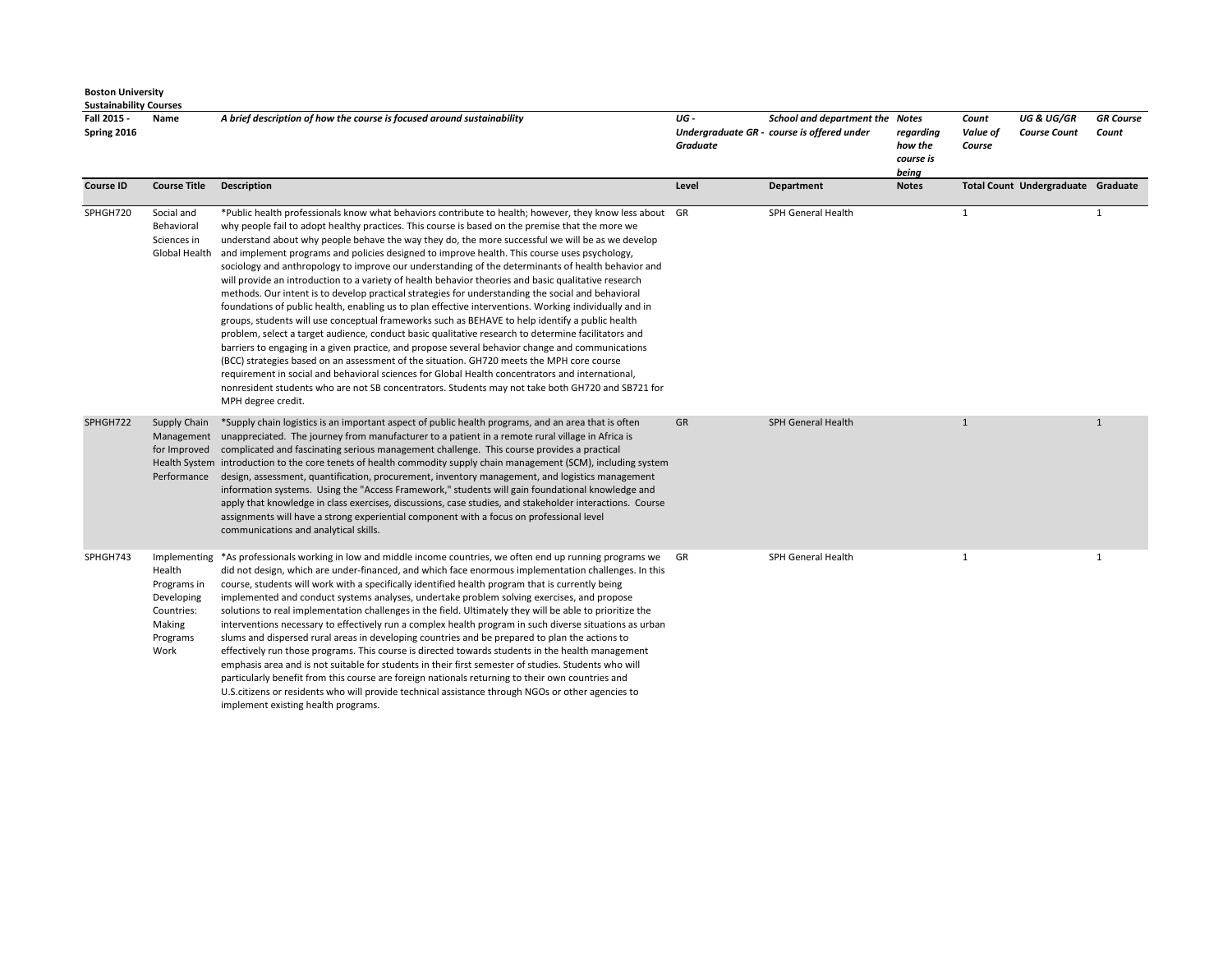| Fall 2015 -<br>Spring 2016 | Name                                                                | A brief description of how the course is focused around sustainability                                                                                                                                                                                                                                                                                                                                                                                                                                                                                                                                                                                                                                                                                                                                                                                                                                                                                                                                                                                                                                                                                                                                                                                   | UG -<br><b>Graduate</b> | School and department the Notes<br>Undergraduate GR - course is offered under | regarding<br>how the<br>course is<br>being | Count<br>Value of<br>Course | <b>UG &amp; UG/GR</b><br><b>Course Count</b> | <b>GR</b> Course<br>Count |
|----------------------------|---------------------------------------------------------------------|----------------------------------------------------------------------------------------------------------------------------------------------------------------------------------------------------------------------------------------------------------------------------------------------------------------------------------------------------------------------------------------------------------------------------------------------------------------------------------------------------------------------------------------------------------------------------------------------------------------------------------------------------------------------------------------------------------------------------------------------------------------------------------------------------------------------------------------------------------------------------------------------------------------------------------------------------------------------------------------------------------------------------------------------------------------------------------------------------------------------------------------------------------------------------------------------------------------------------------------------------------|-------------------------|-------------------------------------------------------------------------------|--------------------------------------------|-----------------------------|----------------------------------------------|---------------------------|
| <b>Course ID</b>           | <b>Course Title</b>                                                 | <b>Description</b>                                                                                                                                                                                                                                                                                                                                                                                                                                                                                                                                                                                                                                                                                                                                                                                                                                                                                                                                                                                                                                                                                                                                                                                                                                       | Level                   | Department                                                                    | <b>Notes</b>                               |                             | Total Count Undergraduate Graduate           |                           |
| SPHGH745                   | Monitoring<br>of Global<br>Health<br>Programs                       | *here is consensus within the global public health community that inadequate project monitoring and<br>and Evaluation evaluation (M&E) represents a major constraint in programmatic efforts to address the problems we<br>face. The absence of sound M&E processes in large numbers of public health projects, despite continued<br>evidence of their value in assessing and improving project performance, suggests that many project<br>planners and managers may not yet have the necessary skills or understanding to develop and operate<br>such systems. This course is designed to help address this need. This course provides a detailed analysis<br>of program monitoring and evaluation with an emphasis on public health and nutrition-related projects.<br>By reading relevant literature and using case studies, students will gain an understanding of the<br>language and tools of program evaluation. The course will focus both on theory and practical utilization,<br>and will consist of presentations, discussions, and applied exercises involving the preparation and<br>critiquing of monitoring and evaluation plans. The course has a required, non-credit lab that is<br>scheduled in a different time slot than the class. | GR                      | SPH General Health                                                            |                                            | $\mathbf{1}$                |                                              | $\mathbf{1}$              |
| SPHGH755                   | Managing<br>Disasters and<br>Complex<br>Humanitarian<br>Emergencies | * This course will provide students with a solid introductory understanding of disasters and complex<br>emergencies and introduce practical responses and interventions. By the end of the course, students<br>will be able to describe human and natural emergencies and their main causes, articulate and conduct<br>public health assessments, prioritize needs, and plan immediate and long-term interventions. Class<br>discussions will also focus on analyzing and anticipating the consequences of emergencies.                                                                                                                                                                                                                                                                                                                                                                                                                                                                                                                                                                                                                                                                                                                                  | GR                      | SPH General Health                                                            |                                            | 1                           |                                              | $\mathbf{1}$              |
| SPHGH762                   | Essentials of<br>Economics<br>and Finance<br>for Global<br>Health   | *This course is an introduction to the essential concepts and tools of health economics and financing<br>with application to the particular challenges facing transitional and developing countries. The course<br>does not assume prior training in economics and will provide an introduction to the conceptual<br>underpinnings of health economics, highlighting those concepts that will be most useful in applied<br>policy settings. Case studies will focus on practical application to current global health financing policy<br>problems.                                                                                                                                                                                                                                                                                                                                                                                                                                                                                                                                                                                                                                                                                                      | GR                      | SPH General Health                                                            |                                            | $\mathbf{1}$                |                                              | $\mathbf{1}$              |
| SPHGH770                   | Poverty,<br>Health, and                                             | *Poverty, Health and Development is an elective course for MPH students in Global Health and a core<br>course for graduate students in the Global Development Policy Program at BU. The goal of this course is<br>Development for students to explore the relationships between poverty, health, and development in low-income<br>countries. While not primarily a methods course, methods in public health, economics, statistics, and<br>quantitative impact evaluation will be introduced and used throughout the course.                                                                                                                                                                                                                                                                                                                                                                                                                                                                                                                                                                                                                                                                                                                             | GR                      | SPH General Health                                                            |                                            | $\mathbf{1}$                |                                              | $\mathbf{1}$              |
| SPHGH777                   | Global Health<br>Culminating<br>Experience<br>Seminar               | *This seminar course has two main purposes: first, to enable participants to respond to one another's<br>work, examine issues in the writing process, make improvements from draft to draft, and complete a<br>well-researched, well-argued concentration paper; second, to explore issues in global health that are<br>the focus of their research and emerge with a greater understanding of the questions they raise for<br>policy and practice. Papers go through three drafts, and students will have the opportunity to give and<br>receive feedback in peer review sessions. Background readings and regular participation in class<br>critiques and discussions are required. Students must be working on their culminating experience to be<br>enrolled in the class.                                                                                                                                                                                                                                                                                                                                                                                                                                                                           | GR                      | SPH General Health                                                            |                                            | $\mathbf{1}$                |                                              | $\mathbf{1}$              |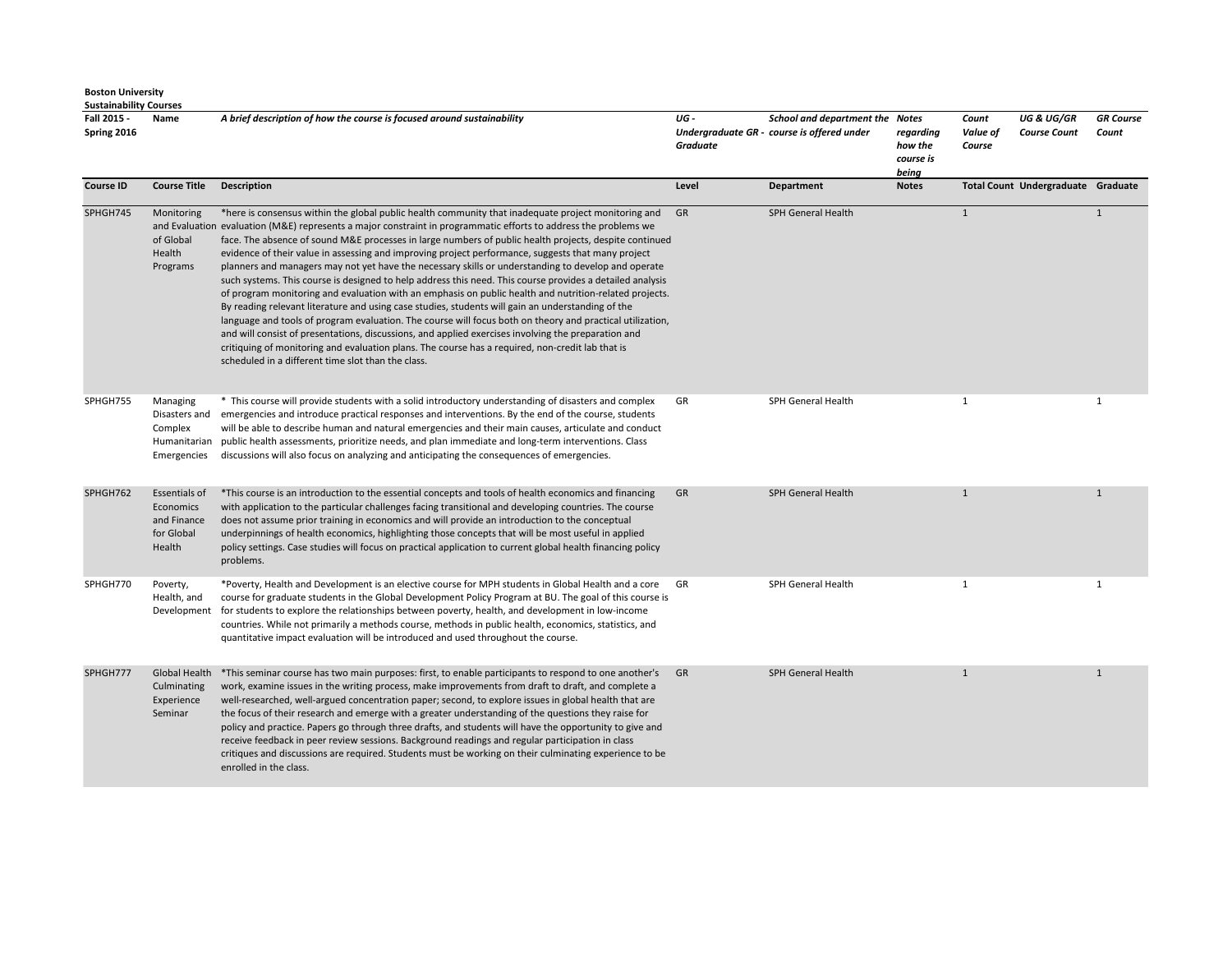| <b>Sustainability Courses</b> |                                                                                             |                                                                                                                                                                                                                                                                                                                                                                                                                                                                                                                                                                                                                                                                                                                                                                                                                                                                                                                                                                                                                                                                                                                                            |                 |                                                                               |                                            |                             |                                              |                           |
|-------------------------------|---------------------------------------------------------------------------------------------|--------------------------------------------------------------------------------------------------------------------------------------------------------------------------------------------------------------------------------------------------------------------------------------------------------------------------------------------------------------------------------------------------------------------------------------------------------------------------------------------------------------------------------------------------------------------------------------------------------------------------------------------------------------------------------------------------------------------------------------------------------------------------------------------------------------------------------------------------------------------------------------------------------------------------------------------------------------------------------------------------------------------------------------------------------------------------------------------------------------------------------------------|-----------------|-------------------------------------------------------------------------------|--------------------------------------------|-----------------------------|----------------------------------------------|---------------------------|
| Fall 2015 -<br>Spring 2016    | Name                                                                                        | A brief description of how the course is focused around sustainability                                                                                                                                                                                                                                                                                                                                                                                                                                                                                                                                                                                                                                                                                                                                                                                                                                                                                                                                                                                                                                                                     | UG-<br>Graduate | School and department the Notes<br>Undergraduate GR - course is offered under | regarding<br>how the<br>course is<br>being | Count<br>Value of<br>Course | <b>UG &amp; UG/GR</b><br><b>Course Count</b> | <b>GR</b> Course<br>Count |
| <b>Course ID</b>              | <b>Course Title</b>                                                                         | <b>Description</b>                                                                                                                                                                                                                                                                                                                                                                                                                                                                                                                                                                                                                                                                                                                                                                                                                                                                                                                                                                                                                                                                                                                         | Level           | <b>Department</b>                                                             | <b>Notes</b>                               |                             | Total Count Undergraduate Graduate           |                           |
| SPHGH795                      | Global AIDS<br>Epidemic:<br>Social &<br>Economic<br>Determinants,<br>Impact, &<br>Responses | *AIDS is one of the most important pandemics and human development challenges of our time. This<br>course explores the determinants and impacts of the AIDS pandemic and examines best practices in<br>prevention, care and treatment and impact mitigation. Students will explore the relationship between<br>human rights, gender and vulnerability to HIV; examine effective multi-sectoral responses; and evaluate<br>the benefits and limitations of major multi- and bi-lateral AIDS initiatives. Students will also examine the<br>major debates in the AIDS field and explore different, at times contradictory, perspectives.                                                                                                                                                                                                                                                                                                                                                                                                                                                                                                     | GR              | SPH General Health                                                            |                                            | $\mathbf{1}$                |                                              | $\mathbf{1}$              |
| SPHGH811                      | Applied<br>Research<br>Methods in<br>Global Health                                          | *The objective of this course is to teach student teams how to collect and analyze data to answer<br>research questions and evaluate health interventions. Student teams will conduct a research study with<br>multiple research methods including a cross-sectional survey and their choice from a variety of<br>qualitative methods. The scope of the research questions addressed will be limited to minimal risk<br>research conducted with students on the Boston University Medical Campus in the space of a semester.<br>Each team will design a questionnaire, administer it, and enter and analyze the data using R. In<br>conjunction with the cross-sectional survey, each team will also use some form of qualitative method,<br>such as in-depth interviews or focus group discussions. The student teams will integrate the results of<br>the cross-sectional survey and the qualitative research and present a report with findings and<br>recommendations to their peers and faculty members. Students completing the course will have the<br>skills to be able to collect and analyze data in a wide variety of settings. | GR              | SPH General Health                                                            |                                            | $\mathbf{1}$                |                                              | $\mathbf{1}$              |
| SPHGH885                      | Global Trade,<br>Intellectual<br>Property, and                                              | *On the broadest level, any person interested in global public health needs to know about globalization GR<br>and trade. Globalization rewards creative and technically skilled workers and places its largest pressures<br>on lower-skilled workers. A specific example of globalization is that of India and their embrace of new<br>Public Health intellectual property (IP) laws. The implementation of these IP and trade rules lies somewhere between<br>outright opposition to reforming global IP rules and an unthinking acceptance that doing so will<br>encourage biomedical innovation and improved health outcomes. The effects of stronger IP standards<br>on health and innovation in medicines and diagnostics are ambiguous and thus need to be subjected to<br>empirical analysis. This course will explore the complex and ambiguous relationship between global<br>trade, intellectual property and its impact on public health.                                                                                                                                                                                       |                 | SPH General Health                                                            |                                            | $\mathbf{1}$                |                                              | $\mathbf{1}$              |
| SPHGH888                      | Seminar on<br><b>Global Health</b><br>Policy Issues                                         | *This seminar focuses on policy formulation related to public health problems in low- and middle-<br>income countries and is intended for students who have some experience. How is policy formulated in<br>different settings? Who sets the policy agenda? Why do some issues get the attention of policy-makers,<br>while other equally important issues fail to gain traction? And what approaches can be used to improve<br>the chances of a particular policy being adopted? Students will carry out a policy analysis on a policy<br>issue of their choice, using the policy analysis approaches and tools presented in class.                                                                                                                                                                                                                                                                                                                                                                                                                                                                                                       | GR              | SPH General Health                                                            |                                            | $\mathbf{1}$                |                                              | $\mathbf{1}$              |
| SPHLW719                      | <b>Essentials of</b><br>Public Health<br>Law                                                | *Law is an essential tool for creating and implementing public health policies. The goal of this course is GR<br>to enable students to understand how and when the law can be used to implement health policies and<br>programs. It is designed for students who do not have prior experience or education in law and covers<br>basic legal concepts and the process of decision making by legislative, administrative, and judicial<br>bodies. Students learn how to construct oral and written arguments while analyzing how American law<br>balances the rights of individuals with the interests of government and where appropriate analyzes the<br>ethics of policy choices. By examining constitutional, common-law and statutory rights related to public<br>health and health care students are prepared to compare such rights with those in other countries and<br>in relation to the aspirational rights set forth in the Universal Declaration of Human Rights (UDHR).<br>Health Law, Bioethics, and Human Rights concentrators must take LW751.                                                                              |                 | SPH Health Law, Bioethics,<br>& Human Rights                                  |                                            | $\mathbf{1}$                |                                              | $\mathbf{1}$              |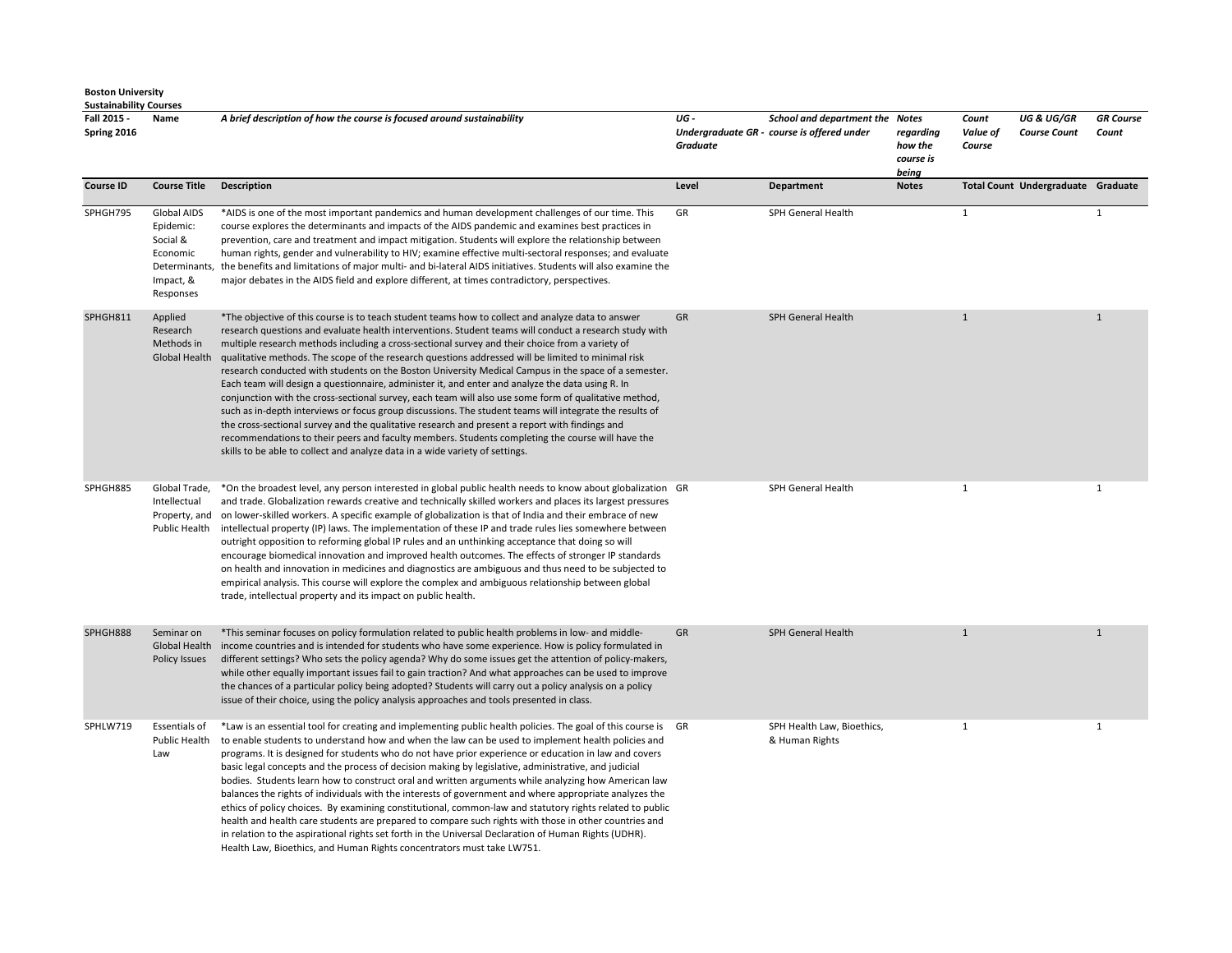**Sustainability Courses** 

| .<br>Fall 2015 -<br>Spring 2016 | Name                                                         | A brief description of how the course is focused around sustainability                                                                                                                                                                                                                                                                                                                                                                                                                                                                                                                                                                                                                                                                                                                                                                                                                                                                                                                                                                                    | UG -<br><b>Graduate</b> | School and department the Notes<br>Undergraduate GR - course is offered under | regarding<br>how the<br>course is<br>being | Count<br>Value of<br>Course | <b>UG &amp; UG/GR</b><br><b>Course Count</b> | <b>GR</b> Course<br>Count |
|---------------------------------|--------------------------------------------------------------|-----------------------------------------------------------------------------------------------------------------------------------------------------------------------------------------------------------------------------------------------------------------------------------------------------------------------------------------------------------------------------------------------------------------------------------------------------------------------------------------------------------------------------------------------------------------------------------------------------------------------------------------------------------------------------------------------------------------------------------------------------------------------------------------------------------------------------------------------------------------------------------------------------------------------------------------------------------------------------------------------------------------------------------------------------------|-------------------------|-------------------------------------------------------------------------------|--------------------------------------------|-----------------------------|----------------------------------------------|---------------------------|
| <b>Course ID</b>                | <b>Course Title</b>                                          | <b>Description</b>                                                                                                                                                                                                                                                                                                                                                                                                                                                                                                                                                                                                                                                                                                                                                                                                                                                                                                                                                                                                                                        | Level                   | <b>Department</b>                                                             | <b>Notes</b>                               |                             | Total Count Undergraduate Graduate           |                           |
| SPHLW725                        | <b>Ethical Issues</b><br>in Medicine<br>and Public<br>Health | *This course reviews the nature and scope of moral dilemmas and problematic decision making in<br>public health, medicine, and health care. After a survey of ethical theory, the course focuses on a broad<br>range of ethical concerns raised by the theory and practice of public health and medicine: the nature of<br>health, disease and illness, health promotion and disease prevention; rights, access, and the limits of<br>health care; the physician-patient relationship; truthtelling and confidentiality. Through a series of case<br>studies, the course examines specific topics: the bioethics movement and its critiques; human<br>experimentation; the role of institutional review boards; the concept and exercise of informed,<br>voluntary consent; abortion, reproduction, genetic counseling and screening; euthanasia, death and<br>dying; ethics committees; and international and cross-cultural perspectives.                                                                                                               | GR                      | SPH Health Law, Bioethics,<br>& Human Rights                                  |                                            | $\mathbf{1}$                |                                              | 1                         |
| SPHLW740                        | Health and<br>Human Rights                                   | *This course is appropriate for graduate, 4+1, and undergraduate students and is taught at the Medical GR<br>Campus. Health is closely linked to the realization of human rights. Preventable illness, infant mortality,<br>and premature death, for example, are closely tied to societal discrimination and violation of human<br>rights. This course explores the relationship between human rights and health by examining relevant<br>international declarations in historical context, exploring the meaning of "human rights" and "health,"<br>and analyzing specific case studies that illuminate the problems, prospects, and potential methods of<br>promoting health by promoting human rights on the national and international levels.                                                                                                                                                                                                                                                                                                       |                         | SPH Health Law, Bioethics,<br>& Human Rights                                  |                                            | 1                           |                                              | $\mathbf{1}$              |
| SPHLW751                        | <b>Public Health</b><br>Law                                  | *This course introduces students to the legal system and to major legal issues and problems confronting GR<br>the public health professional. By analyzing judicial decisions, students learn about legal analysis and<br>conflict resolution and avoidance. Thus they learn to see the legal system as a tool that can be used to<br>advance, rather than impede, the implementation of specific public health policies. Topics covered<br>include state public health powers, federal activity in public health, medical malpractice, privacy and<br>confidentiality of medical information, mental health law, abortion and sterilization, patients' rights,<br>emergency medical care delivery, legal status of allied health professionals, human experimentation,<br>and rights of the terminally ill. This course is a prerequisite for most other Health Law courses. Students<br>who take this course cannot take LW719 for degree credit. Health Law concentrators must complete<br>this course to fulfill the health law MPH core requirement. |                         | SPH Health Law, Bioethics,<br>& Human Rights                                  |                                            | 1                           |                                              | $\mathbf{1}$              |
| SPHLW840                        | Health Law,<br>Bioethics, and                                | *Health law, bioethics, and human rights are converging in challenging ways, especially at the national GR<br>level (in both legislation and constitutional adjudication), and the international law level. This seminar<br>Human Rights will explore the convergence and its meaning for the law and society through specific case studies<br>including post-9/11 proposals for mass quarantine; torture and force-feeding justifications in the GWOT;<br>genetic engineering and the new reproductive technologies; the relationship between abortion and the                                                                                                                                                                                                                                                                                                                                                                                                                                                                                           |                         | SPH Health Law, Bioethics,<br>& Human Rights                                  |                                            | 1                           |                                              | $\mathbf{1}$              |

death penalty; and the meaning of the ?right to health.? This class is taught at BU School of Public Health and meets the Health Law, Bioethics, and Human Rights Department captone requirement.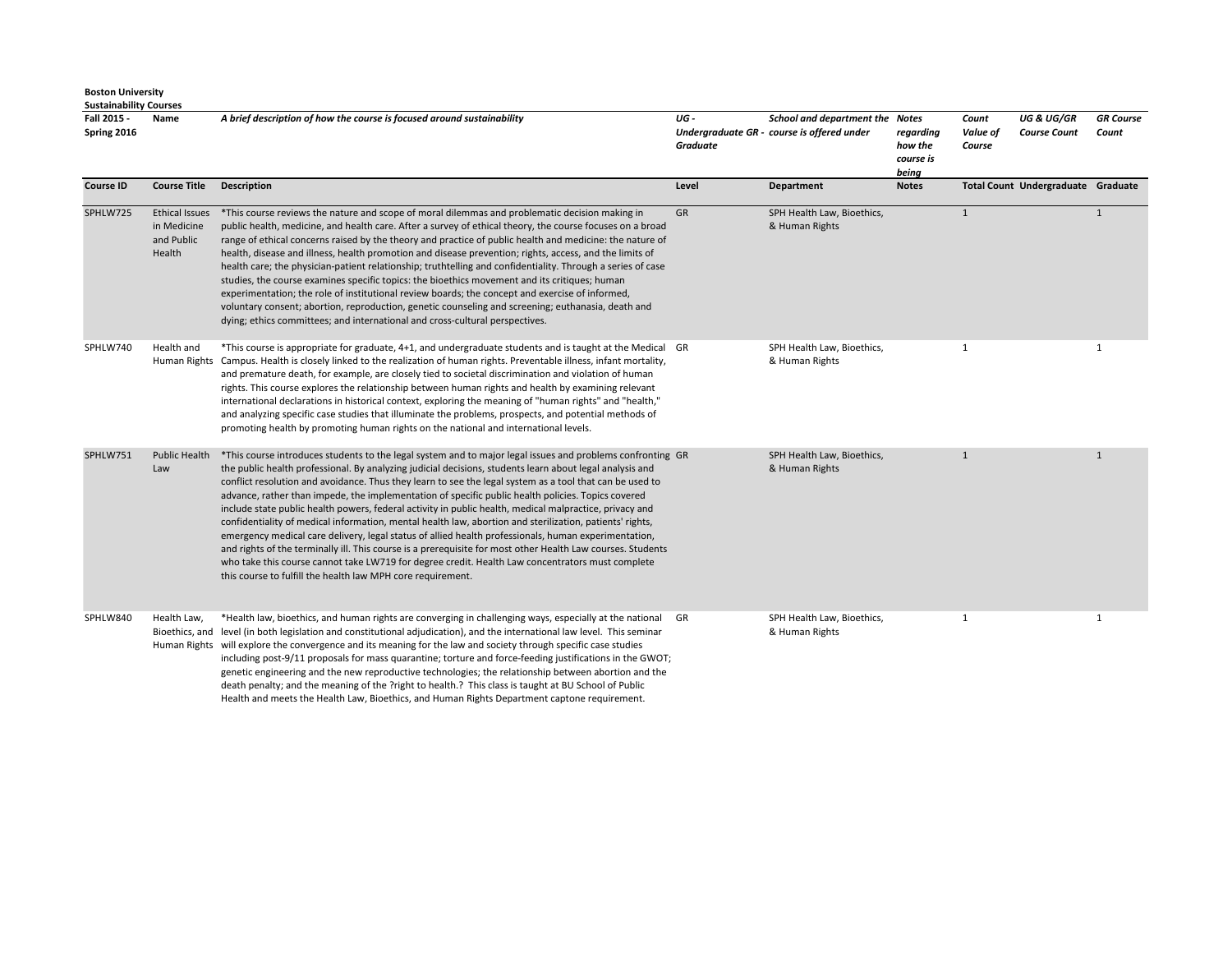| <b>Boston University</b>      |
|-------------------------------|
| <b>Sustainability Courses</b> |

**Fall 2015 - Spring 2016 Name** *A brief description of how the course is focused around sustainability UG - Undergraduate GR - course is offered under Graduate School and department the Notes regarding how the course is being Count Value of Course UG & UG/GR Course Count GR Course Count*  **Course ID Course Title Description Course Title Description Course In the Count Undergraduate Graduate Craduate Craduate Craduate Craduate Craduate Craduate Craduate Craduate Craduate Craduate** SPHLW850 Public Health \*This problem-oriented research seminar enables students to confront questions about health risks as Law such questions typically arise in practice -- in all their messy complexity and without doctrinal labels. The seminar offers a systematic framework for identifying health risks, drawing on theories of risk perception, cognitive reasoning, and empirical evidence. Using contemporary examples of risks from firearms, tobacco, drugs, foods and other consumer products, genetics, personal behavior, contagious and chronic diseases, bioterrorism, surveillance, and the social environment, students analyze and compare the applicability and effectiveness of different legal strategies to control different types of risks. Strategies include criminal and civil prohibitions, mandatory product standards, tort liability, mandatory data collection, biometric testing, wellness programs, conditions of employment, advertising and marketing restrictions, isolation and quarantine, involuntary treatment, taxation, and limits on liability. Emphasis is on the different requirements for and limits of laws regulating personal behavior and laws regulating products and commercial activities. Students conduct independent research to develop a legal strategy to address a contemporary risk to health. SPH Health Law, Bioethics, & Human Rights 1 1 SPHMC775 Social Justice \*This course is focused on strengthening public health students' knowledge, skills and ability to and the Health construct a critical appraisal of the determinants, distribution, causes, mechanisms, systems and of Populations: Racism and other systems what we know to be a "fairness" issue in public health. The course will be organized around of oppression investigating the current state of health inequities in the United States, critically examining the current in America consequences of health inequities. The course is premised on the knowledge that social patterns of health and well-being do not happen by accident, but occur as a result of social systems which unfairly advantage some and disadvantage other groups of people. As such, inequity more explicitly defines research around causes and consequences of inequities, and critiquing social and public health programs for their capacity to eliminate them. The course is designed to help students translate current knowledge and research into specific public health strategies. This class also carries concentration credit for the Social & Behavioral Sciences concentration. GR SPH Maternal and Child Health 1 1 SPHMC786 Immigrant Family Health: perspective to the study of their health and well-being. It begins with an overview of how political, Public Health Across Borders \*This course focuses on low-income immigrants in the U.S. and applies a family and community health economic, cultural factors at the global and local levels shape the migration patters and health of immigrants and refugees. We then examine specific immigrant groups and health issues, with attention to interventions that engage community members in taking action. Students will gain critical skills in contextual analysis, community based participatory research, and project design. This class counts for MC, SB, and IH concentration credit. SPH Maternal and Child Health 1 1 SPHPH510 Essentials of Public Health \*Students will gain an understanding of public health as a broad, collective enterprise that seeks to extend the benefits of current biomedical, environmental, social, and behavioral knowledge in ways that maximize its impact on the health status of a population. The course will provide an overview of the public health approach including epidemiology, understanding the social determinants of health, and prevention. Through active learning, students will learn skills in identifying and addressing an ever expanding list of health problems that call for collective action to protect, promote and improve our nation's health, primarily through preventive strategies. Specific topics will include: food safety, HIV/AIDS, vaccines, and tobacco control and prevention. PH510 is a requirement for obtaining an undergraduate minor in public health. It is appropriate for undergraduates and others who are not in GR SPH General Public Health 1 1

an SPH degree program. It does not carry degree credit for MPH students.